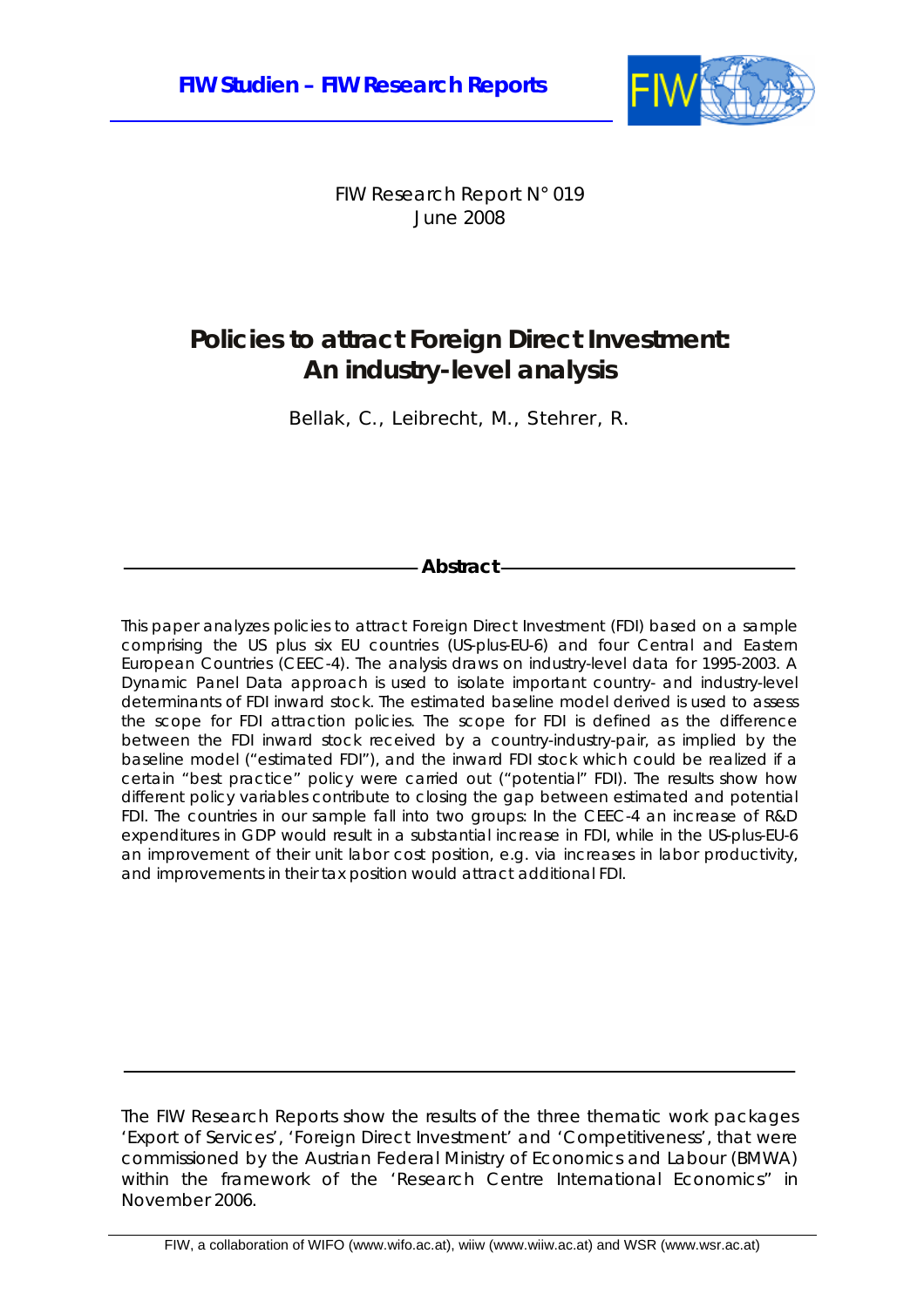Wiener Institut für Internationale Wirtschaftsvergleiche



The Vienna Institute for International Economic Studies

# **Policies to attract Foreign Direct Investment: An industry-level analysis**

by C. Bellak\*, M. Leibrecht\* and R. Stehrer\*\*

Vienna, February 2008

\* University of Economics and Business Administration Vienna, Department of Economics, Augasse 2-6, A-1090 Vienna, Austria \*\*The Vienna Institute for International Economic Studies (wiiw), Oppolzergasse 6. A-1010 Vienna, Austria,

Corresponding author e-mail: christian.bellak@wu-wien.ac.at

Oppolzergasse 6 Telephone: (+43-1) 533 66 10 E-mail: wiiw@wiiw.ac.at A-1010 Vienna Fax: (+43-1) 533 66 10-50 Website: www.wiiw.ac.at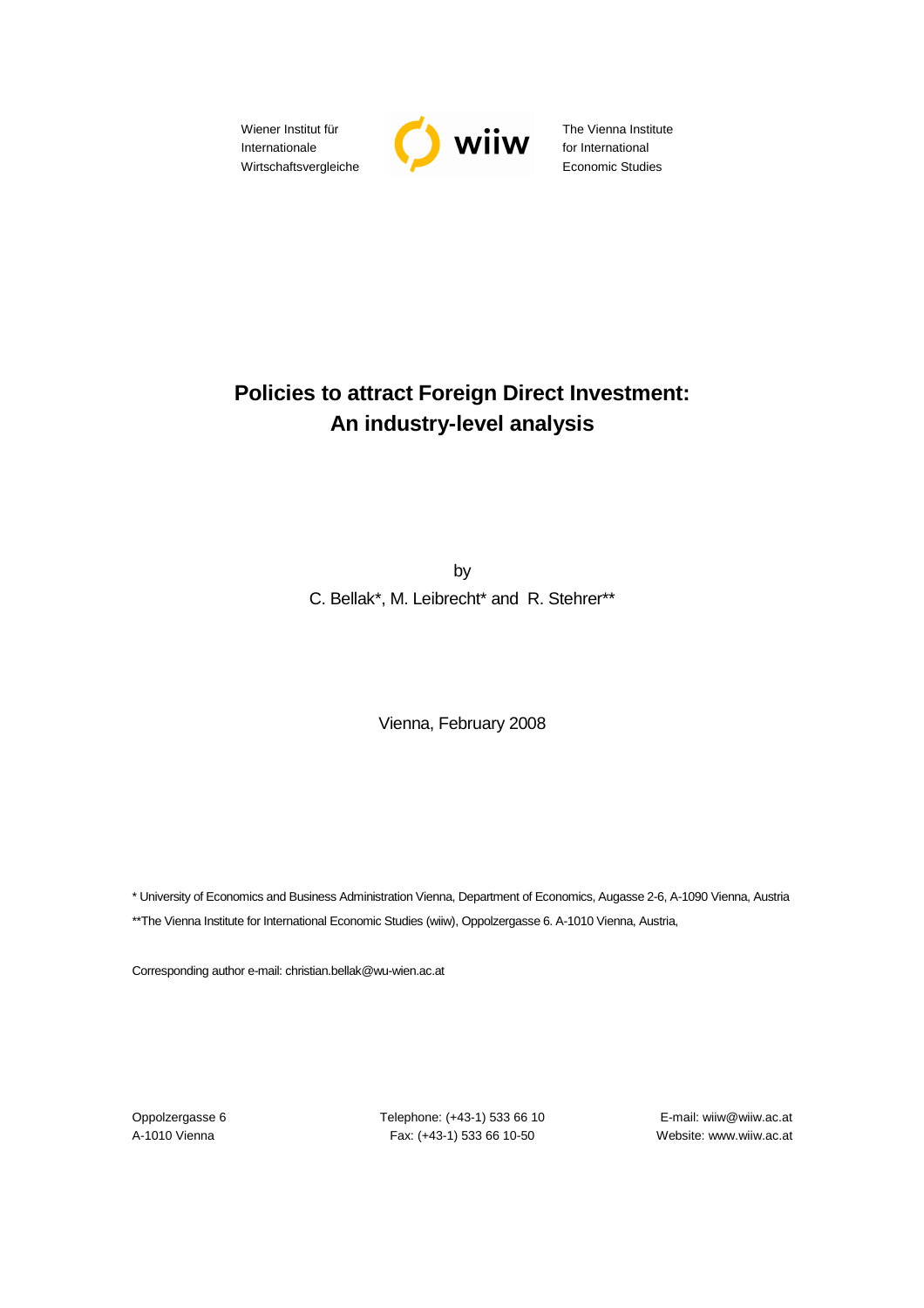## **Abstract**

This paper analyzes policies to attract Foreign Direct Investment (FDI) based on a sample comprising the US plus six EU countries (US-plus-EU-6) and four Central and Eastern European Countries (CEEC-4). The analysis draws on industry-level data for 1995-2003. A Dynamic Panel Data approach is used to isolate important country- and industry-level determinants of FDI inward stock. The estimated baseline model derived is used to assess the scope for FDI attraction policies. The scope for FDI is defined as the difference between the FDI inward stock received by a country-industry-pair, as implied by the baseline model ("estimated FDI"), and the inward FDI stock which could be realized if a certain "best practice" policy were carried out ("potential" FDI). The results show how different policy variables contribute to closing the gap between estimated and potential FDI. The countries in our sample fall into two groups: In the CEEC-4 an increase of R&D expenditures in GDP would result in a substantial increase in FDI, while in the US-plus-EU-6 an improvement of their unit labor cost position, e.g. via increases in labor productivity, and improvements in their tax position would attract additional FDI.

Keywords: Economic Policy, Foreign Direct Investment, European Union, Industry-level Study, Location Decision

JEL codes: F21, H25, H71

Paper prepared within the "Forschungsschwerpunkt Internationale Wirtschaft (FIW), Arbeitspaket 2: Direktinvestitionen. We are grateful for financial support by the Bundesministerium für Wirtschaft und Arbeit, Vienna, Austria.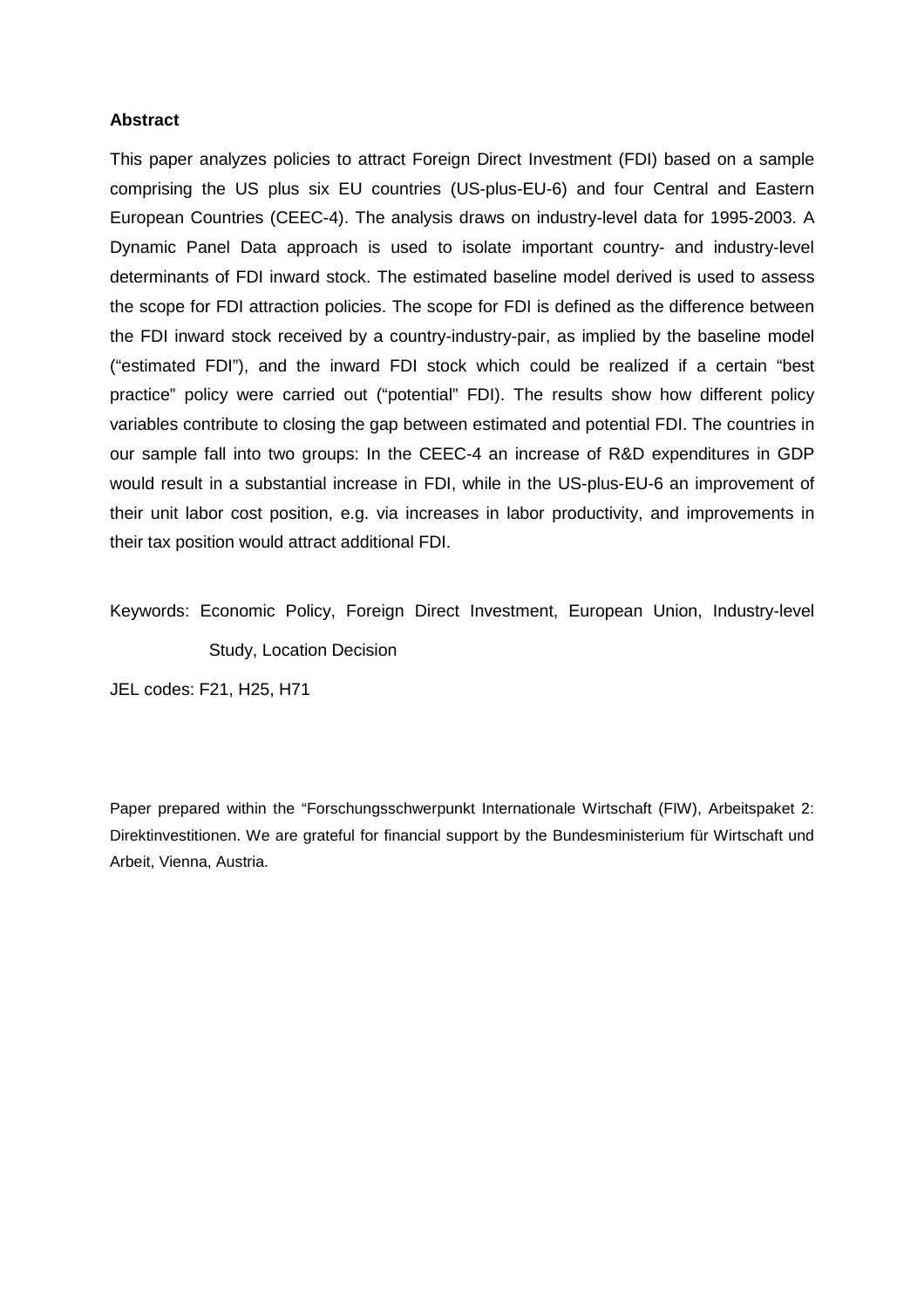## **Policies to attract Foreign Direct Investment: An industry-level analysis**

## **1. Introduction**

Policies to attract Foreign Direct Investment (FDI) have become standard in most countries, irrespective of their level of development, geographical location or industrial structure. One of the most important policy questions is: (i) What should be done in order to attract inward FDI? This question asks which policy variables can be used to attract FDI in general. Here, a policy variable is defined as a determinant of FDI which can be directly influenced by governments ("policy makers") in the short run.<sup>1</sup> A related question is: (ii) How large is the scope for FDI in general and in certain industries in particular? The scope for FDI is defined as the amount of additional FDI, which could be attracted if FDI-relevant policy variables were improved towards an international "best practice policy".

In this paper we address both of these questions with the aim of providing some insight to policy makers seeking promising areas of action and an efficient means of conducting FDI attraction policies. To this end, we isolate the economically and statistically most important determinants of inward FDI stock in the US and 6 EU member countries (US-plus-EU-6) as well as in four Central and Eastern European Countries<sup>2</sup> (CEEC-4) over a time span of nine years (1995 - 2003) using industry-level data. In doing so, we place a particular focus on five policy variables: taxes, R&D expenditures, unit labor costs, the skill level of workers and the FDI-related institutional environment, which are continuously mentioned in the public discussion.

We proceed in two steps: (i) estimation of a baseline model using econometric methods for dynamic panel models and (ii) calculation of gaps between estimated and potential FDI

 1 Examples are taxes, R&D expenditures or the institutional environment. Factors that can only be influenced indirectly or in the medium to long run might be called "intervention variables". The inflation rate would be an example for such a variable.

<sup>&</sup>lt;sup>2</sup> The EU countries included are: Austria (AUT), Finland (FIN), France (FRA), Great Britain (GBR), the Netherlands (NLD), Germany (GER), the Czech Republic (CZE), Hungary (HUN), Slovenia (SVN) and Slovakia (SVK).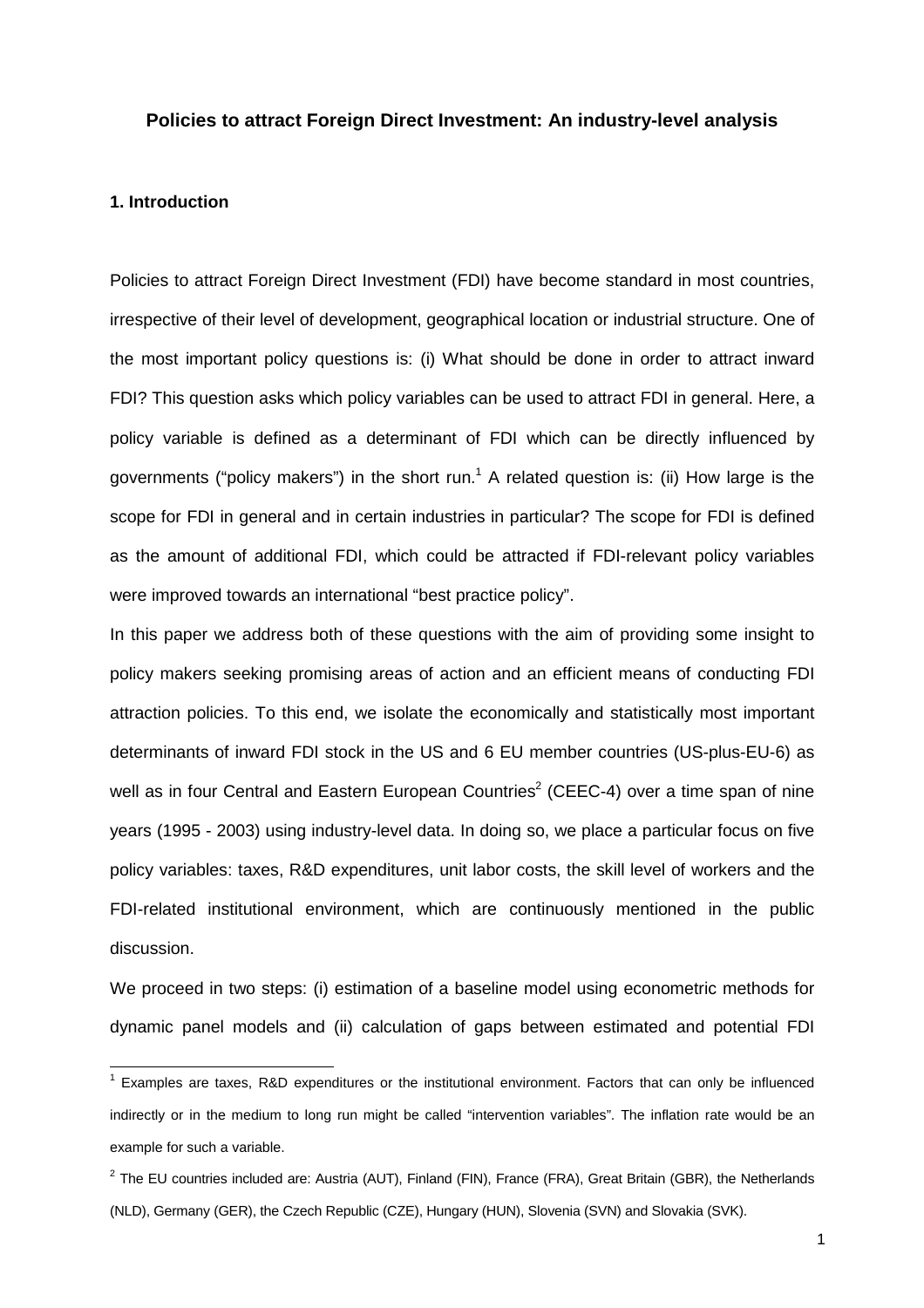inward stock based on the definition of "best practice policy" values of the included policy variables. The calculated gaps show which location factors should be addressed by policy makers to increase FDI inward stock in certain industries.

Despite an econometric analysis shows which variables impact economically and statistically significant on inward FDI stock it does not give an impresion which of the (policy) variables should be altered to attract FDI given a country's relative position with respect to the various policy measures, i.e. whether a country is below or above the "best practice policy" values. Put differently, an analysis based on the gap between estimated and potential FDI also shows which FDI attraction policies should be carried out by a particular country in a particular industry.

In relation to our approach, several studies have been carried out based on FDI data at the industry level. Resmini (2000) uses FDI flow data (i.e. FDI flows in US dollars in 10 CEECs in four subcategories of the manufacturing sector using the Pavitt classification; see Pavitt, 1984) over 1991-1995. Bénassy-Quéré et al. (2007a) use FDI stock data (i.e. capital expenditures by US majority-owned affiliates) in 18 EU members for eleven industries over 1994-2002. Yeaple (2003) analyzes the role of skill endowments for the structure of US outward FDI defined in terms of the sales of U.S. multinationals' majority-owned affiliates abroad based on the benchmark survey of 1994, covering 39 countries (no CEEC) and 50 manufacturing industries. Basically, these studies confirm the traditional determinants of FDI – foremost market-related and efficiency-related location factors. With respect to the first policy variable of main interest in this paper (tax rates) these studies reveal that countries with a high corporate income tax rate receive less FDI (Yeaple 2003, p. 730, Table 1; Bénassy-Quéré et al. 2007, p. 37ff., Tables 1 and 2; whereas taxes are not included in Resmini 2000). The second policy variable of main interest in this paper, R&D expenditures in GDP, has not been included in the studies just mentioned. The third policy variable of main interest, the institutional environment, is reflected by a number of single indicators, but in general has not been given much emphasis in other studies using industry-level data. Yeaple (2003) uses an indicator reflecting a country's openness to FDI. His finding suggests that the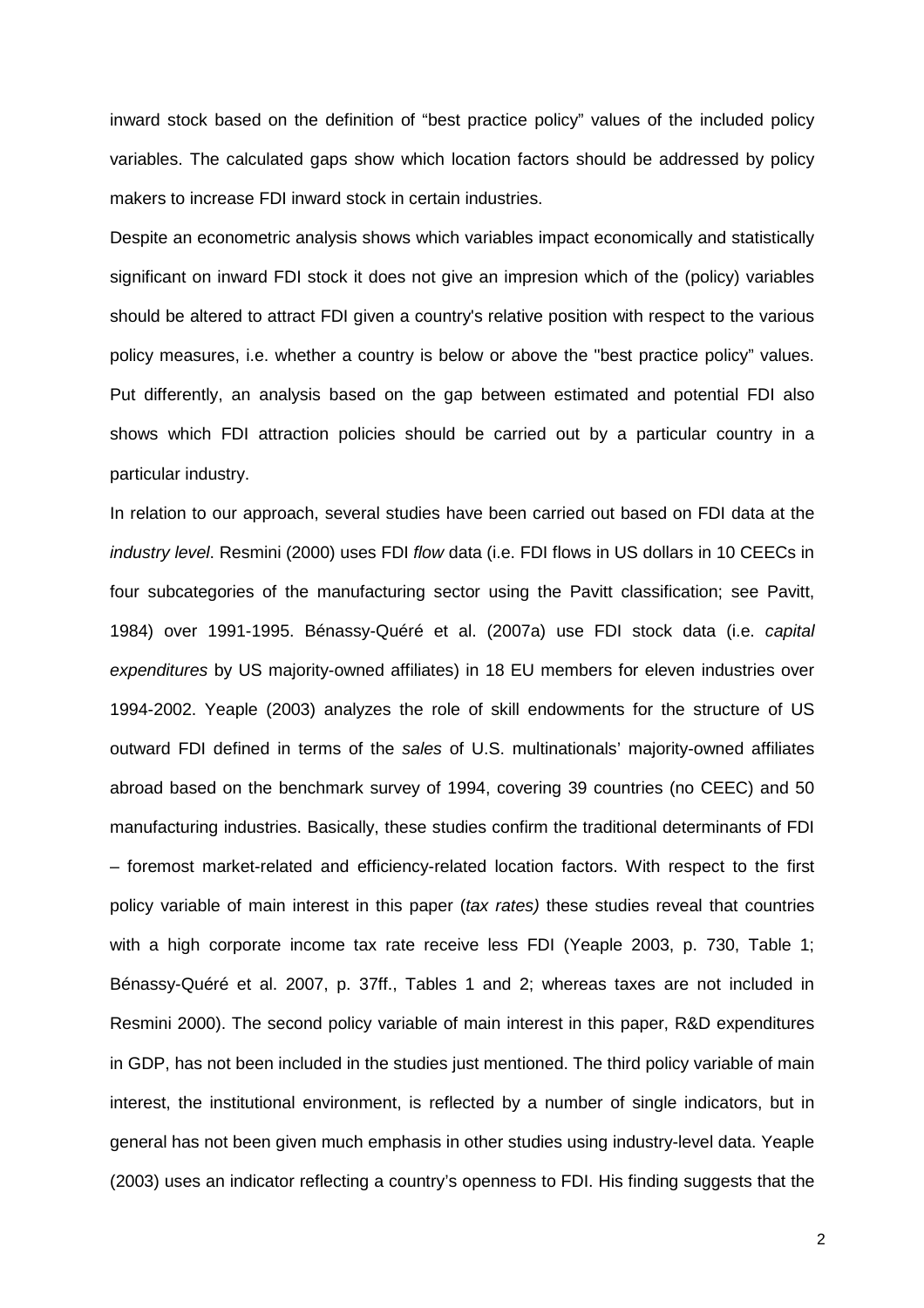effect of barriers to FDI is larger for vertical FDI (re-exporting) than for local market oriented FDI. Recently, Bénassy-Quéré et al. (2007b) focused on home and host country institutional determinants of FDI on the basis of a unique database which includes firm-level data on the institutional quality. Their findings suggest "that efforts towards raising the quality of institutions and making them converge towards those of source countries may help developing countries to receive more FDI. The orders of magnitude found in the paper are large, meaning that moving from a low level to a high level of institutional quality could have as much impact as suddenly becoming a neighbour of a source country." (ibidem, p. 781) These and other findings suggest that including institutional determinants of FDI is indeed important in the empirical research of policy determinants.

Concerning the calculation of gaps among recent studies which include CEECs in an effort to estimate FDI potential, Demekas et al. (2007) and Resmini (2000) are particularly relevant. Demekas et al. (2007) use FDI stocks to derive the concept of potential FDI "… using the actual values of exogenous variables and the 'best' values the policy variables can take." (p. 378). The gap is defined as the level of FDI predicted by the model, which is based on the actual values of exogenous variables and potential FDI calculated using the "best practice policy" values of policy variables. Here, the "best" values are defined as the lowest or highest values of each location factor in the sample. The calculated gaps range from 2 to 83 percent, depending on the country in question. Demekas et al. (2007) point out that their effects should be interpreted as short run effects and that "… the government may have limited control over some policy variables in the short term." (p. 379). One drawback of this study is, however, that it seems questionable that using minimum and maximum values as "best practice policy" values will reflect likely policy scenarios in a sample of heterogenous countries, especially in the short run. A change of policy variables by a substantial amount can usually only be achieved in the medium to long run.

Resmini (2000) defines the gap as the ratio of actual FDI flows to the fitted values from her baseline specification and distinguishes several types of industries in CEECs in 1995 (according to the Pavitt taxonomy). The estimated gaps range from 43 percent for high-tech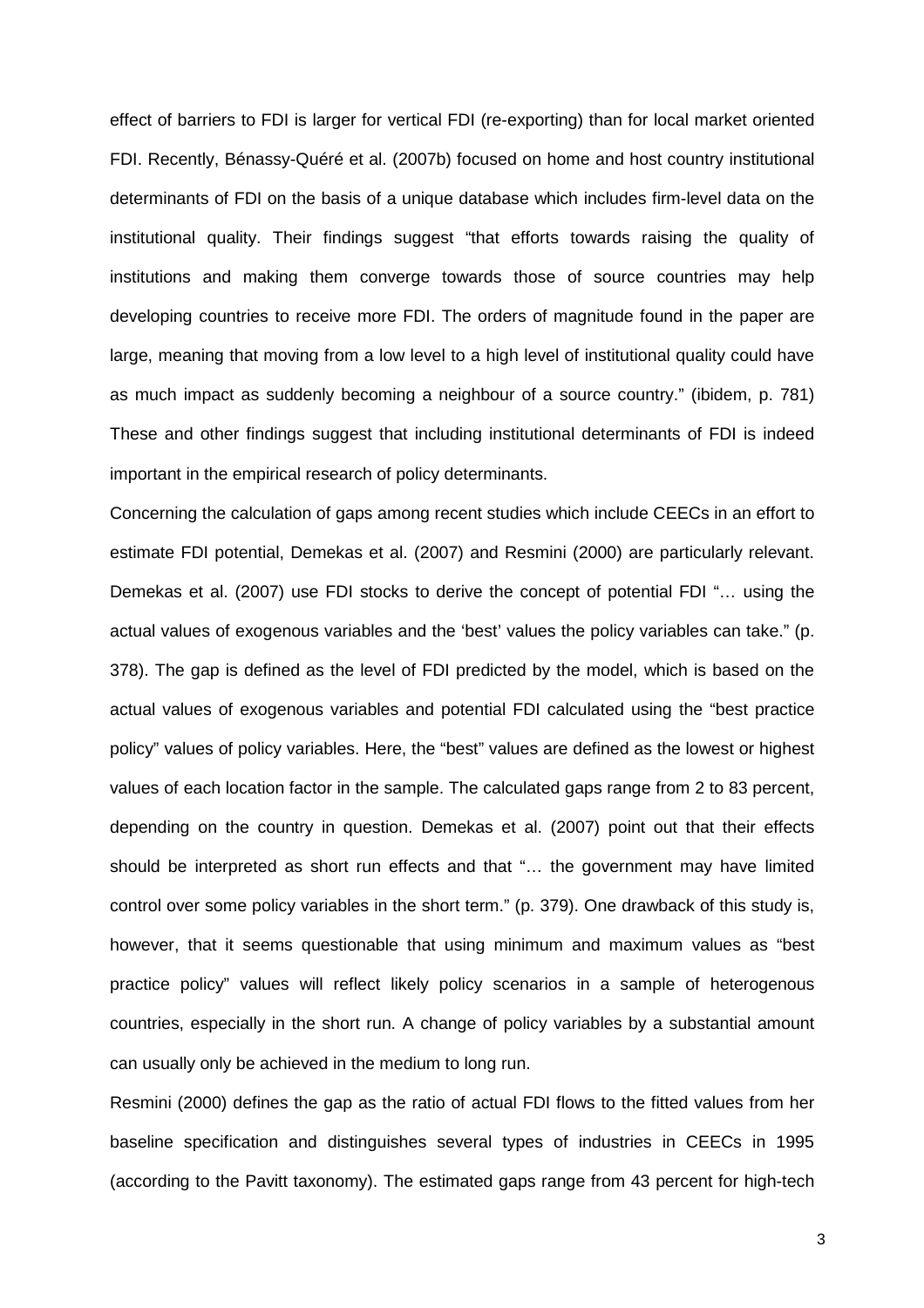sectors to 88 percent in traditional sectors (see Table 5 in Resmini 2000 for details). A drawback of this study is that the fitted values from her benchmark specification are used to represent FDI "potential". Yet, from a statistical point of view, the gap between this potential FDI and actual FDI values reflects that part of the model which is not explained by the variables included in the model. Thus, this gap cannot be closed by changing the policy variables included in the model. Therefore, we essentially follow the approach suggested in Demekas et al. (2007) using two alternative specifications of the "best practice policy" values. The paper contributes to the literature in several ways. First, FDI inward stocks at the industry level, which are a reasonable proxy for the distribution of productive capital across countries and industries (e.g. Blonigen et al. 2003), are used as the dependent variable. Thereby, the dynamic nature of the data generation process underlying the FDI stock data is modeled. Second, gaps between estimated and potential FDI inward stocks are calculated for the US-plus-EU-6 and CEEC-4, separated by policy variables as well as by countries and by industries to reveal which policy variables policy makers should use to increase FDI inward stock in certain industries. Third, another novelty of this paper is the inclusion of variables at an industry level – such as the share of low-skilled workers or unit labor costs based on hours worked – which have only recently been made available. $3$ 

The paper is structured as follows: Section 2 presents the empirical model on which our analysis is based and in section 3 we give information concerning methodological aspects. The results are shown and discussed in section 4. Section 5 summarizes and concludes.

## **2. The empirical model**

In order to isolate the relevant determinants of the FDI location decision of a Multinational Enterprise (MNE) we assume that, out of a number of  $k$  potential locations (countries), a firm will decide to invest where after-tax profits  $(\Pi^{net})$  are higher compared to alternative

<sup>&</sup>lt;sup>3</sup> Specifically, data from the EU-KLEMS project are used.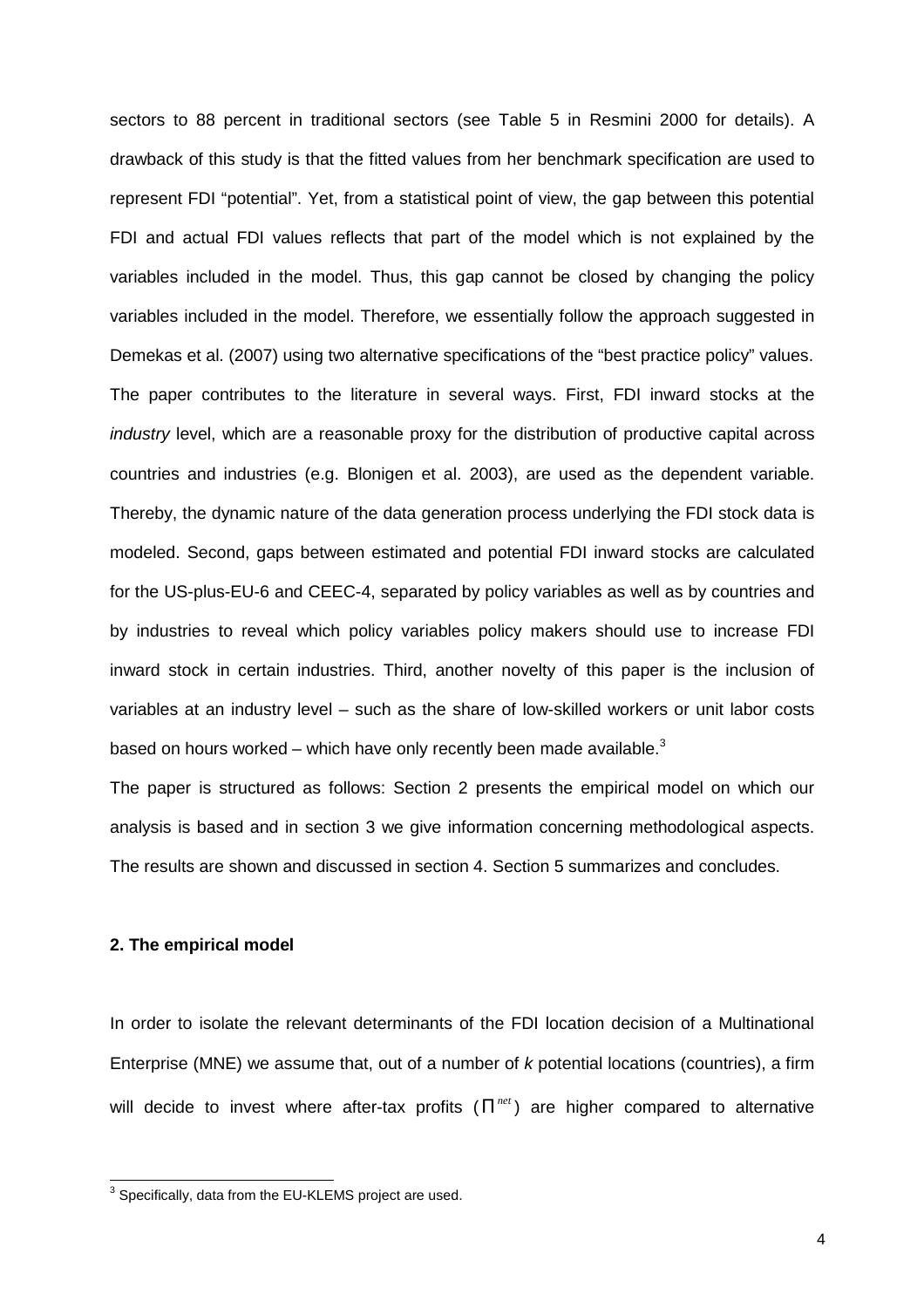locations:  $FDI\_location = \max(\prod_1^{net}, \dots, \prod_k^{net})$ *net*  $FDI\_location = \max(\prod_1^{net} \dots \dots \Pi_k^{net})$  (see Devereux and Griffith 1998: 344 and 349). The crucial question in deriving the empirical model is, therefore, which location factors impact on the after-tax profit of an investment. Moreover, as the FDI inward stock usually shows high serial dependence and to neglect this serial correlation might lead to a dynamically mis-specified empirical model, our empirical specification is derived from a dynamic panel data framework. Specifically, variants of the following equation (1) will be estimated using the estimator recently proposed by Blundell and Bond  $(1998)^4$ :

$$
\log FDI_{ijt} = b_1 \log FDI_{ij,t-1} + b_2 X_{i,t} + b_3 Z_{ij,t} + \gamma_t + \alpha_{ij} + \varepsilon_{ij,t}
$$
 (1)

Thus,  $\log FDI_{ijt}$  is the logarithm of the inward FDI stock of country i, sector j in year t.  $X_{it}$ are location factors which vary over countries and over time and  $Z_{ijt}$  are variables which vary over time and over country-industry pairs.  $\gamma$ , are time dummies (TD),  $\alpha_{_{ij}}$  are countryindustry-pair-specific fixed effects, which capture the impact of time-invariant country, industry and country-industry factors and  $\varepsilon_{ii}$  is the remainder error term.

Which factors have an impact on the after-tax profit of an investment and thus need to be included in  $X_{i,t}$  and  $Z_{ij,t}$ ? Generally, gross profits are a function of revenues and production costs, which crucially depend on the optimal level of output. Put differently, inter alia, gross profits depend on the determinants of marginal costs and marginal revenues. These determinants include factors like the market size, gross wages, labor productivity or the availability of capital (Devereux and Griffith 1998: 343; Clausing and Dorobantu 2005: 87). Furthermore, gross profits also depend on any fixed costs incurred by investing in a foreign location. For example, a country's political and macroeconomic risk level may generate transaction costs that have to be covered independently of any effective production activity. Net or after-tax profits additionally depend on the taxation of profits in the host country.

 4 Specifically, the xtabond2 Stata program of D. Roodman (see e.g. Roodman 2007a) is used.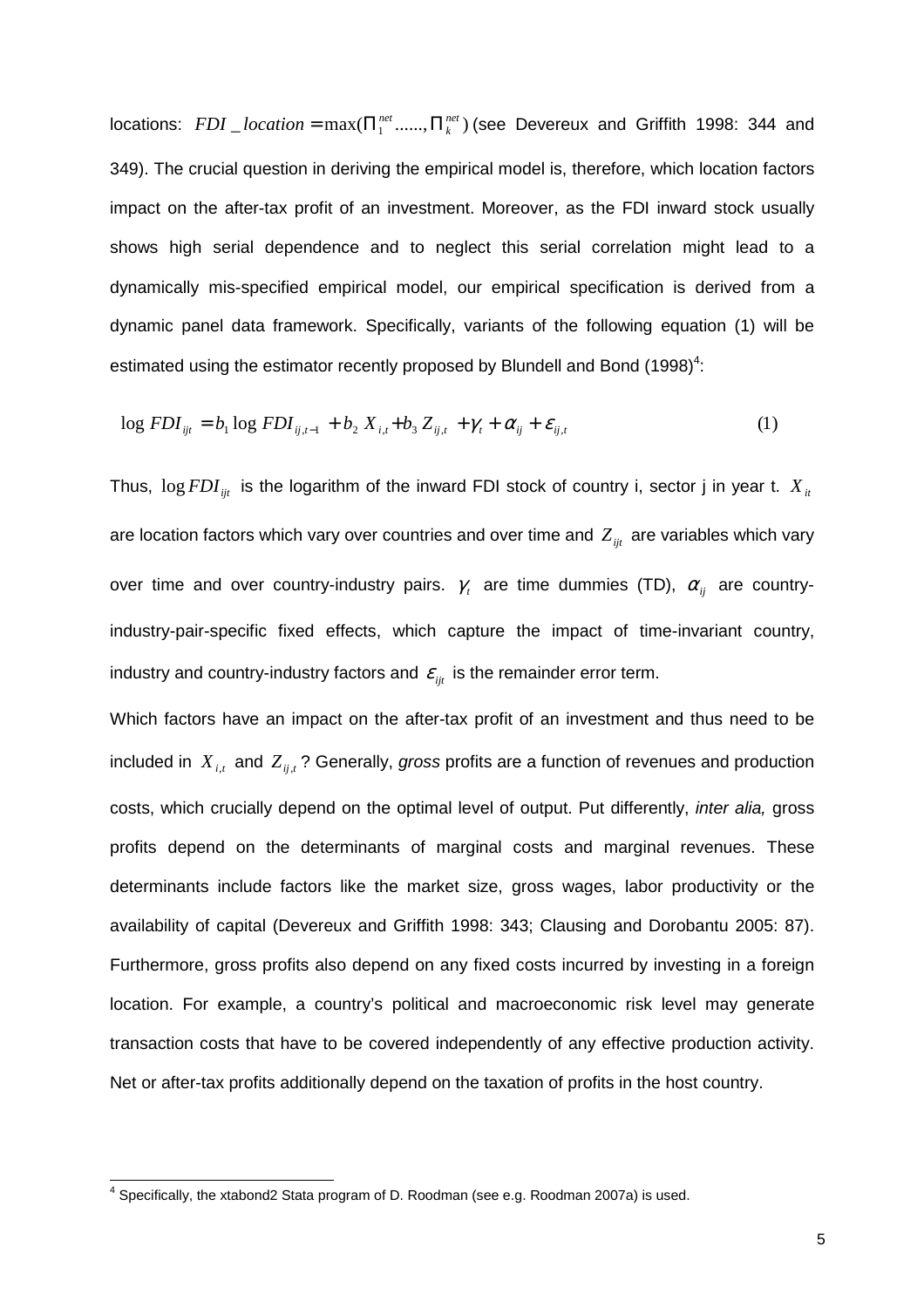We separate the location factors into market- and efficiency-related variables (e.g. Markusen and Maskus 2002), with the first mainly influencing marginal revenues and the latter influencing marginal and fixed costs. The variables considered are the market potential  $(Pot<sub>it</sub>)$  and the GDP per capita  $(GDPcap<sub>it</sub>)$  of a host country i, unit labor costs  $(Ulc<sub>ij,t</sub>)$ , the share of low-skilled hours worked ( $H\_{ls_{ij,t}}$ ), the average effective tax rates on corporate profits ( $Eatr_{it}$ ), private and public R&D expenditures as percent of GDP ( $Gerd_{it}$ ), the political risk level ( $Risk<sub>i</sub>$ ) and the macroeconomic risk level ( $Inflation<sub>i</sub>$ ). Moreover we use the level of legal barriers to FDI (*Freefdi<sub>ii</sub>*), which can be considered as a precondition for marketand efficiency-related FDI to take place (cf. Table 1).

| Table 1: Classification of Location factors |  |  |
|---------------------------------------------|--|--|
|---------------------------------------------|--|--|

| Group                           | <b>Country-level variability</b>                                                                                | <b>Country-industry-level variability</b>              |
|---------------------------------|-----------------------------------------------------------------------------------------------------------------|--------------------------------------------------------|
| Market related<br>variables     | Market potential, GDP per capita in<br>PPP, legal barriers to FDI                                               | lagged FDI inward stock                                |
| Efficiency related<br>variables | Macroeconomic risk, GDP per capita<br>in PPP, political risk, taxes, R&D<br>expenditures, legal barriers to FDI | Unit labor costs, share of low-skilled<br>hours worked |

Thus,  $Eatr_{it}$ ,  $Gerd_{it}$ ,  $Freefdi_{it}$ ,  $Ulc_{ij,t}$  and  $H \_ls_{ij,t}$  are "policy variables", as they can be directly influenced by policy makers in the short run, for example via changes in tax or competition law, public R&D expenditures, bilateral investment treaties, wage subsidies, etc.. At the same time  $Risk_{it}$ , *Inflation<sub>it</sub>*,  $Pot_{it}$  and  $GDPcap_{it}$  are "intervention variables" which can only indirectly be influenced by policy makers and/or only in the medium to long run. We expect  $Pot_{it}$  to have a positive impact on FDI as this variable captures market size. An increase in market size, ceteris paribus, should have a positive impact on marginal revenues and hence the profits of a firm. The sign of the coefficient of  $GDPcap<sub>i</sub>$  is ambiguous a priori (e.g. Bénassy-Quéré et al. 2007b), pointing toward its role as a "catch-all" variable: On the one hand this variable captures the capital abundance of a host country and, as more capital abundant countries should receive less capital, a negative sign should be expected (e.g.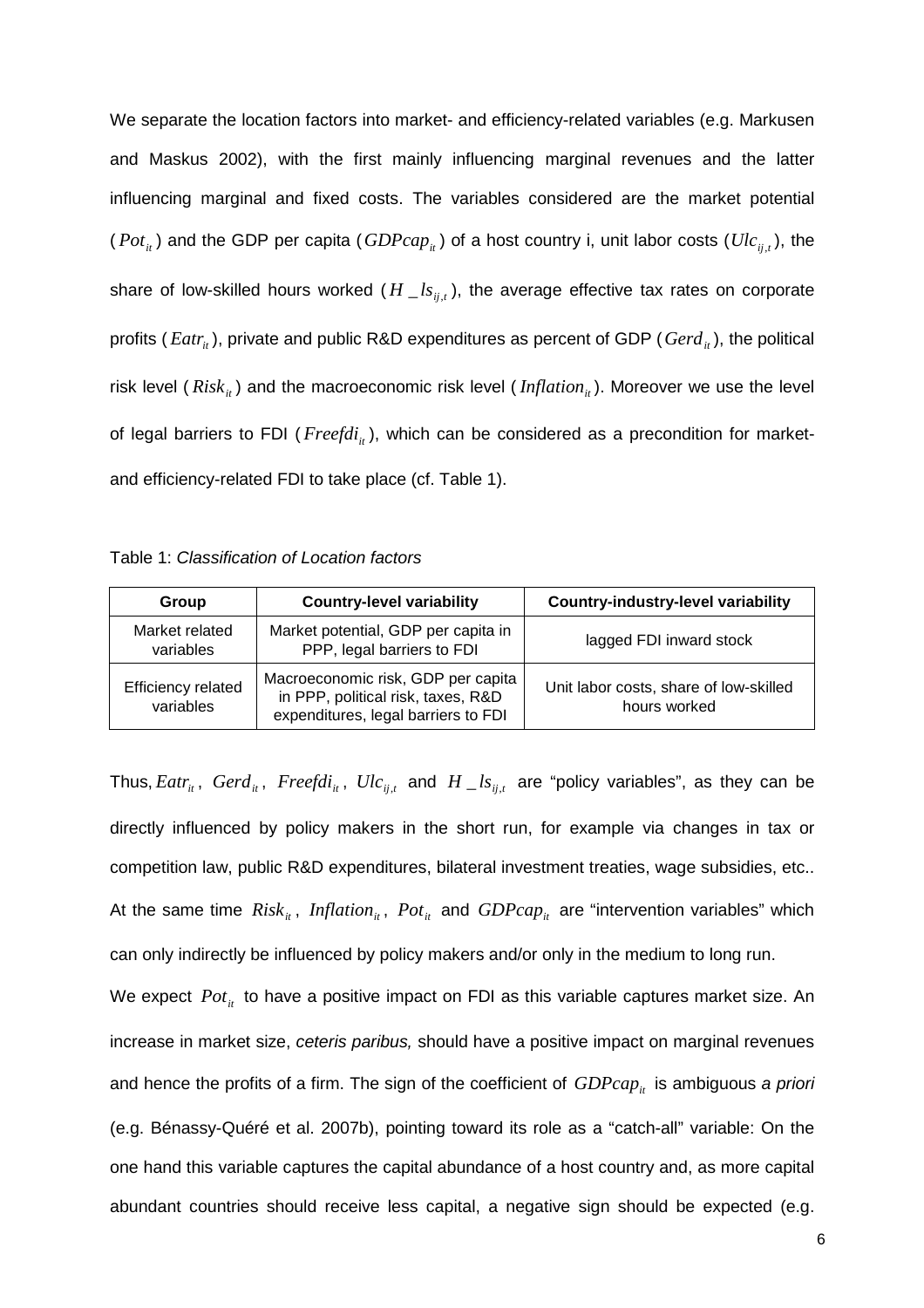Egger and Pfaffermayr 2004). Moreover, *GDPcap<sub>it</sub>* might represent effects of wage costs on the marginal costs of an FDI (e.g. Mutti and Grubert 2004), again implying a negatively signed coefficient. On the other hand,  $GDPcap_{ii}$  captures positive effects on an FDI's profit level via a favorable infrastructure endowment (e.g. Mutti 2004), high demand and labor productivity (e.g. Mutti and Grubert 2004), as well as better institutions (e.g. Bénassy-Quéré et al. 2007b). Thus, in principle, the host country's GDP per capita could be substituted by these underlying variables. As we do not have valid proxies for each of these variables we have included  $GDPcap_{it}$  in the empirical model.

Unit labour costs  $Ulc_{i,j,t}$  are used to capture the impact of labor productivity and wage rates on FDI. An increase in unit labour costs, ceteris paribus, increases marginal costs, and we therefore expect a negatively signed coefficient. The share of low-skilled workers,  $H\_{ls_{ij,t}}$ , is used as a proxy for the skill level. We opt for the share of low-skilled workers as the data seem to be more reliable than those on high-skilled workers, which to a large extent also reflect country specificities in the educational system that can blur the distinction between medium and high-skilled workers. Further, in the manufacturing sector in particular, the medium educated workers (including technicians) are important for productivity performance, among other factors. The sign of the coefficient depends on the underlying motive for FDI, i.e. whether it is efficiency-seeking or market-seeking FDI. In the first case, an increase in  $H\_{ls_{ij,t}}$  could lead to an increase of (vertical) FDI originating in high skill countries/industries as MNEs exploit differences in factor endowments. In the second case, the sign should be negative, as firms duplicate plants (export substitution) and most FDI originates in high income, high skill countries (e.g. Barba Navaretti and Venables 2004, chapter 2). Thus, the sign is indeterminate a priori.

We use the change in producer prices, *Inflation*<sub>it</sub>, as a proxy for macroeconomic risk, as a high inflation rate implies macroeconomic uncertainty. Larger uncertainty may translate into higher fixed costs of production, for example due to larger efforts to insure against risks of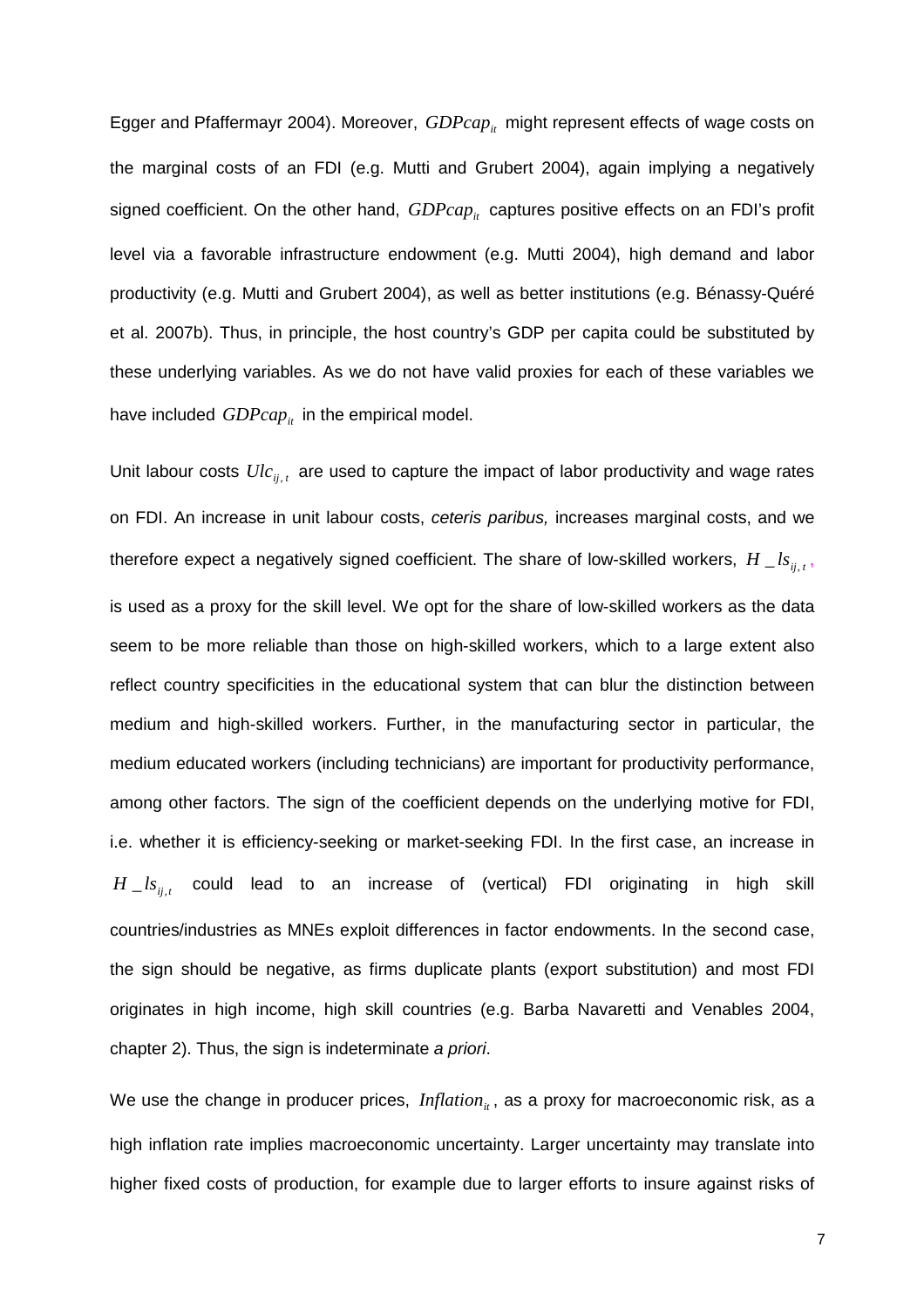various forms or due to larger transaction costs in establishing and enforcing contracts. Thus, we expect an increase in *Inflation*<sub>ii</sub> to lead to a decrease in FDI. The same reasoning applies to the political risk level of a country *Risk<sub>it</sub>*. Yet, due to the particular definition of the measure of  $Risk_{it}$ , we expect a positive coefficient.

The *Freefdi<sub>it</sub>* variable is intended to capture legal barriers to inward FDI. In particular, this variable incorporates restrictions on FDI which limit the inflow of capital and thus hamper economic freedom. By contrast, little or no restriction of foreign investment enhances economic freedom because foreign investment provides funds for economic expansion. For this factor, the more restrictions countries impose on foreign investment, the lower their level of economic freedom will be and the higher will be their score. Thus, a negative sign is expected for this variable.

 $Eatr_{it}$  is used as a proxy for the corporate income tax burden, as the after-tax profit is directly determined by the average tax rate (see Devereux and Griffith 1998: 344). Moreover, the *Eatr<sub>it</sub>* is calculated as the weighted average of an adjusted statutory tax rate on corporate income and the effective marginal tax rate (see Devereux and Griffith 1999 for details). Thus, it combines the effects of corporate taxes on FDI with very high levels of profitability and effects on marginal investments which determine the volume of an existing capital stock. A negatively signed coefficient is expected here, as a higher *Eatr<sub>it</sub>* implies a lower level of after-tax profits.

One of the aims of the EU "Lisbon-strategy" is for the EU to become a competitive and dynamic science-based economic area by 2010, where an increase in the member states' R&D ratio acts as an important policy instrument (e.g. Commission of the European Communities 2004, COM(2004) 29 final/2). In addition to this, an increase in *Gerd<sub>it</sub>*, for example via an increase in its public component, should also have a positive impact on FDI, as a country's R&D level can be considered a type of public good that makes firms more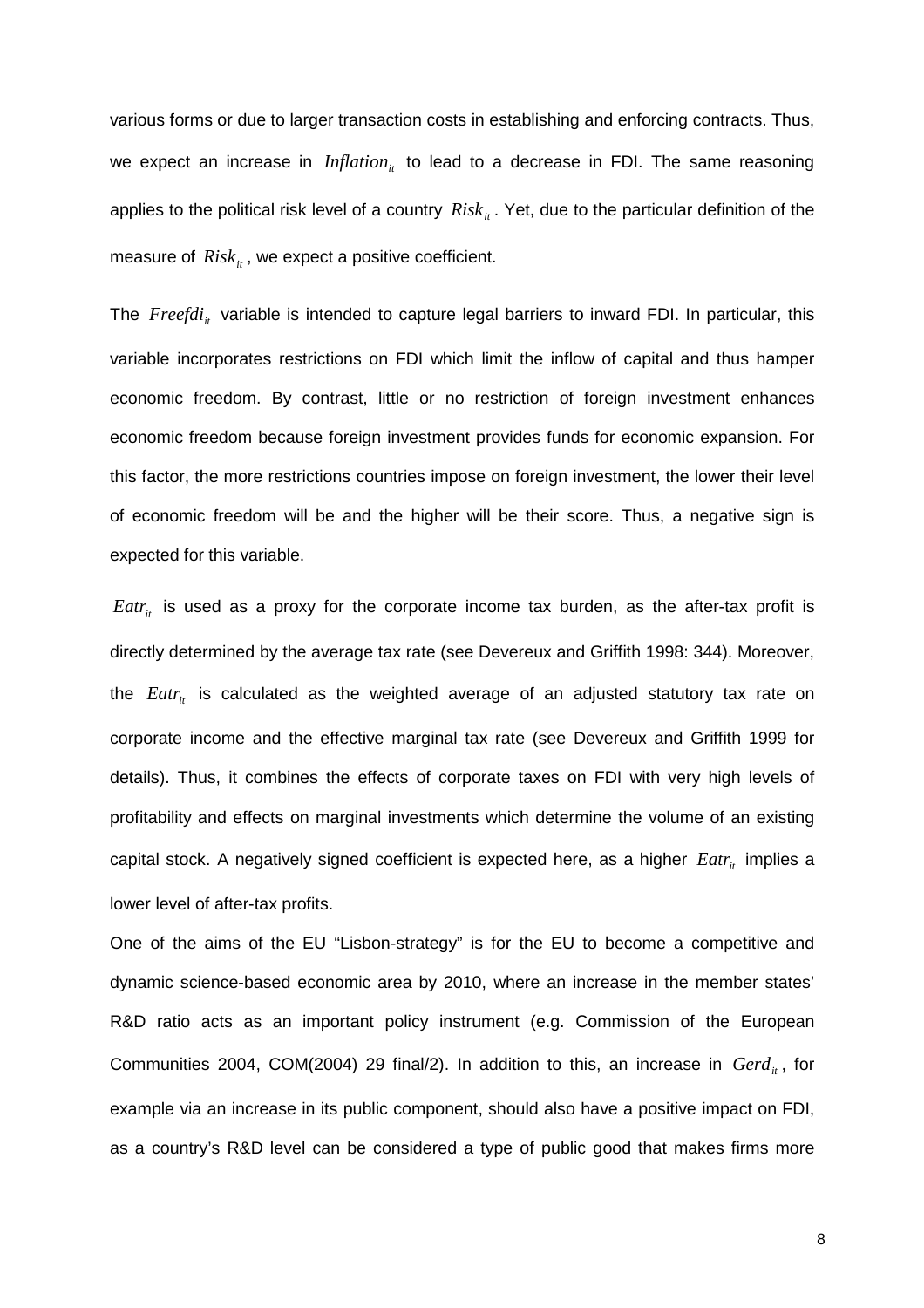productive without causing additional costs. That is, firms may gain from positive knowledge spill-over effects which contribute to a higher profit level from their investment.

Finally, note that the lagged FDI inward stock, *FDIij*,*t*−<sup>1</sup> , also conveys some substantive meaning in addition to its role in capturing inertia. A high FDI stock in the past in a particular industry can be seen as a signal to potential foreign investors ("demonstration effect"; e.g. Barry et al. 2004). If firms seek each other's proximity to reap industry-specific spillovers, making them more productive without causing additional costs, a high past FDI stock should also have a positive impact on the current FDI stock.<sup>5</sup>

Table 2 summarizes the rationale behind these variables and shows the expected sign of the estimated coefficients. More detailed information on the measurement of variables and data sources used, as well as some descriptive statistics are provided in the appendix.

| Variable                | <b>Rationale</b>                                                                                                                                                                                | <b>Expected Sign</b>        |
|-------------------------|-------------------------------------------------------------------------------------------------------------------------------------------------------------------------------------------------|-----------------------------|
| $Pot_{it}$              | Larger markets should experience more inward FDI. Opportunities to<br>generate profits are higher.                                                                                              | $\ddot{}$                   |
| $GDPcap_{ii}$           | Captures positive effects of infrastructure endowment, labor<br>productivity and institutions on FDI; captures negative effects of wage<br>costs and a host country's capital abundance on FDI. | ?                           |
| $Eatr_{it}$             | A higher effective tax rate should decrease inward FDI, since it directly<br>impacts negatively on the after-tax profit level of an FDI.                                                        |                             |
| $Gerd_{i}$              | Higher R&D expenditures in GDP should encourage inward FDI due to<br>knowledge spill-over effects.                                                                                              | $\ddot{}$                   |
| $Freefdi_{it}$          | Higher institutional barriers to FDI imply fewer possibilities to invest.<br>Opportunities to generate profits are lower.                                                                       |                             |
| $Risk_{it}$             | Riskier countries should receive less inward FDI, as the fixed costs of                                                                                                                         | $+$ (due to<br>measurement) |
| Inflation <sub>it</sub> | production are higher.                                                                                                                                                                          |                             |
| $H_{\_}ls_{ii,t}$       | Depending on the motive of FDI, this variable signals either higher<br>incentives to fragment production (vertical FDI) or lower possibilities to<br>duplicate plants (horizontal FDI)          | ?                           |
| $Ulc_{ij,t}$            | Higher unit labor costs imply higher marginal costs and thus lower FDI.                                                                                                                         |                             |
| $\mathit{FDI}_{ij,t-1}$ | A larger FDI stock in the past can have "demonstration effects"<br>(signaling) and thus should increase current FDI stock.                                                                      | ÷                           |

 5 Note, we refrain from including an "agglomeration" variable, as this would require firm level data and information

from input-output tables to assess the vertical and horizontal linkages between firms.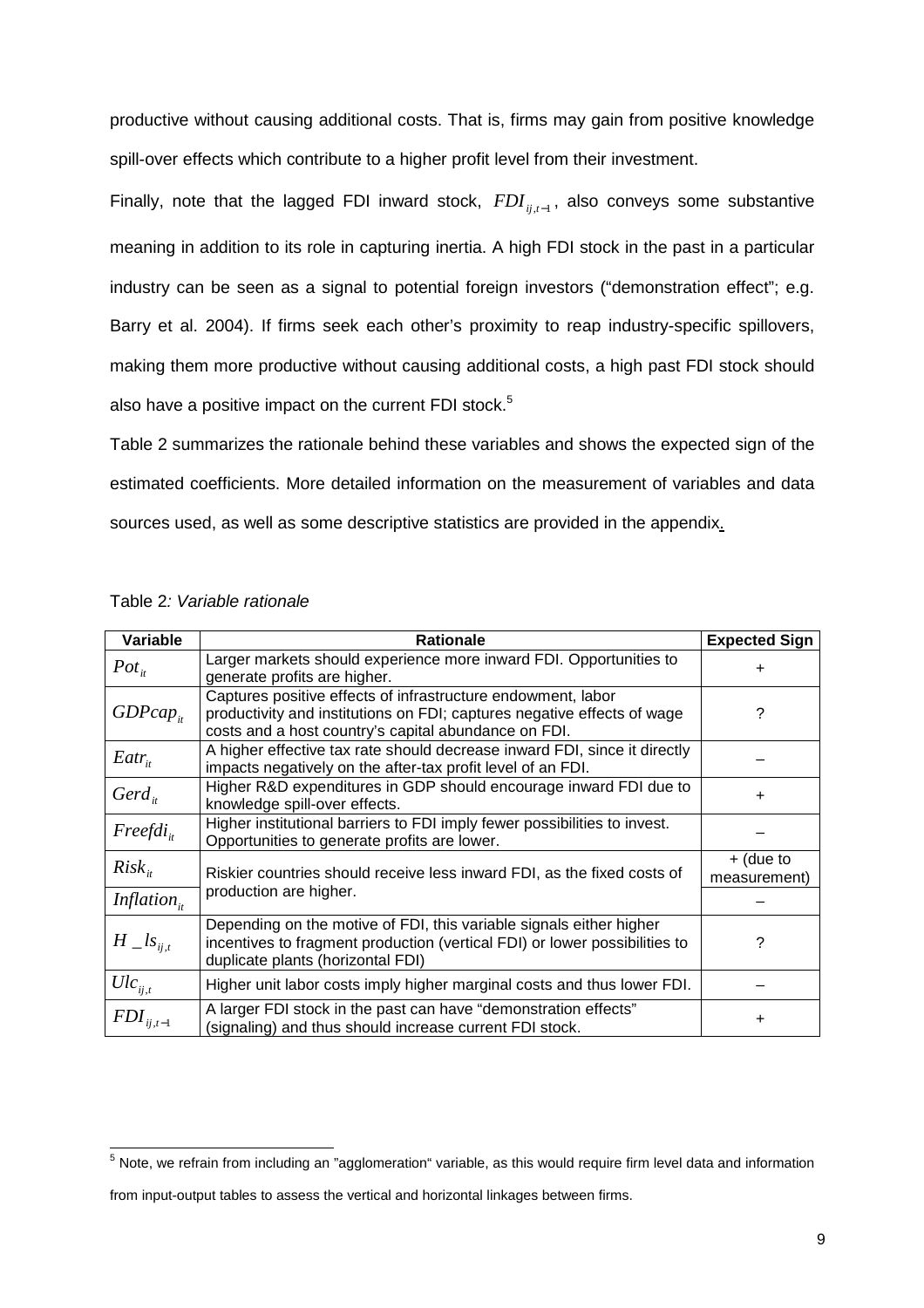#### **3. Methodological aspects**

#### 3.1 Econometric methodology applied

The empirical model shown in equ. 1 exploits variation in industry-level FDI stock data for the manufacturing sector (ten industries) for eleven countries and nine years. Yet, for statistical reasons we cannot derive industry-specific coefficients. In particular, given the relatively small country-industry sample size and the dynamic specification applied, estimation of industryspecific coefficients is precluded as the Blundell and Bond (1998) econometric estimator used necessitates a relatively large cross-section (i.e. in our case many country-industry pairs). For the total maufacturing sector the number of pairs (about 105; cf. Table 3) is sufficient. Yet for the calculation of industry-specific coefficients the number would be too low.

We apply a general-to-specific-approach as we start with the most general model (including all location factors shown in Table 1), the full model, and test down until only statistically significant variables remain (at the 10 percent significance level), which lead us to the baseline model. This procedure is expected to reduce the possibility of an omitted variable bias and it also shows the robustness of our results to the inclusion and exclusion of location factors. Thereby, variables measured in Euros are used in logs in addition to the FDI stock. All other variables are used in levels.

One advantage of using the Blundell and Bond (1998) estimator is that, if there is high inertia in the dependent variable, it avoids biased estimates in finite samples due to a "weak instrument" problem (see Arellano 2003: 115 and Bond 2002: 20 on this issue) and it results in an increase in efficiency, especially if the time dimension is short. This improved efficiency is the result of an exploitation of additional moment conditions. The validity of these conditions, however, requires mean stationarity of the initial conditions. If mean stationarity is not valid, the Blundell and Bond estimator will lead to inconsistent estimates ("initial condition bias"; Arellano 2003: 112). Thus, it is crucial to test the validity of this assumption.

Another important advantage of the Blundell and Bond (1998) estimator is that it allows us to specify the type of exogeneity (i.e. strictly exogenous, predetermined or endogenous) of the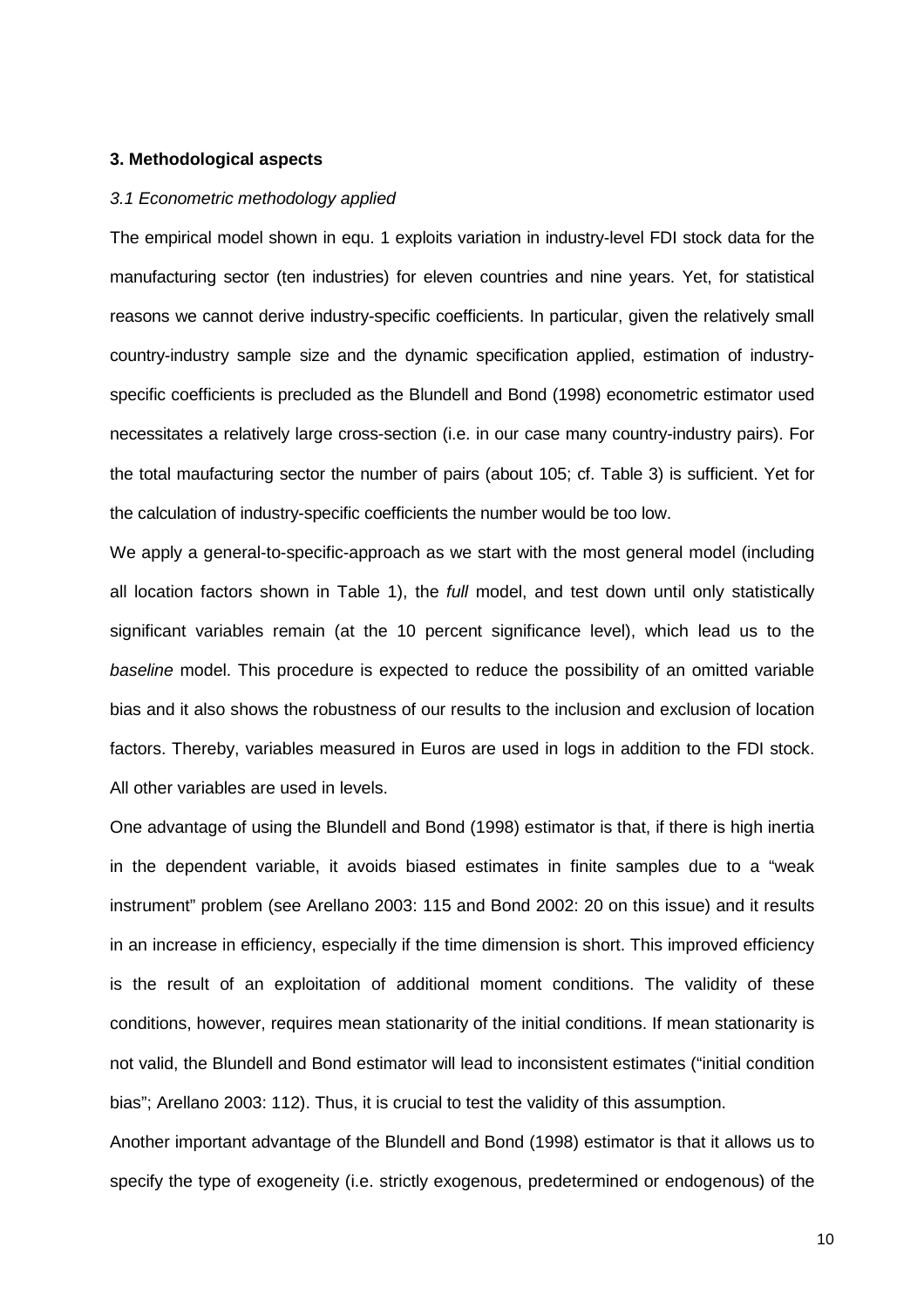right hand variables. With the exception of year dummies, all variables are considered either predetermined (i.e. *Eatr<sub>it</sub>* , *FDI*<sub>ij,</sub> $_t$ <sub>1</sub>, *Freefdi*<sub>*it*</sub></sub>) or endogenous to FDI (all other variables). The endogeneity assumption for these variables is justified as it is plausible for FDI to have an immediate impact on GDP, labor costs, the skill level and the risk level of a country and industry respectively. For  $Eatr_{it}$  and  $Freefdi_{it}$  it is plausible for FDI to have an impact on the future values of these variables only, rendering them exogenous or predetermined. This grouping of variables has an impact on the instruments used, as the lag structure of the instruments is adjusted accordingly.

To avoid the problems of biased estimates ("overfitting") and weak Hansen and Differencein-Sargan tests caused by too many instruments, we restrict the latter. In particular, instead of using all possible instruments for each available time period, we "collapse" the matrix of instruments.<sup>6</sup> Collapsing actually implies that coefficients on instruments are forced to be equal. This gives us a smaller set of instruments without a loss of lags and therefore also information (see Roodman 2007b: 18 for details). Year dummies are considered strictly exogenous and included as instruments for the level equation only to ensure a correct number of degrees of freedom (Bond 2002). Throughout the estimation, the asymptotically efficient two-step GMM estimator with corrected standard errors ("Windmeijer-correction") is applied.

We generally conduct two-sided tests. However, to test the significance of the coefficients of those location factors for which the expected sign is a *priori* unambiguous we apply onesided tests. The alternative hypothesis in these cases is according to the expected sign (cf. Table 2).

enties<br><sup>6</sup> Option *collapse* in xtabond2 is used.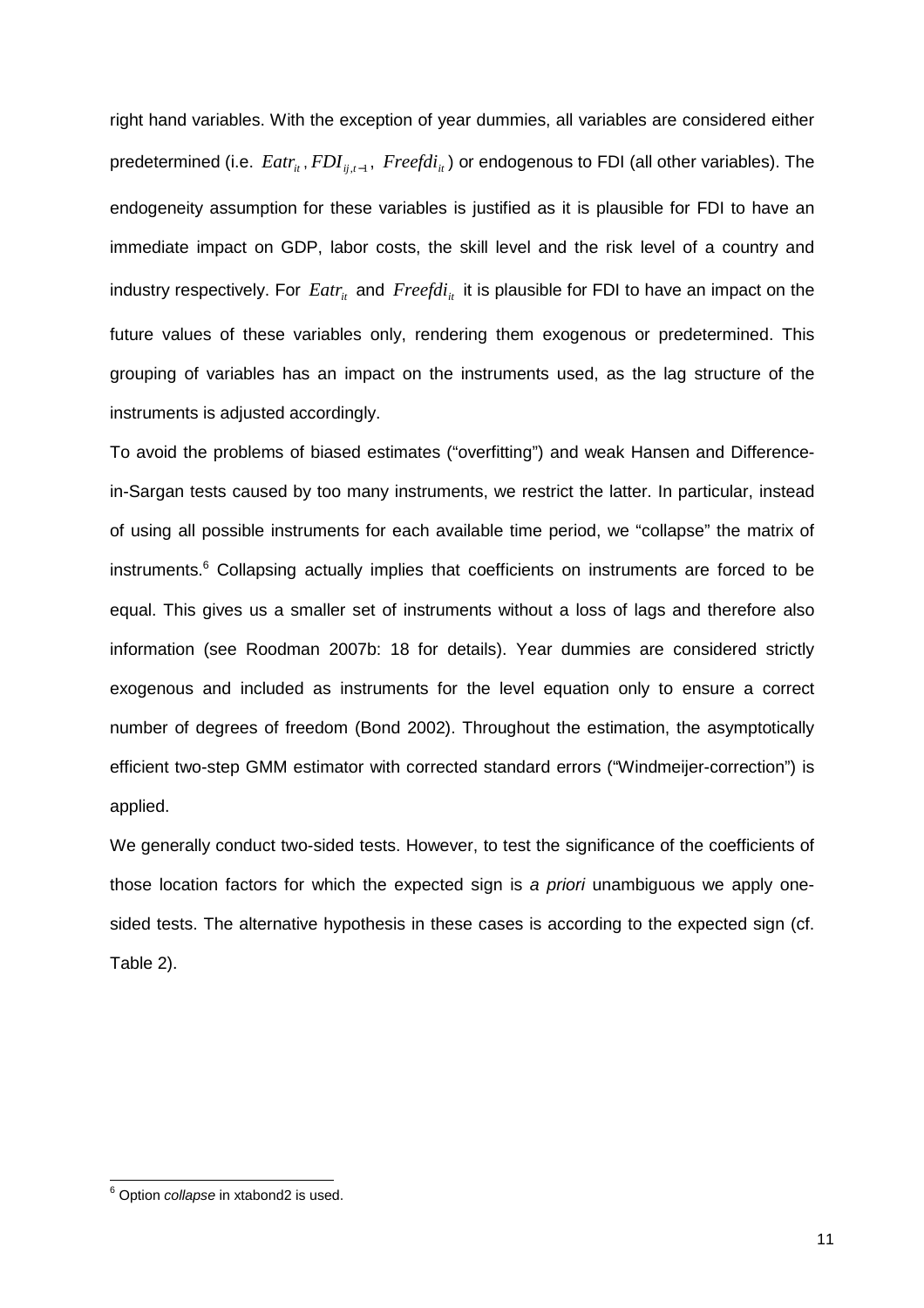#### 3.2 Calculation of estimated and potential FDI

To calculate the potential FDI in a first step, the "best practice policy" is determined for the policy variables included in our analysis (that is  $Eatr_{it}$ ,  $Gerd_{it}$  and  $Freefdi_{it}$  as well as  $Ulc_{it}$ and  $H\_{ls_{ij,t}}$  the latter two being industry-specific variables) and for the most recent year (i.e. 2003). In our case the "best practice policy" is assumed to be either the sample mean (replacing the mean by the median does not change the results much) or the minimum or maximum value in the sample considered (cf. Table 4).

In a second step, the "best practice policy" value is substituted for the actual value of the policy variables if the actual value can be improved.<sup>7</sup> In a third step, the estimated coefficients from the baseline model are used to predict the value of FDI inward stock if the "best practice policy" value is realized, keeping everything else equal, including the assumption that other countries have not improved their location factors. This predicted value is defined as the potential FDI stock (P). Fourth, the predicted value of the FDI stock as given from our baseline model is calculated. This yields the "estimated" FDI inward stock (E). The predicted FDI from the baseline model is used instead of actual FDI value in order to establish a common benchmark (same data generation process) for all country-industry pairs against which changes in policy variables are evaluated. Moreover, using predicted FDI allows for a direct comparison of the effects of changes in a policy factor on attracted FDI across country-industry-pairs, as all other conditions (including the coefficients of the data generation process) remain constant. Fifth, the quota  $(Q)$  of the estimated  $(E)$  and the potential stock (P) is calculated, i.e.  $Q = (E/P^*100)$ . Thus, if the "best practice policy" were implemented, the potential percentage point change in FDI stock would be 100-Q.

l

<sup>&</sup>lt;sup>7</sup> For example, for  $Gerd^+_{it}$  the "best practice policy" value (maximum value) is the value of FIN (3.43). This value is substituted for the actual values of each country-industry pair.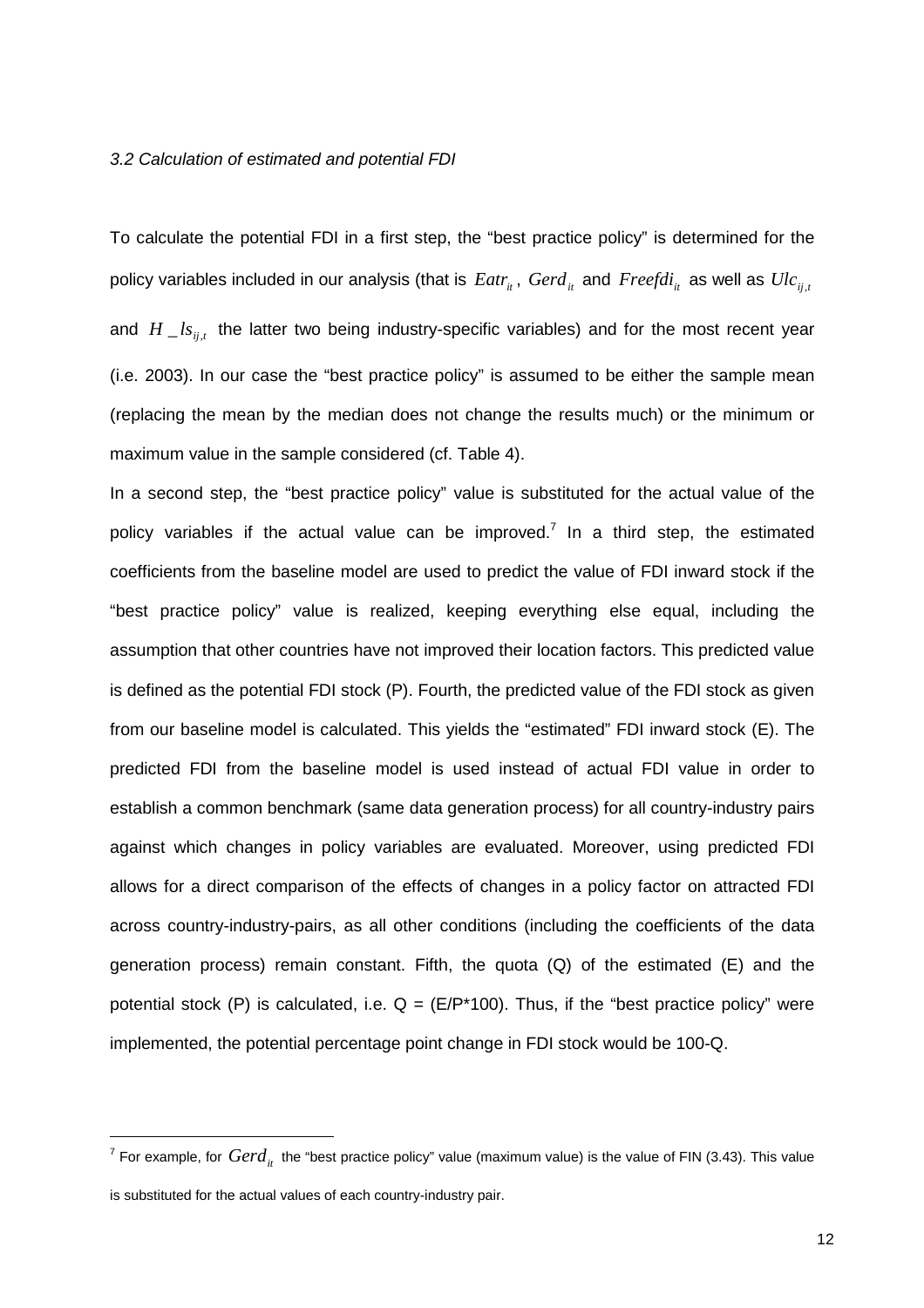We calculate two types of gaps: the first on a country and industry basis under the assumption that all policy variables are set jointly at their "best practice policy" values ("total gap"; cf. Figures 1a and 1b). The second type of gap is calculated for each of the policy variables separately, i.e. with all other policy variables remaining at their actual values ("variable specific gaps"; cf. Figures 2a and  $2b$ . $8$ 

<sup>&</sup>lt;sup>8</sup><br>Note that the sum of the specific gaps is not equal to the total gap. Indeed, the sum of individual gaps has to be

higher as the denominator of each individual gap is smaller in value than that of the total gap.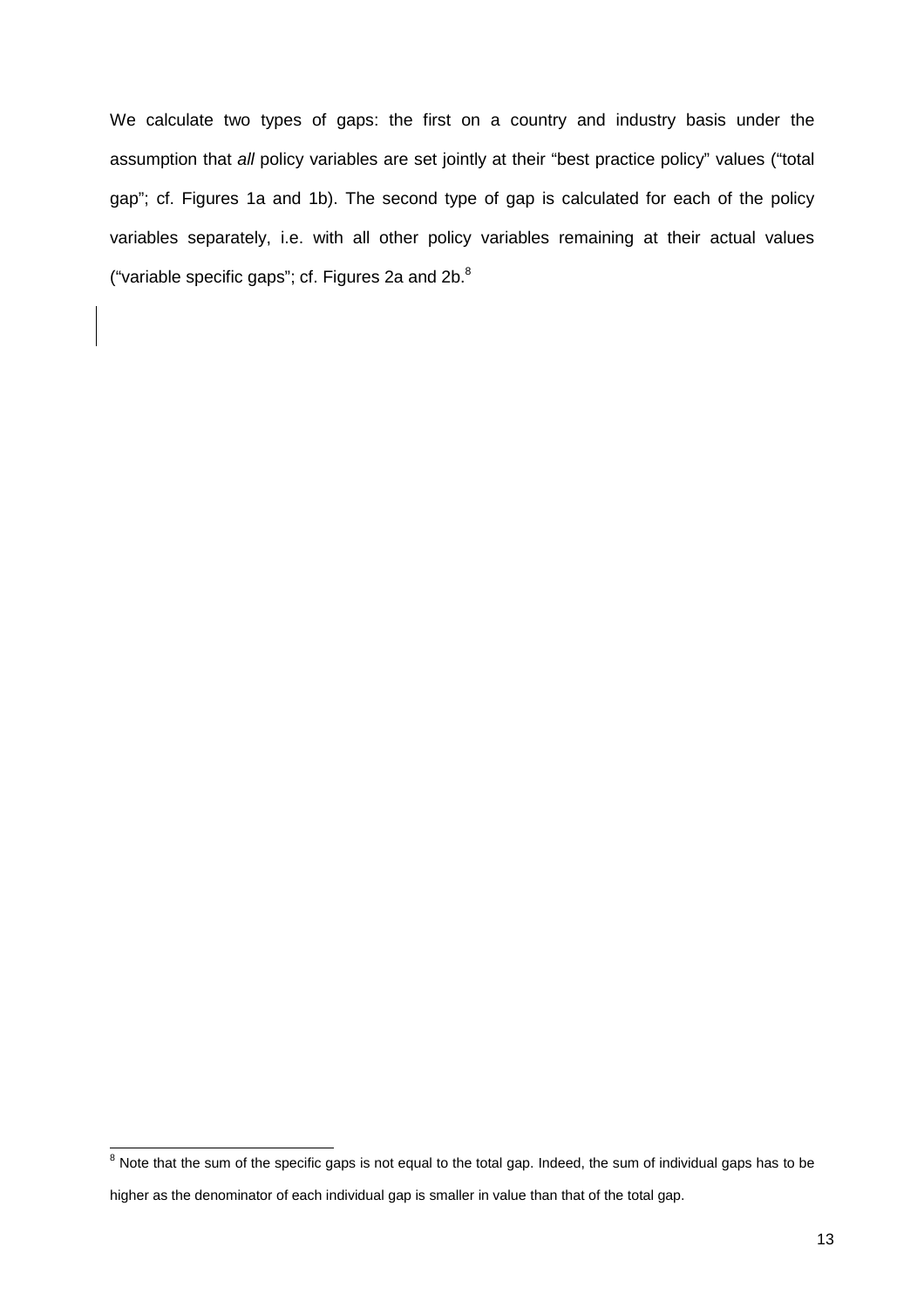## **4. Results**

-

#### 4.1 Econometric analysis

Table 3 presents the results of our econometric analysis with the upper part showing the "full model" results which contain all variables shown in Table 1. Only the short-run coefficients are shown, as we are interested in the impact of policy changes on FDI in the short run like Demekas et al. (2007).

Despite carrying the expected signs,  $Risk_{it}$  and  $Inflation_{it}$  fall short of statistical significance even when one-sided tests are applied. Political risk, in particular, is not among the relevant determinants of FDI. This result is plausible as the countries included are among the most developed market economies with a high level of political stability. Excluding *Risk<sub>it</sub>* first, as it has the lowest z-value, provides us with our baseline model.<sup>9</sup> Note that the exclusion of *Risk<sub>it</sub>* has only a minor impact on the estimated coefficients of the other variables. Only *Inflation*<sub>*i*t</sub> becomes significant when applying a one-sided test, with a semi-elasticity of about -1. This favors a weak negative impact of a higher macroeconomic risk level on FDI. As expected, the lagged FDI inward stock has a substantially positive impact on the current FDI stock. Indeed, interpreting the z-value as a rough guide for the relative importance of the various variables as location factors, this signals that this variable is the most important determinant of current inward FDI stock. The negative sign of  $\ln GDPcap_{it}$  signals that more capital abundant countries receive less FDI.

 $^9$  Note that  $\overline{Risk}_{it}$  is kept as an instrument as this is strongly suggested by the Hansen-test for the validity of overidentifying restrictions. Using  $Risk_{it}$  as an external instrument is justified, as on the one hand it is probably correlated with some of the right hand variables and on the other hand – given the results from the full model – it is not correlated with the error term.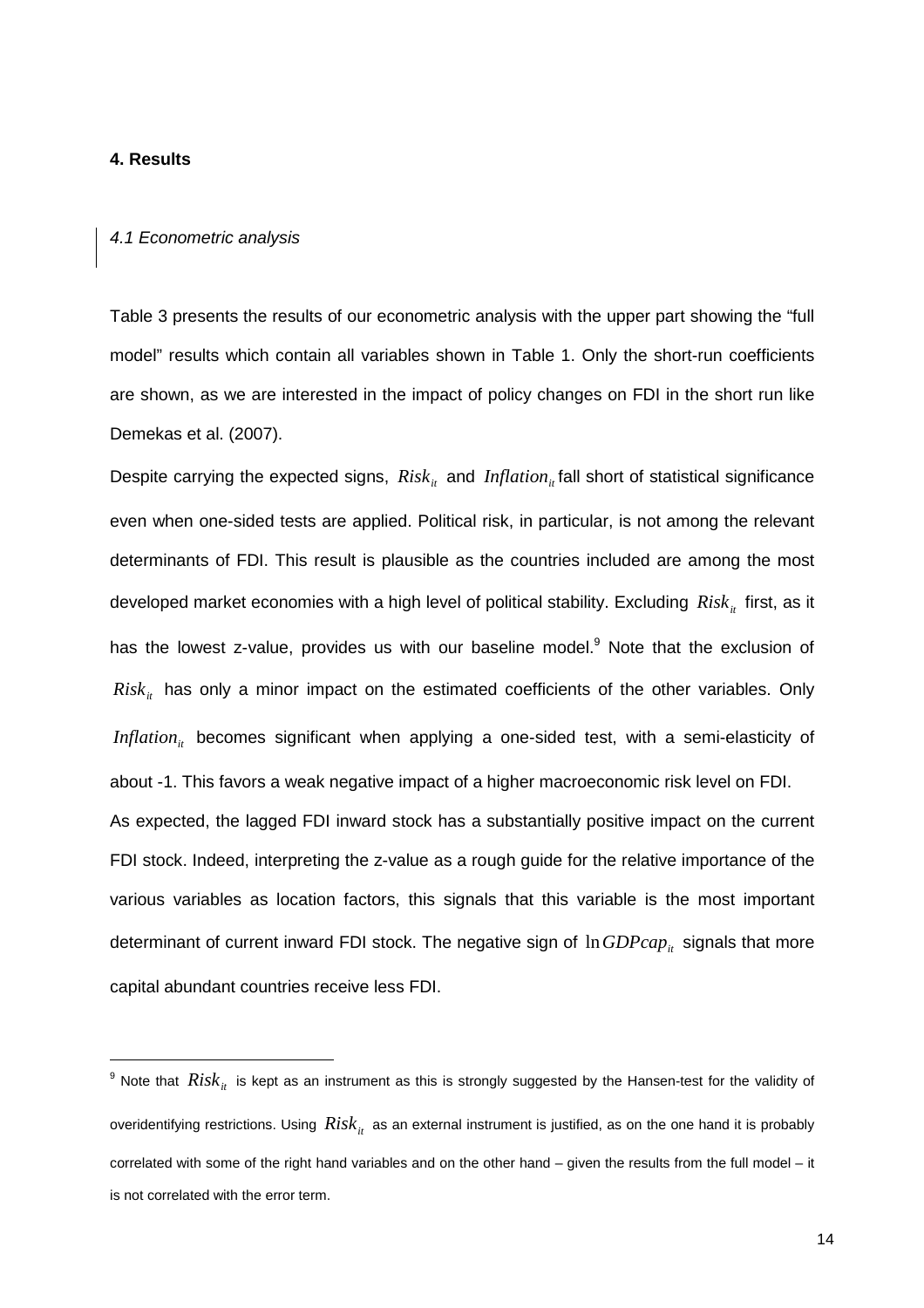The coefficient of  $\ln Pot_{it}$ , although it carries the expected sign, is rather low. Yet one should bear in mind that we are explaining FDI inward stocks at the industry level, whereas  $\ln Pot_{it}$ is measured at the country-level. As countries with small market size may receive substantial parts of total world FDI in certain industries while receiving relatively few FDI in total, this low coefficient of  $\ln Pot_i$  is plausible.

The semi-elasticities of  $H\_{ls_{ij,t}}$  and  $Ulc_{_{ij,t}}$  are -0.8 and -0.6, respectively. The negative sign of the  $H \_ls_{ij,t}$  coefficient suggests that, in the countries and industries included, FDI is of a predominantely horizontal nature. This result is in line with many other studies (e.g. Markusen and Maskus 2002). A one percentage point decrease in *Ulcij*,*<sup>t</sup>* increases FDI by about 0.6 percent. This rather low semi-elasticity might be a further indication that most FDI is horizontal FDI, as market-seeking FDI is probably not as sensitive to labor costs as efficiency-seeking FDI.

A decrease in the *Eatr<sub>it</sub>* by one percentage point increases FDI by about 1.9 percent according to the baseline model. This negative impact of the *Eatr<sub>it</sub>* on FDI is in line with many other studies, notably the meta-analysis carried out by DeMooij and Ederveen (2005). DeMooij and Ederveen (2005) find a median tax-rate elasticity of FDI of about -3. Moreover, Stöwhase (2005) analyzes the tax responsiveness of FDI flows into several EU countries on a sectoral level. Using effective tax rates to measure tax incentives, Stöwhase (2005) is able to show that the tax sensitivity of FDI crucially depends on the economic sector. While investment in the primary sector is driven by factors other than tax incentives, investment in the secondary and the tertiary sector is deterred by high tax rates.

An increase in the *Gerd<sub>it</sub>* by one percentage point leads to an increase in the FDI inward stock by about 21 percent. At first sight, this value seems rather high. Yet one must consider that a one percentage point change marks a pronounced change in this variable, which is measured as percent of GDP. Evaluating the impact of *Gerd<sub>it</sub>* at the within country standard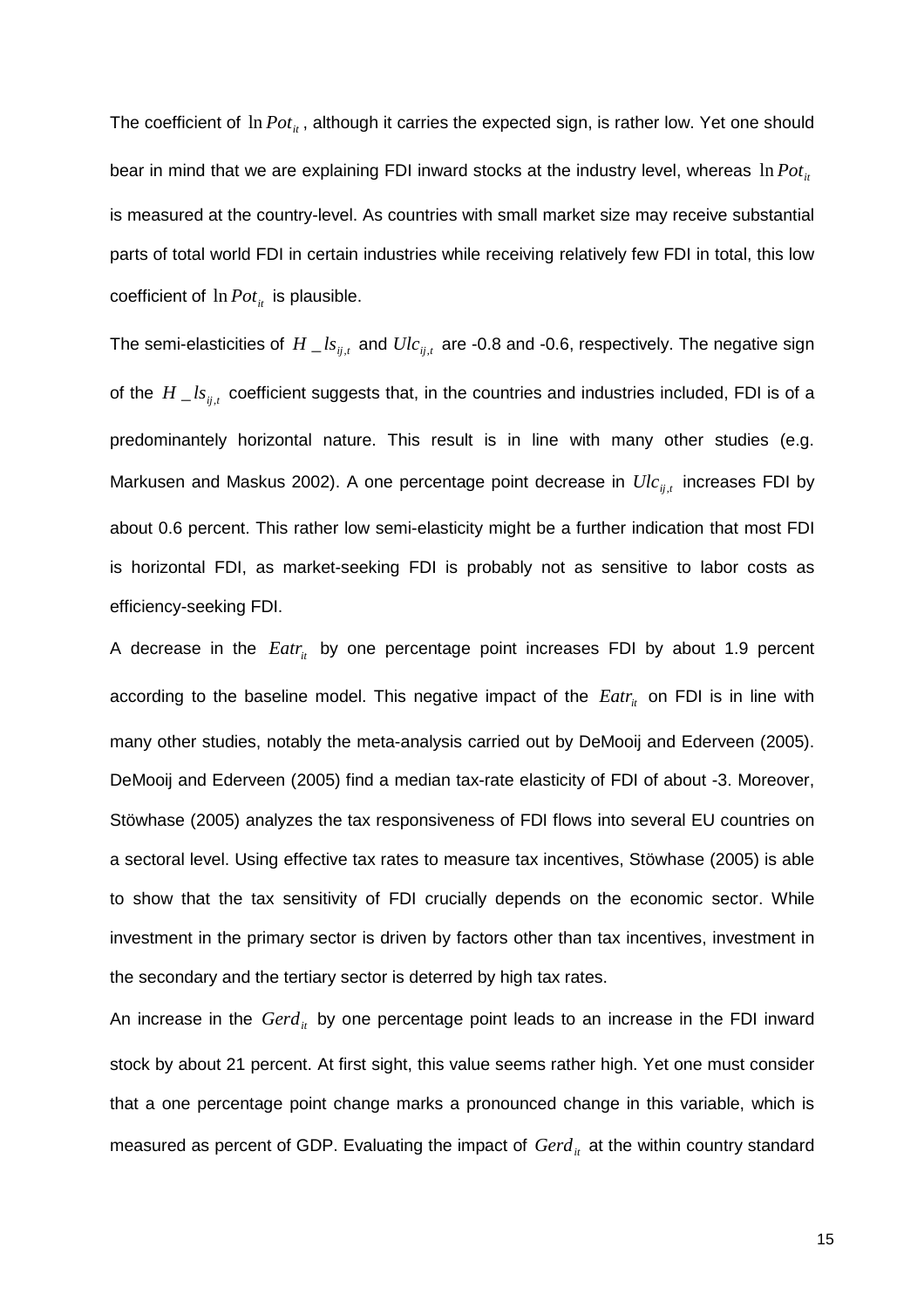deviation (averaged over 1996–2003)<sup>10</sup> of about 0.14 points results in an increase in FDI of about 2.9 percent.

Finally, as expected, institutional barriers to FDI also have an impact on inward FDI, as *Freefdi<sub>it</sub>* carries a semi-elasticity of about -4.9. To summarize, our baseline model results are entirely plausible from an economic perspective. Moreover, the statistical tests conducted attest to the validity of the econometric results from a statistical point of view.<sup>11</sup>

-

 $^{10}$  The xtsum command of Stata is used to get the within standard deviation of  $\emph{Gerd}_{it}$  .

 $11$  As suggested by Roodman (2007b), we analyzed the robustness of our baseline model results with respect to different assumptions about instruments. In particular, we re-estimated the baseline model using all possible instruments and only lags one to three. The results do not change much. Yet, as expected, the p-values of the Hansen tests are inflated. These results can be provided upon request.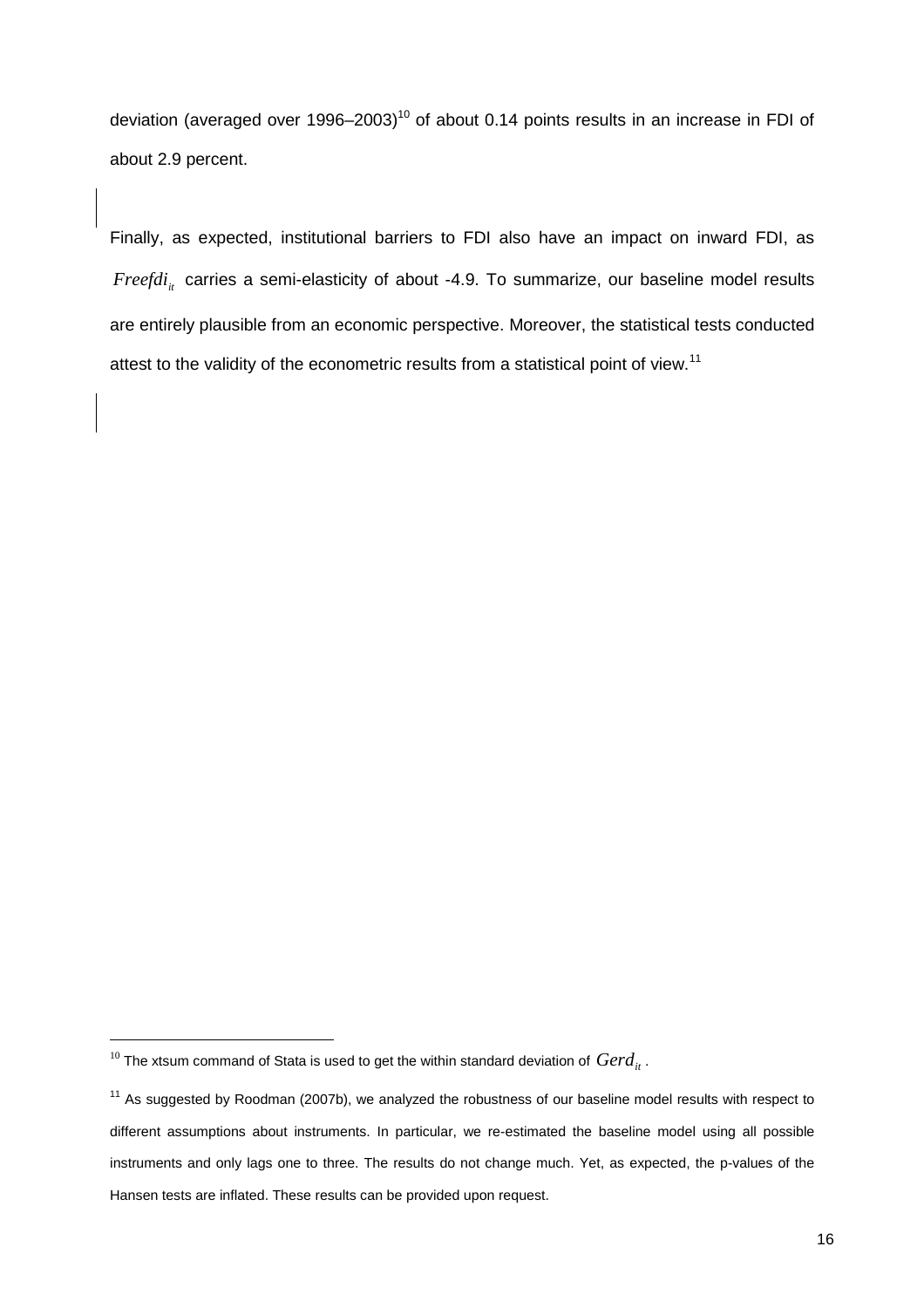| <b>Full Model</b>             |                                |                        |          |  |
|-------------------------------|--------------------------------|------------------------|----------|--|
| Variable                      | <b>Coefficient</b>             | <b>Standard error</b>  | z-value  |  |
| $\ln\text{FDI}_{ij,t-1}$      | 0.866                          | 0.039                  | 22.220   |  |
| $ln GDPcap_{it}$              | $-0.428$                       | 0.273                  | $-1.560$ |  |
| $\ln$ Pot <sub>it</sub>       | 0.238                          | 0.075                  | 3.180    |  |
| $H \_ls_{ij,t}$               | $-0.009$                       | 0.005                  | $-1.880$ |  |
| $Ulc_{ii,t}$                  | $-0.006$                       | 0.003                  | $-2.530$ |  |
| $Eatr_{it}$                   | $-0.019$                       | 0.005                  | $-3.770$ |  |
| Inflation $_{it}$             | $-0.010$                       | 0.008                  | $-1.220$ |  |
| $Gerd_{it}$                   | 0.198                          | 0.086                  | 2.300    |  |
| $Risk_{it}$                   | 0.011                          | 0.019                  | 0.570    |  |
| $Freefdi_{i}$                 | $-0.045$                       | 0.033                  | $-1.370$ |  |
| Cons                          | 3.996                          | 2.287                  | 1.750    |  |
| AR(1): p-value                | 0.002                          |                        |          |  |
| AR(2): p-value                | 0.965                          |                        |          |  |
| Hansen_all: (DF), p-value     | (72), 0.16                     |                        |          |  |
| Hansen_level: (DF), p-value   | excluding level IV: (62), 0.20 | Difference: (10), 0.25 |          |  |
| Hansen_dummies: (DF), p-value | excluding dummies: (65), 0.15  | Difference: (7), 0.45  |          |  |
| Observations                  | 779                            |                        |          |  |
| Number of instruments         | 90                             |                        |          |  |
| Number groups                 | 105                            |                        |          |  |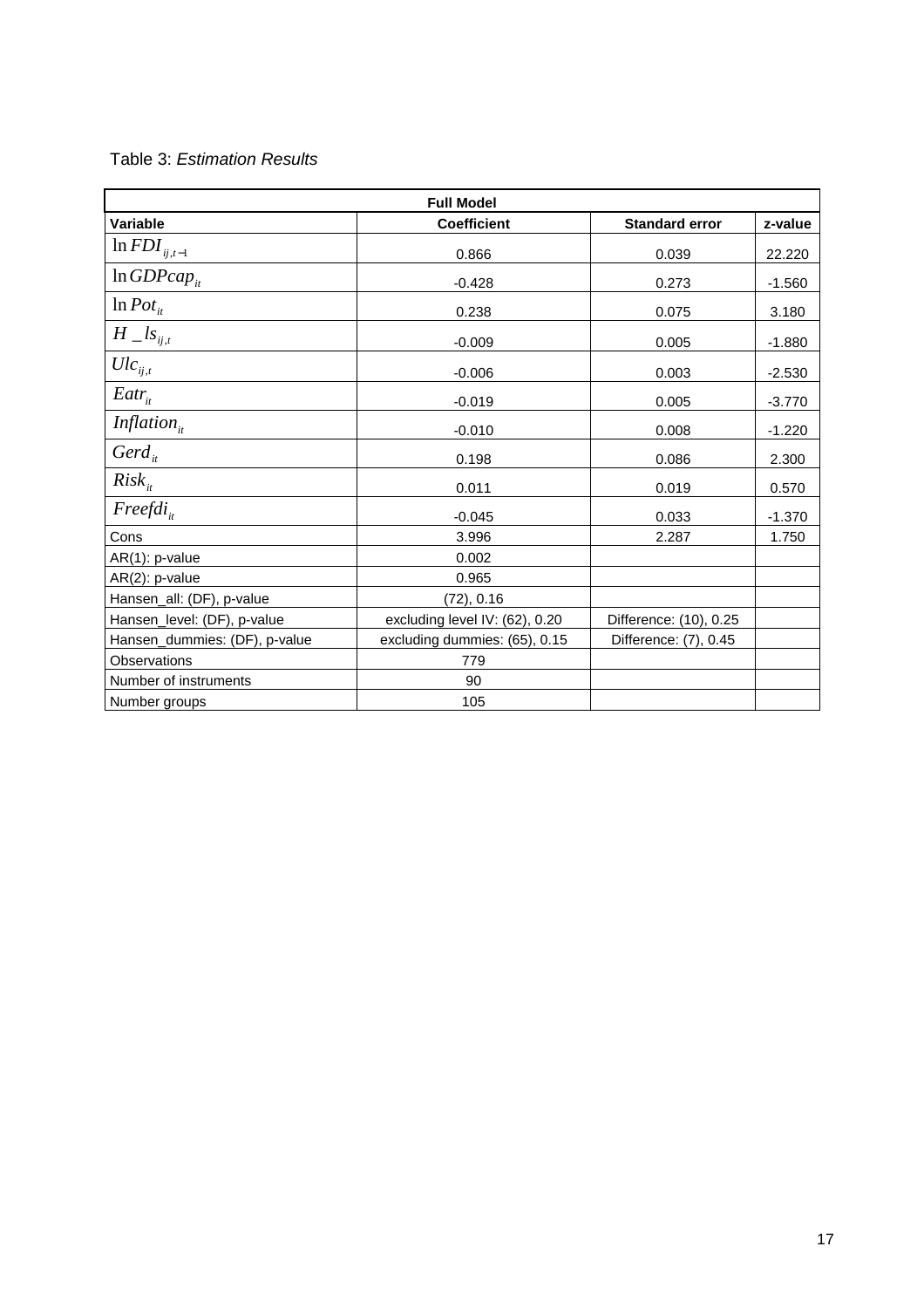| <b>Baseline model</b>         |                                |                        |          |  |
|-------------------------------|--------------------------------|------------------------|----------|--|
| Variable                      | <b>Coefficient</b>             | <b>Standard error</b>  | z-value  |  |
| $\ln\text{FDI}_{ij,t-1}$      | 0.868                          | 0.038                  | 22.740   |  |
| $ln GDPcap_{it}$              | $-0.379$                       | 0.254                  | $-1.490$ |  |
| $ln$ Pot <sub>it</sub>        | 0.246                          | 0.080                  | 3.080    |  |
| $H\_{ls_{ij,t}}$              | $-0.008$                       | 0.005                  | $-1.800$ |  |
| $Ulc_{ij,t}$                  | $-0.006$                       | 0.002                  | $-2.570$ |  |
| $Eatr_{it}$                   | $-0.019$                       | 0.005                  | $-3.860$ |  |
| Inflation $_{it}$             | $-0.011$                       | 0.008                  | $-1.450$ |  |
| Gerd $_{it}$                  | 0.206                          | 0.089                  | 2.310    |  |
| $Freefdi_{i}$                 | $-0.049$                       | 0.030                  | $-1.620$ |  |
| Cons                          | 3.661                          | 2.185                  | 1.680    |  |
| $AR(1)$ : p-value             | 0.002                          |                        |          |  |
| AR(2): p-value                | 0.964                          |                        |          |  |
| Hansen_all: (DF), p-value     | (73), 0.17                     |                        |          |  |
| Hansen_level: (DF), p-value   | excluding level IV: (63), 0.20 | Difference: (10), 0.26 |          |  |
| Hansen_dummies: (DF), p-value | excluding dummies: (66), 0.14  | Difference: (7), 0.51  |          |  |
| Observations                  | 779                            |                        |          |  |
| Number of instruments         | 90                             |                        |          |  |
| Number groups                 | 105                            |                        |          |  |

Table 3: Estimation Results (cont'd)

Notes: "collapsed" instrument-set used; AR() = Arellano-Bond test for serial correlation; Hansen represents overidentification tests of Hansen (J-test) and Difference-in-Sargan tests (C-test); observations, number of instruments and groups are equal for the full and baseline models.

## 4.2 Policy Analysis: Policies to exploit FDI potential

## 4.2.1 Operationalisation of the "best practice policies"

Table 4 shows the "best practice policy" values used for the calculation of the "total" and the "variable specific" gaps. We use two alternative definition of "best practice policy" values: (i) sample means and (ii) sample minima or maxima from the year 2003. We prefer the sample means, as it is rather unlikely that location factors would tend to extreme values. A gradual change seems more plausible in the countries concerned.

Before presenting the derived "total" and "variable specific" gaps we will briefly discuss country-specific deviations from the sample means and from minima or maxima for the respective variables.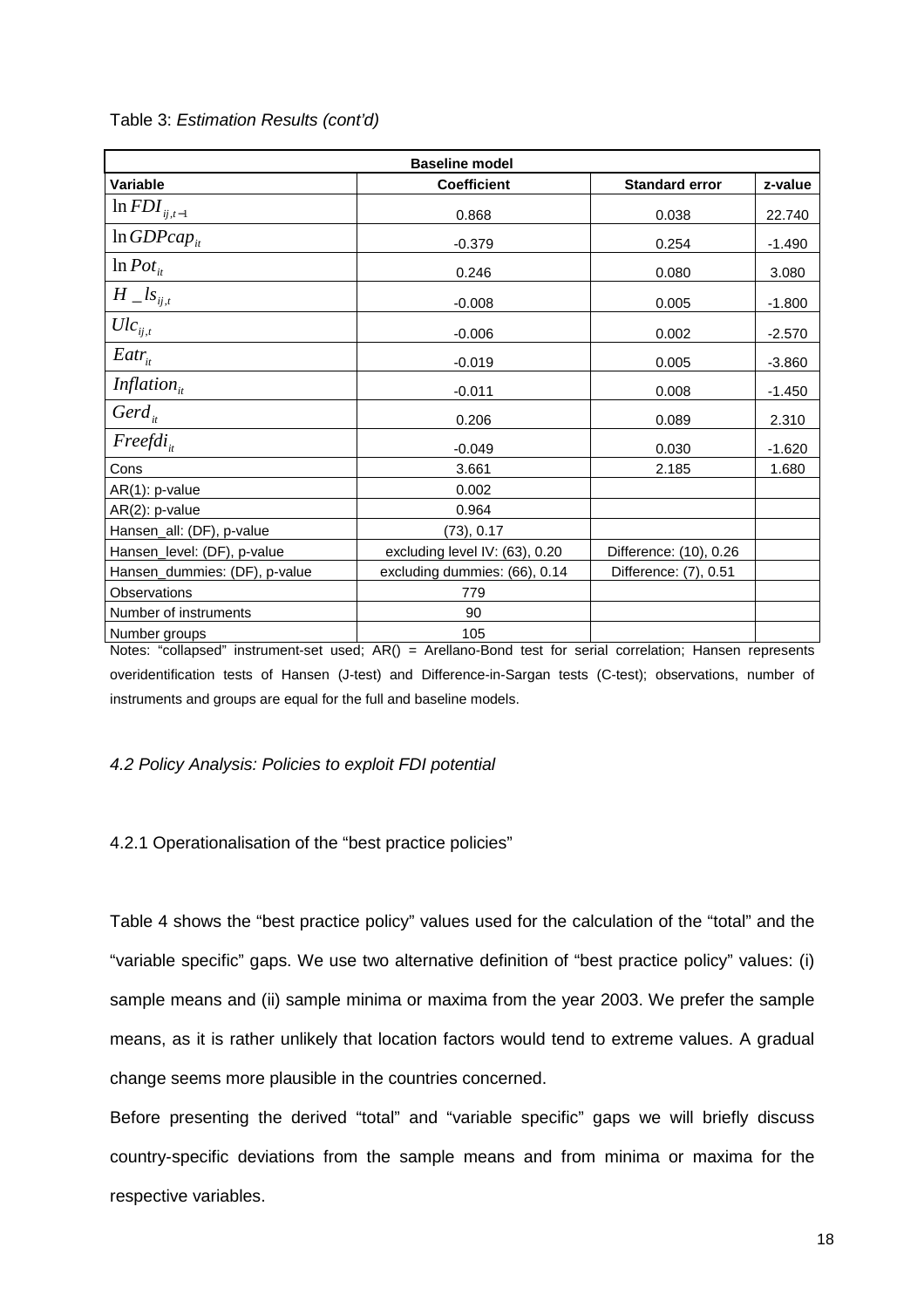| Sample means    |              |                  |             |             |               |
|-----------------|--------------|------------------|-------------|-------------|---------------|
| <b>Industry</b> | $Ulc_{ij,t}$ | $H\_{ls_{ij,t}}$ | $Gerd_{ii}$ | $Eatr_{it}$ | $Freefdi_{i}$ |
| DA              | 51.67        | 22.84            | 2.23        | 25.96       | 2.00          |
| DB              | 58.09        | 24.44            | 2.23        | 25.96       | 2.00          |
| DD_DE           | 53.73        | 18.73            | 2.23        | 25.96       | 2.00          |
| DF              | 34.97        | 17.85            | 2.23        | 25.96       | 2.00          |
| DG              | 44.36        | 17.70            | 2.23        | 25.96       | 2.00          |
| <b>DH</b>       | 54.42        | 18.83            | 2.23        | 25.96       | 2.00          |
| DJ              | 57.96        | 18.88            | 2.23        | 25.96       | 2.00          |
| DK              | 63.16        | 15.51            | 2.23        | 25.96       | 2.00          |
| DL.             | 60.25        | 14.28            | 2.23        | 25.96       | 2.00          |
| <b>DM</b>       | 54.99        | 14.58            | 2.23        | 25.96       | 2.00          |

Table 4: "Best Practice Policy" values of location factors averaged across countries

Table 4: "Best Practice Policy" values of location factors averaged across countries (cont'd)

| <b>Minimum and Maximum values</b> |              |                  |             |             |                |
|-----------------------------------|--------------|------------------|-------------|-------------|----------------|
| <b>Industry</b>                   | $Ulc_{ii,t}$ | $H\_{ls_{ij,t}}$ | $Gerd_{it}$ | $Eatr_{it}$ | $Freefdi_{it}$ |
| DA                                | 22.89        | 7.85             | 3.43        | 17.11       | 1.00           |
| DB                                | 36.39        | 7.85             | 3.43        | 17.11       | 1.00           |
| DD_DE                             | 24.21        | 7.23             | 3.43        | 17.11       | 1.00           |
| DF                                | 10.95        | 7.23             | 3.43        | 17.11       | 1.00           |
| DG                                | 18.99        | 6.60             | 3.43        | 17.11       | 1.00           |
| DH                                | 22.46        | 7.23             | 3.43        | 17.11       | 1.00           |
| DJ                                | 24.24        | 7.23             | 3.43        | 17.11       | 1.00           |
| DK                                | 29.84        | 4.29             | 3.43        | 17.11       | 1.00           |
| <b>DL</b>                         | 25.43        | 4.29             | 3.43        | 17.11       | 1.00           |
| <b>DM</b>                         | 17.78        | 4.29             | 3.43        | 17.11       | 1.00           |

With respect to sample means, Germany, the US, Austria and the Netherlands reflect particularly large deviations in the *Eatr<sub>it</sub>*, while countries like the Slovak Republic, Great Britain or Hungary are countries exhibiting a "best practice tax policy". Concerning *Gerd*<sub>*it*</sub>, a clear differentiation between old and new EU member states (as of 2004) is discernible where the deviation is particularly large for the Slovak Republic and Hungary. These countries may wish to prioritize R&D policy over the improvement of other location factors. The picture is the opposite for  $Ulc_{ij,t}$ , as labor-cost saving measures and productivityenhancing measures would have the largest impact on FDI for Finland, Great Britain and the Netherlands. Hungary, Slovenia and the US are in a much more favorable position. It is interesting to note that this does not apply to particular industries in these countries.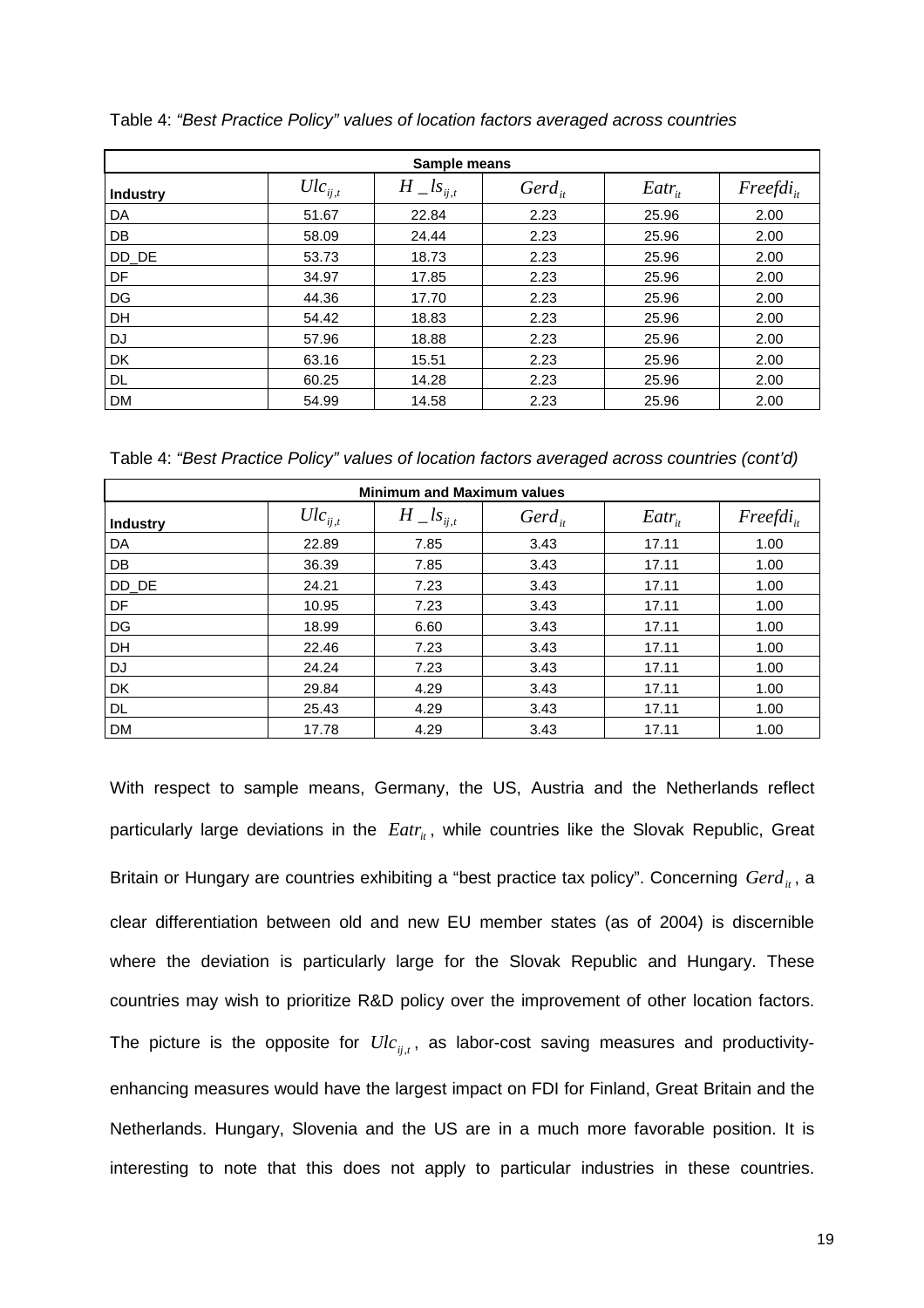Reducing the share of low-skilled employees ( $H \_{ls_{ii}}$ ) should be effective for attracting FDI in Slovenia, Germany, Austria and France, but would have a negligible impact for the other countries in the sample. It would only be possible to increase FDI through the abolishment or reduction of FDI-specific regulations (*Freefdi<sub>it</sub>*) in Slovenia and France.

When referring to the minimum and maximum values, Hungary is the for *Eatr<sub>it</sub>*. Germany, the US, the Netherlands and Austria are at the upper end**,** whereas Slovenia and Great Britain are at the lower end. With respect to *Gerd<sub>it</sub>*, Finland sets the "best practice policy" value. Not unexpectedly, the CEEC-4 (Hungary, the Slovak Republic, the Czech Republic, and Slovenia) show the largest deviations, followed by a group of older EU countries: Austria, the Netherlands and Great Britain. On the lower end, i.e. showing small deviations, again not surprisingly we find the US, Germany and France. For unit labour costs ( $\mathit{Ulc}_{ij,t}$ ) the Slovak Republic becomes the benchmark country. On the top end there is no clear clustering of countries, but rather varied industry-country pairs. Yet the CEEC-4 are clearly clustered at the lower end. With  $H \_ls_{ij}$  the Slovak Republic is the benchmark country. Most Slovene industries can be found at the top end (i.e. large deviation), but these are mixed with single industries of the old EU countries and the US. Seven out of the 13 industries with the largest deviations refer to Textiles and Wearing Apparel (DB). The industries of the Netherlands are clustered at the lower end. With respect to *Freefdi<sub>it</sub>*, the Netherlands and Germany are the benchmark countries. Removing obstacles to cross-border FDI in the form of regulations would primarily increase FDI in Slovenia and France.

#### 4.2.2 Total and variable specific gaps

Figures 1a and 1b present the "total gaps" separated by countries and industries based on sample means as the "best practice policy" values. The gaps are highest in the Slovak Republic and Slovenia, ranging from 3.5 to almost 7 percent. Hence, these two countries could attract much more FDI if all location factors tended toward the sample means.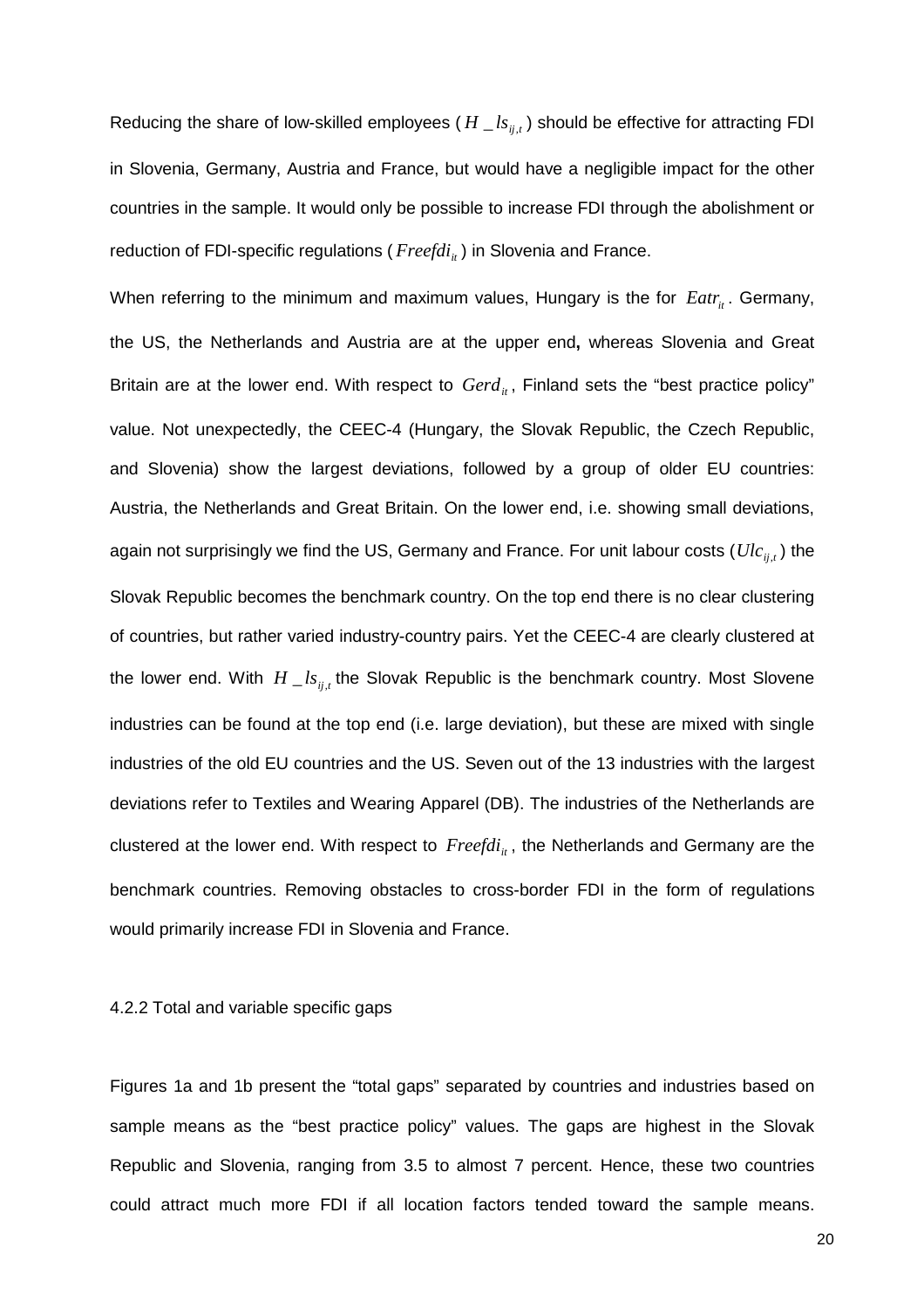However, a closer look at the particular countries reveals that the gaps in the Slovak Republic are only caused by the lack of R&D expenditures  $(Gerd_{it})$ . In Slovenia, the relatively high share of low-skilled workers  $H \_{ls_{ii,t}}$  – with particularly high gaps in the technology intensive industries Machinery and equipment (DK), Electrical machinery (DL) and Transport Equipment (DM) – and the variable capturing the barriers to FDI ( $Freefdi<sub>i</sub>$ ) are also important (see appendix Table B2.1). In the remaining two CEECs, i.e. the Czech Republic and Hungary, the gaps of around two and three percent respectively are quite similar across industries. Again it is interesting to note that the gaps are mainly caused by a lack of R&D expenditures (i.e. a low value of variable  $Gerd_{it}$ ). Taxes ( $Eatr_{it}$ ) are only additionally relevant in the Czech Republic.

With respect to the US-plus-EU-6 economies, Austria, the Netherlands and the US are on the lower end, with the gaps ranging between one and two percent. However, there are some industry-specific patterns: In Austria the gaps are relatively large in the Food (DA), Chemicals (DG) and Rubber and Plastic products (DH) industries, whereas in the Netherlands the gaps are relatively low in the Food (DA), Coke (DF) and Chemicals (DG) industries. In the other industries the gaps are above two percent with a value of as much as four percent in the Electrical machinery (DL) industry. The pattern in the US is similar, as we only find spikes in the Textiles (DB) industry, partly caused by the share of low-skilled workers, and in the Motor vehicles (DM) industry, mainly caused by high unit labour costs  $(Ulc_{ij,t}).$ 

The gaps in the remaining countries are higher, with Germany exhibiting the largest gaps of between four and five percent. The gaps in France range in between two and three percent with low variation across industries. For Great Britain and Finland we find gaps of about two percent with some large differences, especially for the Coke (DF) industry in Great Britain and the Textiles and wearing apparel (DB) industry in Finland.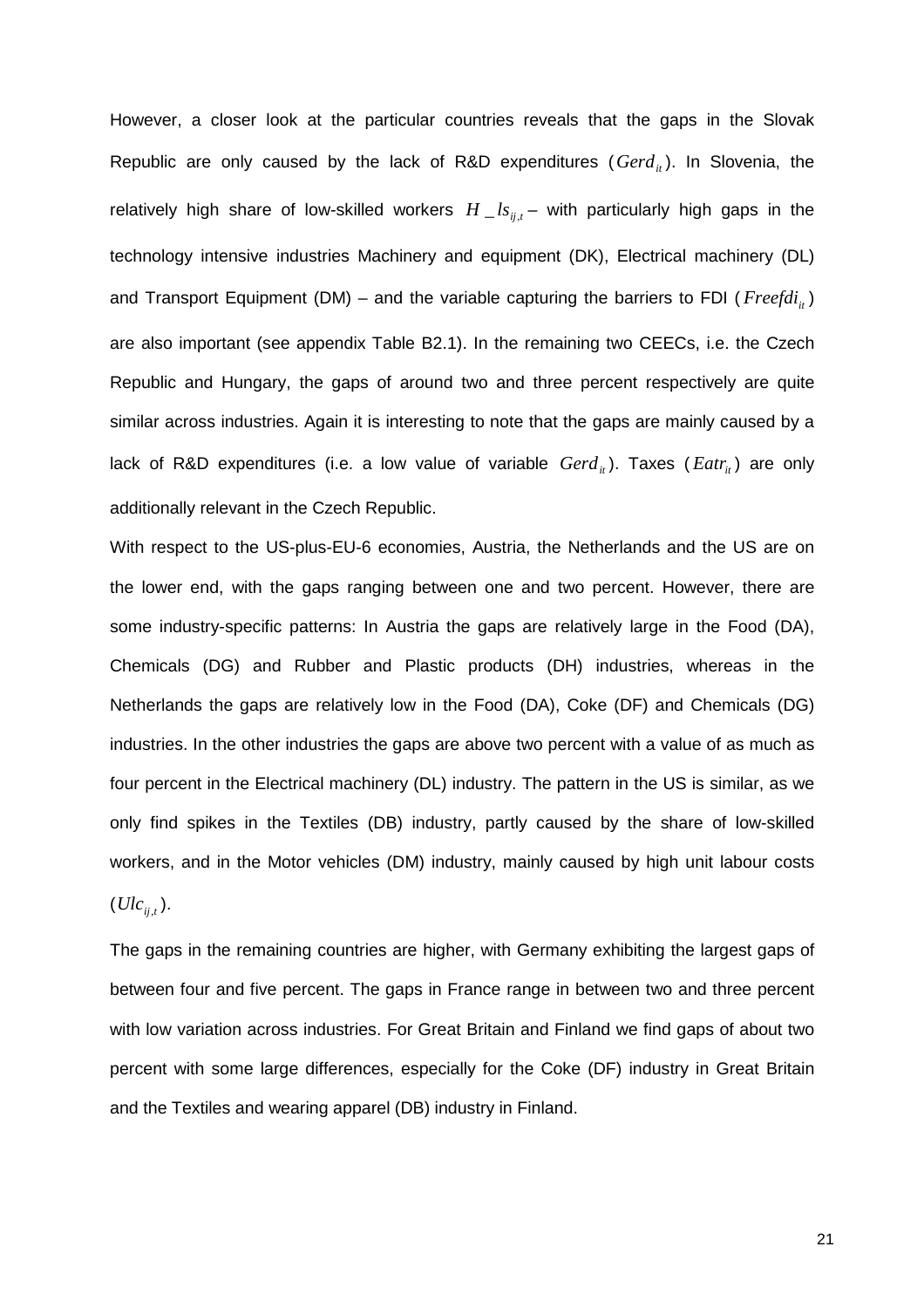Figure 1a: "Total gap" between estimated and potential FDI per country and industry: USplus-EU-6 countries (evaluated at the sample means)



Figure 1b: "Total gap" between estimated and potential FDI per country and industry: CEEC-4 (evaluated at the sample means)

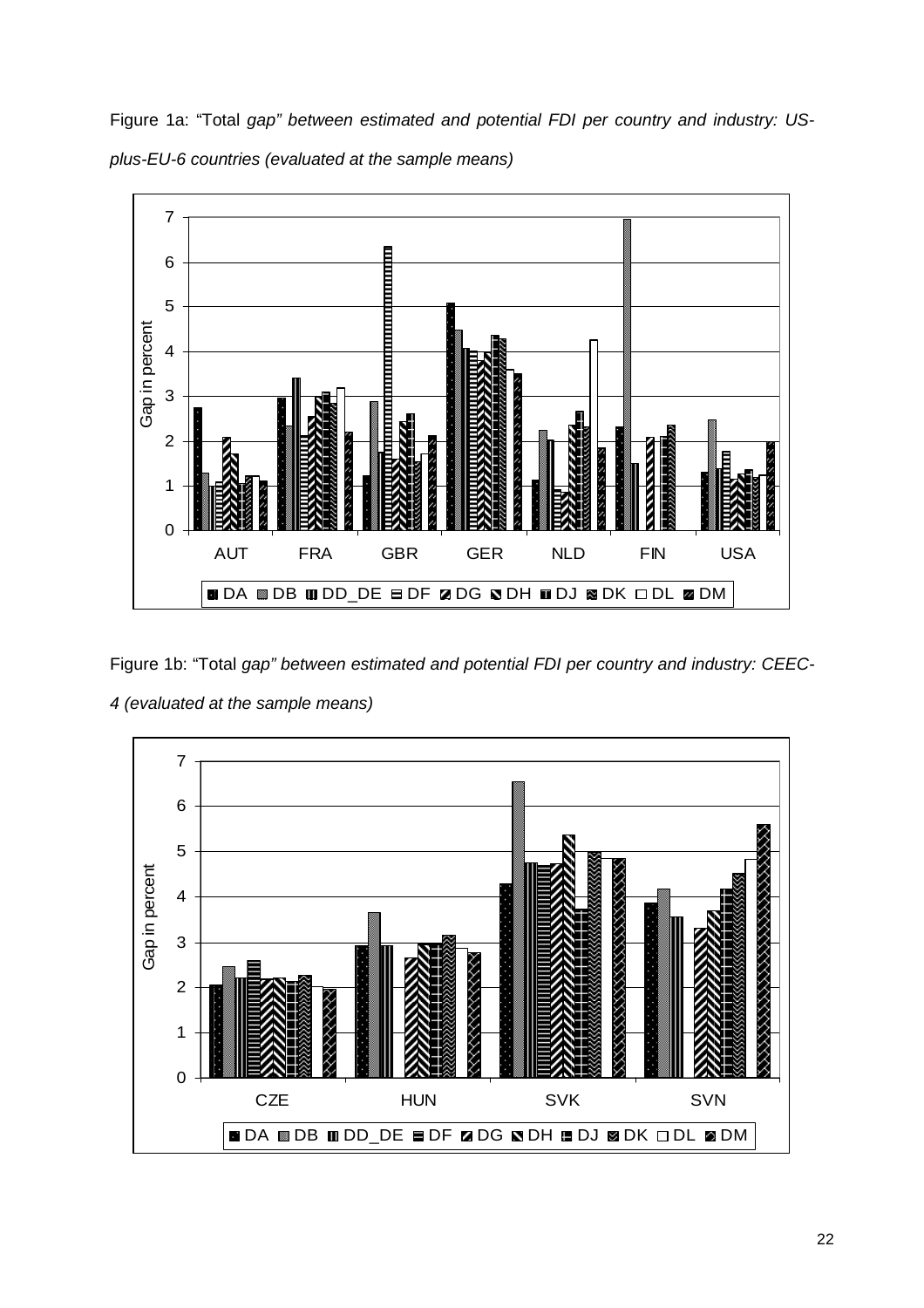|            | Sample Means                              |                                          | Min - Max                                 |                                          |
|------------|-------------------------------------------|------------------------------------------|-------------------------------------------|------------------------------------------|
|            | high education<br>intensity<br>industries | low education<br>intensity<br>industries | high education<br>intensity<br>industries | low education<br>intensity<br>industries |
| <b>AUT</b> | 1.34                                      | 1.56                                     | 10.64                                     | 12.03                                    |
| <b>FIN</b> | 2.23                                      | 3.22                                     | 7.98                                      | 10.18                                    |
| <b>FRA</b> | 2.57                                      | 2.95                                     | 10.27                                     | 11.53                                    |
| <b>GBR</b> | 2.66                                      | 2.17                                     | 10.61                                     | 10.35                                    |
| <b>GER</b> | 3.84                                      | 4.39                                     | 10.24                                     | 11.93                                    |
| <b>NLD</b> | 2.03                                      | 2.08                                     | 8.97                                      | 9.51                                     |
| <b>USA</b> | 1.47                                      | 1.55                                     | 6.44                                      | 7.50                                     |
| <b>CZE</b> | 2.19                                      | 2.20                                     | 10.12                                     | 9.98                                     |
| <b>HUN</b> | 2.85                                      | 3.08                                     | 8.41                                      | 10.29                                    |
| <b>SVK</b> | 4.82                                      | 4.94                                     | 12.29                                     | 12.48                                    |
| <b>SVN</b> | 4.56                                      | 3.89                                     | 14.83                                     | 15.39                                    |
| Average    | 2.78                                      | 2.91                                     | 10.07                                     | 11.02                                    |

Table 5: Country averages across industries by educational intensity (2003)

Note: High education intensive industries: DG, DF, DL, DK, DM; low education intensive industries: DA, DB, DE, DD, DJ, DH

From a policy perspective a country might wish to attract FDI in particular industries, e.g. in higher tech or skill-intensive industries. Table 5 thus presents country averages by educational intensity, separated into high- and low-educational intensity which is an indicator of skill-intensity by industry.<sup>12</sup> The first group might also be referred to as medium-to-high tech industries. In eight countries the gap in low educational intensive industries is larger than in the high educational intensive industries (the exceptions are the Netherlands, Slovenia and the US). In this table we also present the "total gap" with respect to country and industry-specific minima and maxima. These calculations reveal that the gaps are about five times larger compared to when we use the sample means. Among these countries Slovenia shows the largest gap. From a policy perspective there is no discernable industry clustering, which implies that there is little room for structural policies (e.g. affecting those location

 $\overline{\phantom{a}}$ 

 $12$  The justification for separating industries by educational intensity stems from the fact that "educational intensity is an important measure of the productive capabilities available in the human resource base of an economy. Although such evidence is naturally based on the individual characteristics of the people occupying the jobs, it also reflects the labor skill requirements of firms …". (Peneder 2007, p. 190) The following industries are classified as high education intensity industries: DG, DF, DL, DK, DM, while the following are classified as low education intensity industries: DA, DB, DE, DD, DJ, DH.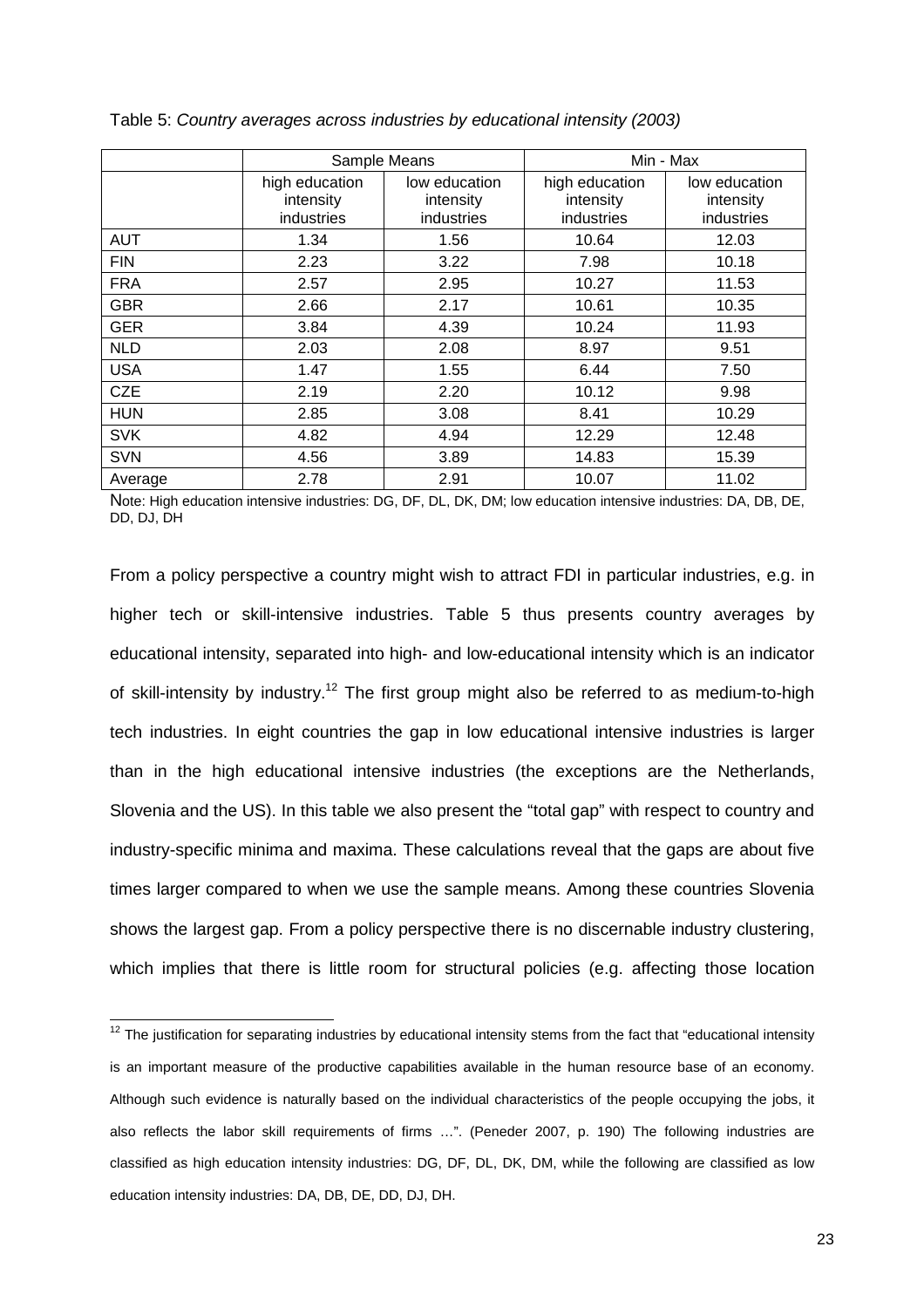factors which benefit a particular industry with certain characteristics) given the set of variables which turned out to be significant in our estimations.

Finally, let us turn to the "variable specific" gaps. Figures 2a and 2b present these gaps. The scenario is again to set the specific variables to the sample means which represent the "best practice policy" values.

Within the US-plus-EU-6 countries, taxes (*Eatr<sub>it</sub>*) dominate the picture in Germany and the US, and to a lesser extent in Austria and the Netherlands (cf. Figure 2a). Relatively low R&D expenditures (*Gerd<sub>it</sub>*) only matter in Great Britain and the Netherlands; all other countries are above the sample means. Note however, that this sample means also includes the CEEC-4. High unit labour costs mainly play a role in Finland, Germany and Great Britain (where this variable explains most of the gap). The relatively high share of workers having only low educational levels makes a difference in Austria, Finland, France and Germany. Finally, barriers to FDI ( $Freeddi<sub>i</sub>$ ) are only relevant in France.



Figure 2a: Mean "variable specific gap" by policy factor and country (evaluated at the sample means): US-plus-EU-6 countries (2003)

Notes: If an indicator is missing, this means that the country reflects the ""best practice policy" value or better. Means are taken over industries.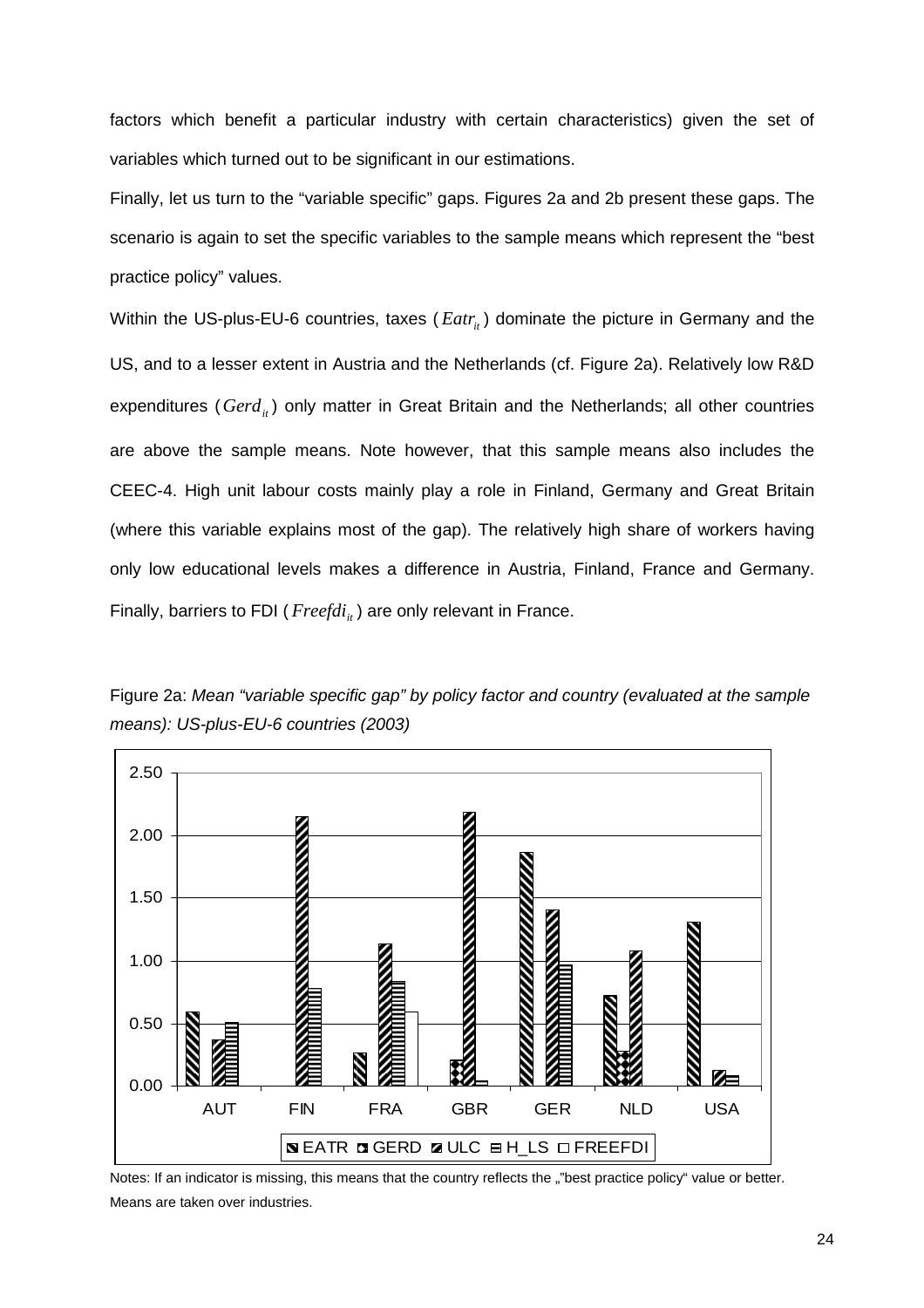This pattern changes when looking at the Eastern European economies which have gaps mainly with respect to *Gerd<sub>it</sub>* (cf. Figure 2b). The high share of low educated workers makes a big difference in Slovenia but only a small difference in Hungary. *Eatr<sub>it</sub>* is somewhat important in the Czech Republic, whereas in Slovenia a reduction of barriers to FDI would attract FDI.

Figure 2b: Mean "variable specific gap" by policy factor and country (evaluated at the sample means): CEEC-4 (2003)



Notes: If an indicator is missing, this means that the country reflects the ""best practice policy" value or better. Means are taken over industries.

## **5. Summary and Policy Conclusions**

The purpose of this paper was, first, to provide information on promising fields of policy intervention when the goal is to attract additional FDI and, second, to provide insight on the scope of FDI that can be attracted if a "best practice policy" is implemented. The results show how different policy variables contribute to closing the gap between actual and potential FDI.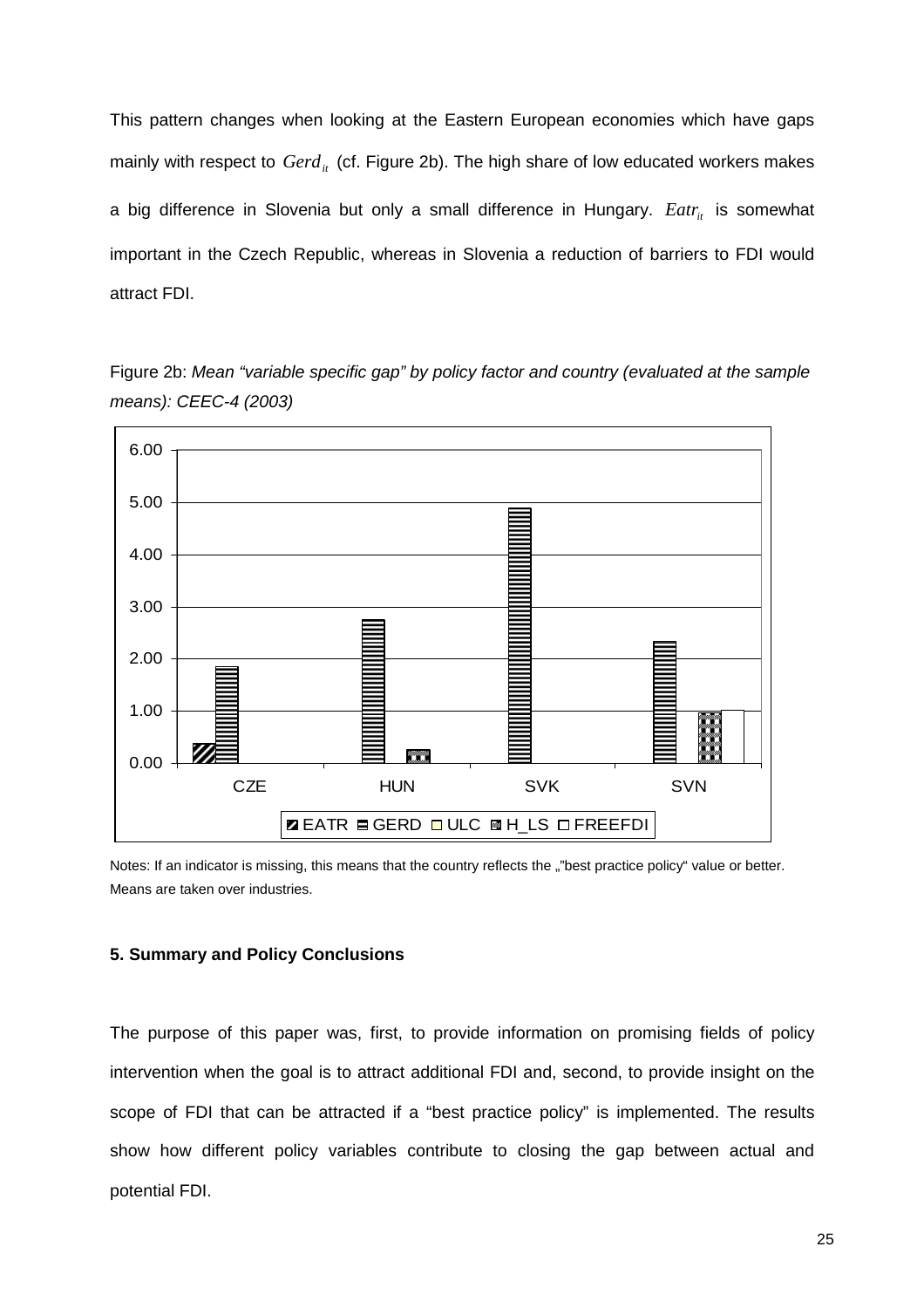Let us finally discuss the policy conclusion we can draw from the econometric analysis and the evaluation of existing gaps. It is important to bear in mind that the interpretation of our estimates is subject to the ceteris paribus condition.

While the econometric analysis suggests that increasing the *Gerd<sub>it</sub>* in US-plus-EU-6 economies would attract more FDI, the analysis of the gaps reveals that these countries may gain more from improvements of other policy variables. Therefore, policies in the US-plus-EU-6 should focus on lowering taxes and improving their unit labour cost position. Changes in unit labour costs might be achieved via productivity effects, e.g. resulting from lowering the share of unskilled workers, as larger wage reduction might not be a viable policy option. Thus, policies in these countries should focus on research and development and the education and training of workers.

For the CEEC-4 not much can be gained (in relative terms) from a further lowering of taxes as the largest gaps arise from deficiencies in the *Gerd<sub>it</sub>* (and thus research and development in general). Instead, policies should strive to increase the share of higher educated workers as this is relatively low compared to that of the US-plus-EU-6 economies.

Our analysis has revealed that the two groups of countries in our sample need to focus on different location factors if the gaps are to be closed. Within each group, there is of course some country heterogeneity, as shown in Figures 2a and 2b, which requires a countryspecific differentiation of FDI policies. However, as in any other field of economic policy, FDI policy measures are subject to a number of restrictions. In particular, the budgetary effects of policy changes should be considered. As it is unlikely that all location factors in a country will improve simultaneously, this paper provides important information on the role of individual location factors and their impact on FDI.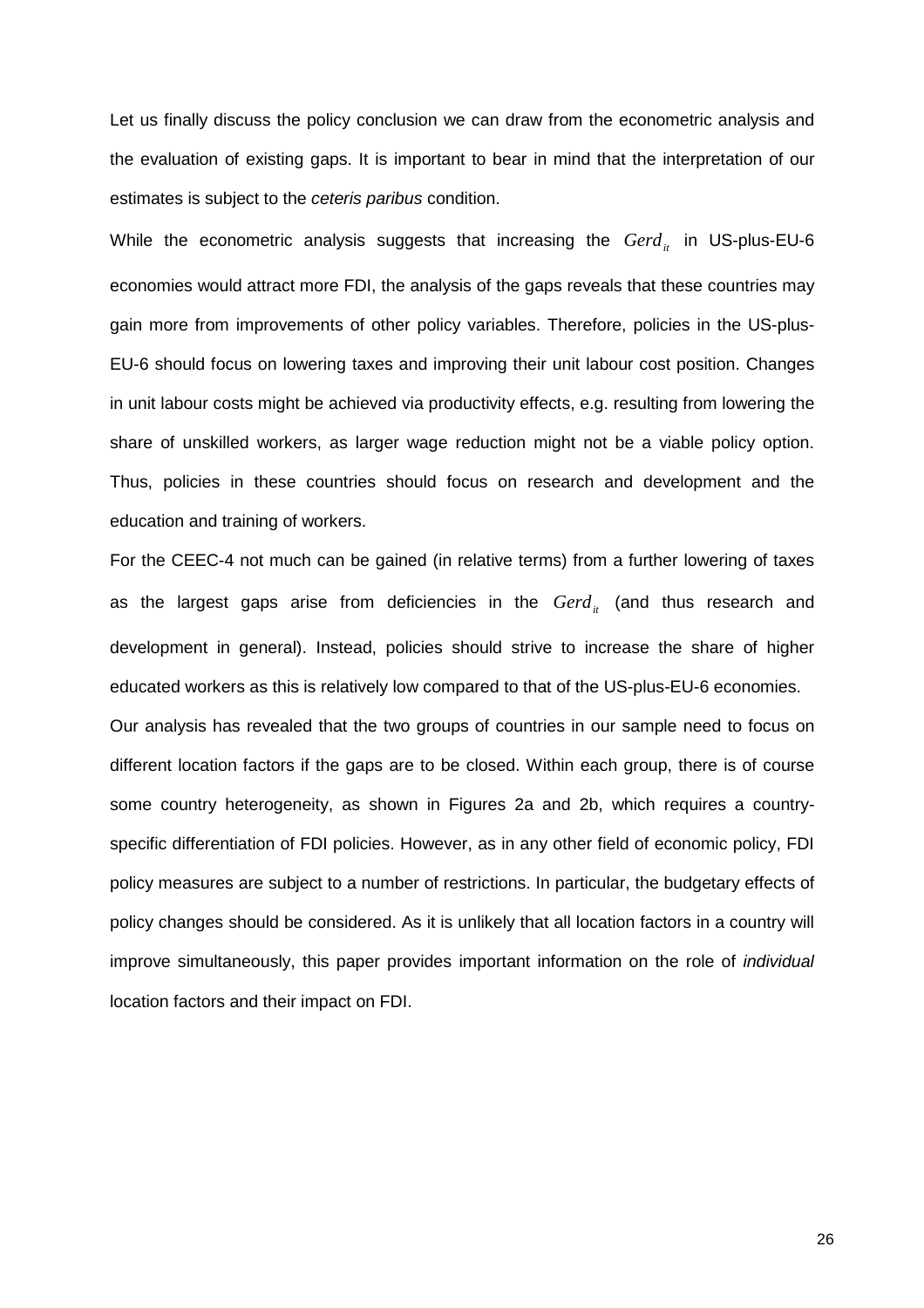## **6. References**

Arrelano, M. (2003). Panel Data Econometrics. New York: Oxford University Press.

- Barba Navaretti, G. and A.J. Venables (2004, eds). Multinational firms in the world economy. Princeton, N.J.: Princeton University Press.
- Barry, F., H. Görg and E. Strobl (2004) Foreign direct investment, agglomerations, and demonstration effects: An empirical investigation, Review of World Economics, 140 (3): 583-600.
- Bénassy-Quéré, A., N. Gobalraja and A. Trannoy (2007a). Tax and public input competition. Economic Policy 22 (5): 385–430.
- Bénassy-Quéré, A., Coupet, M., Mayer, T. (2007b). Institutional Determinants of Foreign Direct Investment. The World Economy 30 (5): 764–782.
- Blonigen, B.A., R.B. Davies and K. Head (2003). Estimating the Knowledge-Capital Model of the Multinational Enterprise: Comment. American Economic Review 93 (3): 980-994.
- Blonigen, B.A. (2005). A Review of the Empirical Literature on FDI Determinants. NBER Working Paper Series, Nr. 11299. NBER, Cambridge (Mass.).
- Blonigen, B.A., R. B. Davies, G.R. Waddell and H.T. Naughton (2007). FDI in space: Spatial autoregressive relationships in foreign direct investment. European Economic Review 51 (5): 1303-1325.
- Blundell, R. and S. Bond (1998). Initial conditions and moment restrictions in dynamic panel data models. Journal of Econometrics 87 (1): 115-143.
- Bond, S. (2002). Dynamic panel data models: A guide to micro data methods and practice. Working Paper 09/02. IFS, London.
- Clausing, K.A. and C.L. Dorobantu (2005). Re-entering Europe: Does European Union candidacy boost foreign direct investment? Economics of Transition 13 (1): 77–103.
- Demekas, D.G., H. Balász, E. Ribakova and Y. Wu (2007). Foreign direct investment in European transition economies – The role of policies. Journal of Comparative Economics 35 (2): 369–386.
- DeMooij, R. A. and S. Ederveen (2005). How does foreign direct investment respond to taxes? A meta analysis. Paper presented at the Workshop on FDI and Taxation. GEP Nottingham, October.
- Devereux, M.P. and R. Griffith (1998). Taxes and the location of production: evidence from a panel of US multinationals. Journal of Public Economics 68 (3): 335-367.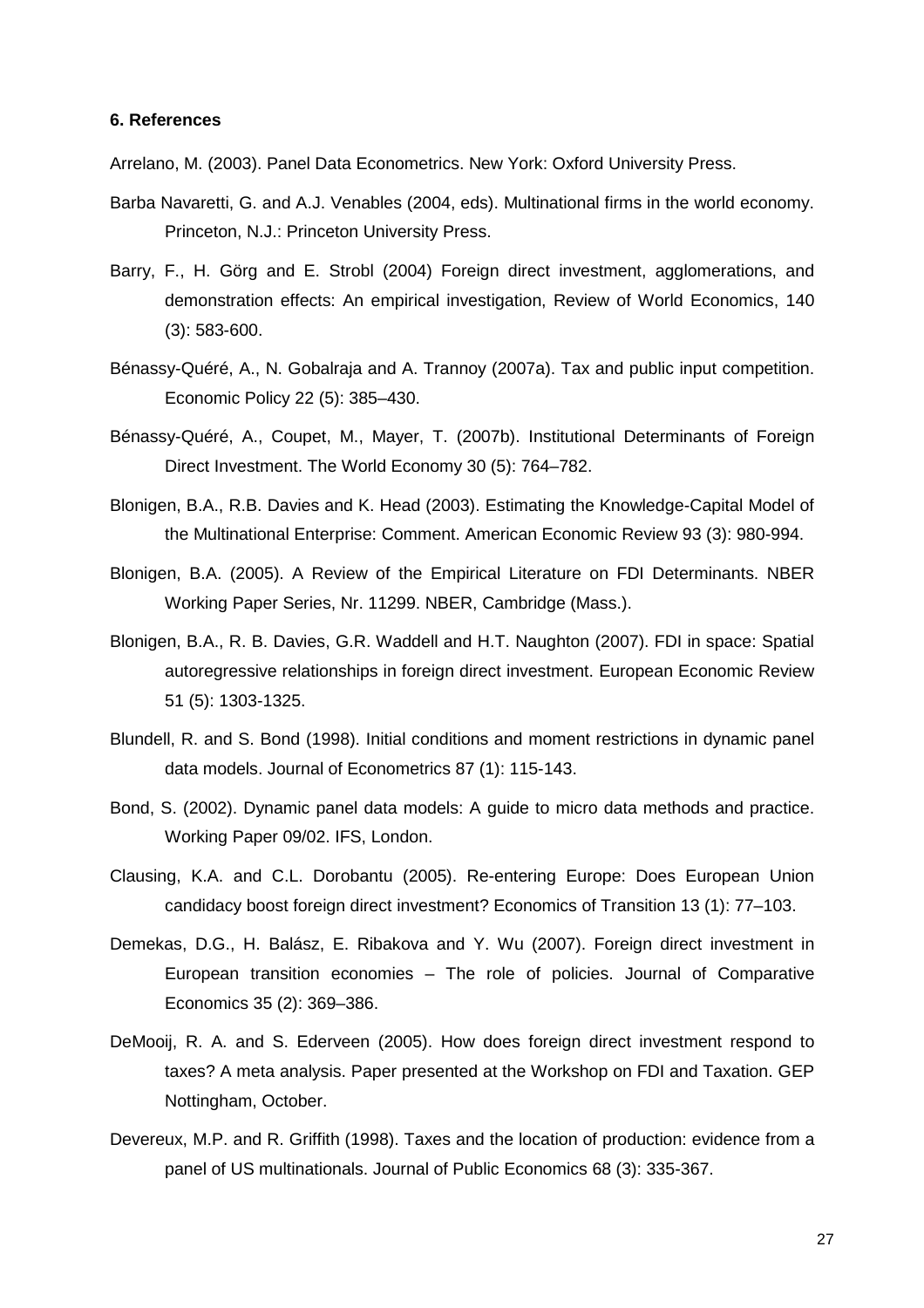- Egger, P. and M. Pfaffermayr (2004). Foreign Direct Investment and European Integration in the 1990s. The World Economy 27 (1): 99–110.
- European Commission (2004). Report from the Commission to the Spring European Council COM (2004) 29 final/2.
- Markusen, J.R. and K.E. Maskus (2002). Discriminating Among Alternative Theories of the Multinational Enterprise. Review of International Economics 10 (4): 694-707.
- Mutti, J.H. (2004). Foreign Direct Investment and Tax Competition. Washington: Institute for International Economics.
- Mutti, J. and H. Grubert (2004). Empirical Asymmetries in Foreign Direct Investment and Taxation. Journal of International Economics 62 (2): 337-358.
- Pavitt, K. (1984). Sectoral patterns of technical change: Towards a taxonomy and a theory. Research Policy 13 (6): 343-373.
- Peneder, M. (2007). A sectoral taxonomy of educational intensity. Empirica 34 (3): 189-212.
- Resmini, L. (2000). The determinants of foreign direct investment in the CEECs. Economics of Transition 8 (3): 665-689.
- Roodman, D. (2007a). How to do XTABOND? Working Paper, Nr. 103. January. Center for Global Development.
- Roodman, D. (2007b). A short note on the Theme of Too Many Instruments. Working Paper, Nr. 125. August. Center for Global Development.
- Stöwhase, S. (2005). Tax Rate Differentials and Sector Specific Foreign Direct Investment: Empirical Evidence from the EU. Finanzarchiv 61 (4): 535-558.
- Swenson, D. L. (2004). Foreign Investment and the Mediation of Trade Flows. Review of International Economics 12 (4): 609-629.
- Timmer, M.P., M.O'Mahoney and B.v. Ark (2007). EU KLEMS Growth and Productivity Accounts: An Overview. Gronigen Growth and Development Centre, 11/14/2007.
- Walkenhorst, P. (2004). Economic Transition and the Sectoral Patterns of Foreign Direct Investment. Emerging Markets Finance and Trade 40 (2): 5-26.
- Wheeler, D. and A. Mody (1992). International Investment Location Decisions. Journal of International Economics 33 (1-2): 57-76.
- Yeaple, S.R. (2003). The Role of Skill Endowments in the Structure of U.S. outward Foreign Direct Investment. The Review of Economics and Statistics 85 (3): 726-734.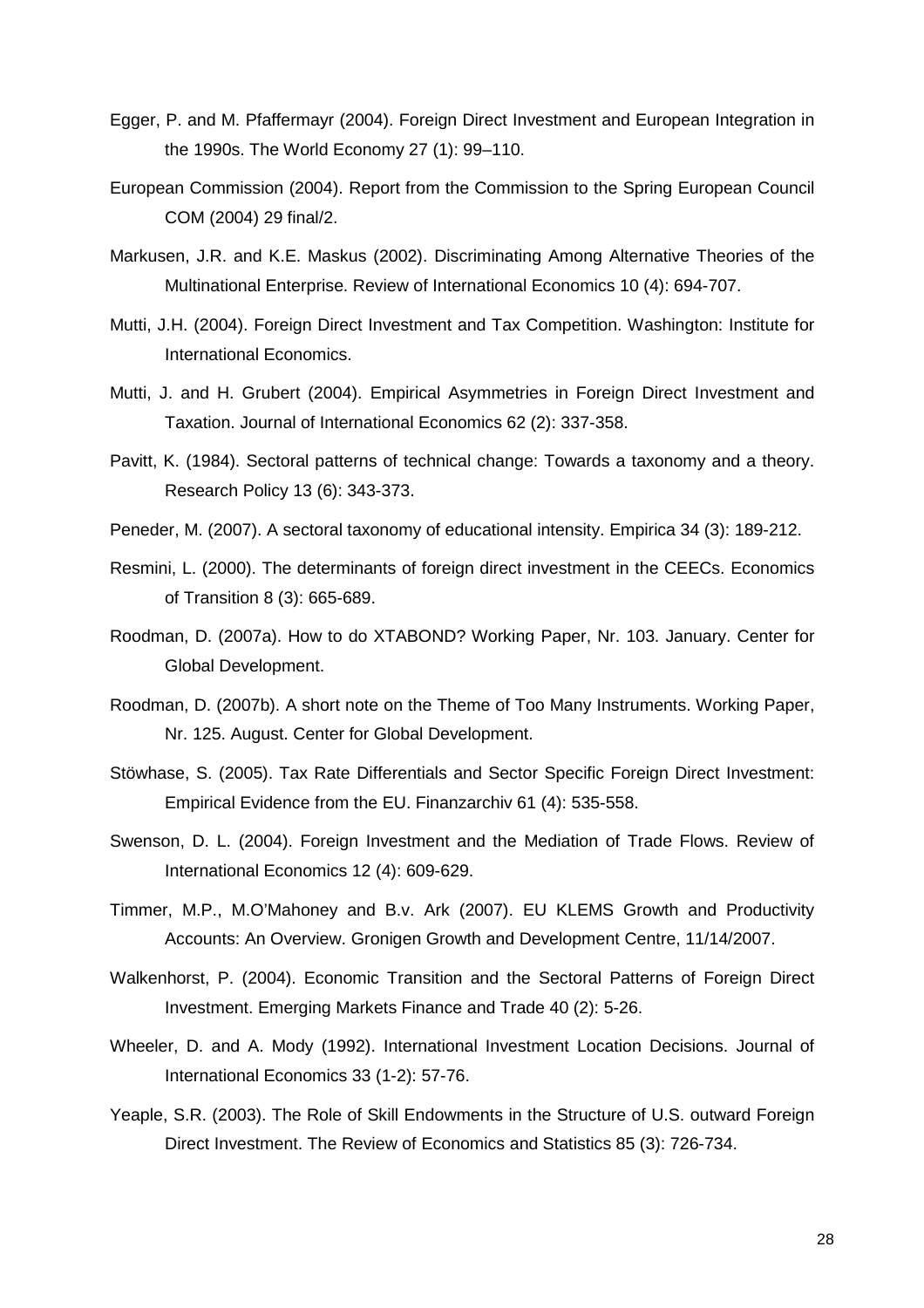## **Appendix A. Data availability, classifications and correspondences**

This appendix covers only those countries for which usable FDI data are available at an industry level. Initially we also checked other countries, but found the data for these to be insufficient, either because there were no data for FDI stocks or because key explanatory variables were missing. The resulting country list is as follows: Austria (AUT), the Czech Republic (CZE), France (FRA), Finland (FIN), Great Britain (GBR), Germany (GER), Hungary (HUN), the Netherlands (NLD), Slovenia (SVN), the Slovak Republic (SVK) and the United States of America (USA).

## A.1. Dependent variable: Industry-level FDI stocks

Data for FDI inward stocks are mainly taken from the OECD IDI database. This database provides data either in US-\$ or in 'submitted currency' (the latter corresponds in all cases to the respective national currency, with the exception of Poland). The classification of industries is according to ISIC revision 3, which also corresponds to NACE revision 1 (15-37). These are listed in table A.1.1 below. In this table we also show the correspondence to the recently released EU KLEMS database from which some of the explanatory variables are taken. The industry classification in the EU KLEMS database is derived from the NACE revision 1 classification. The descriptions of industries according to the NACE or ISIC classification respectively, are presented in Table A.1.2. FDI data for the CEEC-4 are taken from the wiiw FDI database (see www.wiiw.org) which reports industry-level data at the NACE level. Note that for both 15-37 and DA-DN classification the scope differs across countries.

| <b>Number</b>   | <b>Description (in OECD IDI)</b>                              | ISIC rev. 3 | NACE rev. 1 | <b>EUKLEMS</b> |
|-----------------|---------------------------------------------------------------|-------------|-------------|----------------|
| 01              | Food products                                                 | 15,16       | DA          | 15t16          |
| $\overline{02}$ | Textiles and wearing apparel                                  | 17,18       | <b>DB</b>   | 17t18          |
| 03              | Wood, publishing and printing                                 | 20, 21, 22  | DD, DE      | 20,21t22       |
| 04              | Total (02+03)                                                 |             |             |                |
| 05              | Refined petroleum and other treatments                        | 23          | DF          | 23             |
| 06              | Chemical products                                             | 24          | DG          | 24             |
| 07              | Pharmaceuticals, medicinal chemical and<br>botanical products |             |             |                |
| 08              | Rubber and plastic products                                   | 25          | <b>DH</b>   | 25             |
| 09              | Total (05+06+08)                                              |             |             |                |
| 10              | Metal products                                                | 27, 28      | <b>DJ</b>   | 27t28          |
| 11              | Mechanical products                                           | 29          | <b>DK</b>   | 29             |
| 12              | Total (10+11)                                                 |             |             |                |
| 13              | Office machinery and computers                                | 30          | <b>DL</b>   | 30t33          |
| 14              | Radio, TV, communication equipment                            | 32          |             |                |
| 15              | Total (13+14)                                                 |             |             |                |
| 16              | Medical precision and optical instruments,                    | 33          |             |                |
|                 | watches and clocks                                            |             |             |                |
| $\overline{17}$ | Motor vehicles                                                | 34          |             |                |
| 18              | Other transport equipment                                     | 35          |             |                |
| 19              | Manufacture of aircraft and spacecraft                        |             |             |                |
| 20              | Total (17+18)                                                 |             | <b>DM</b>   | 34t35          |
| 21              | Other manufacturing                                           | 36.37       |             |                |

#### Table A1.1 Industry correspondences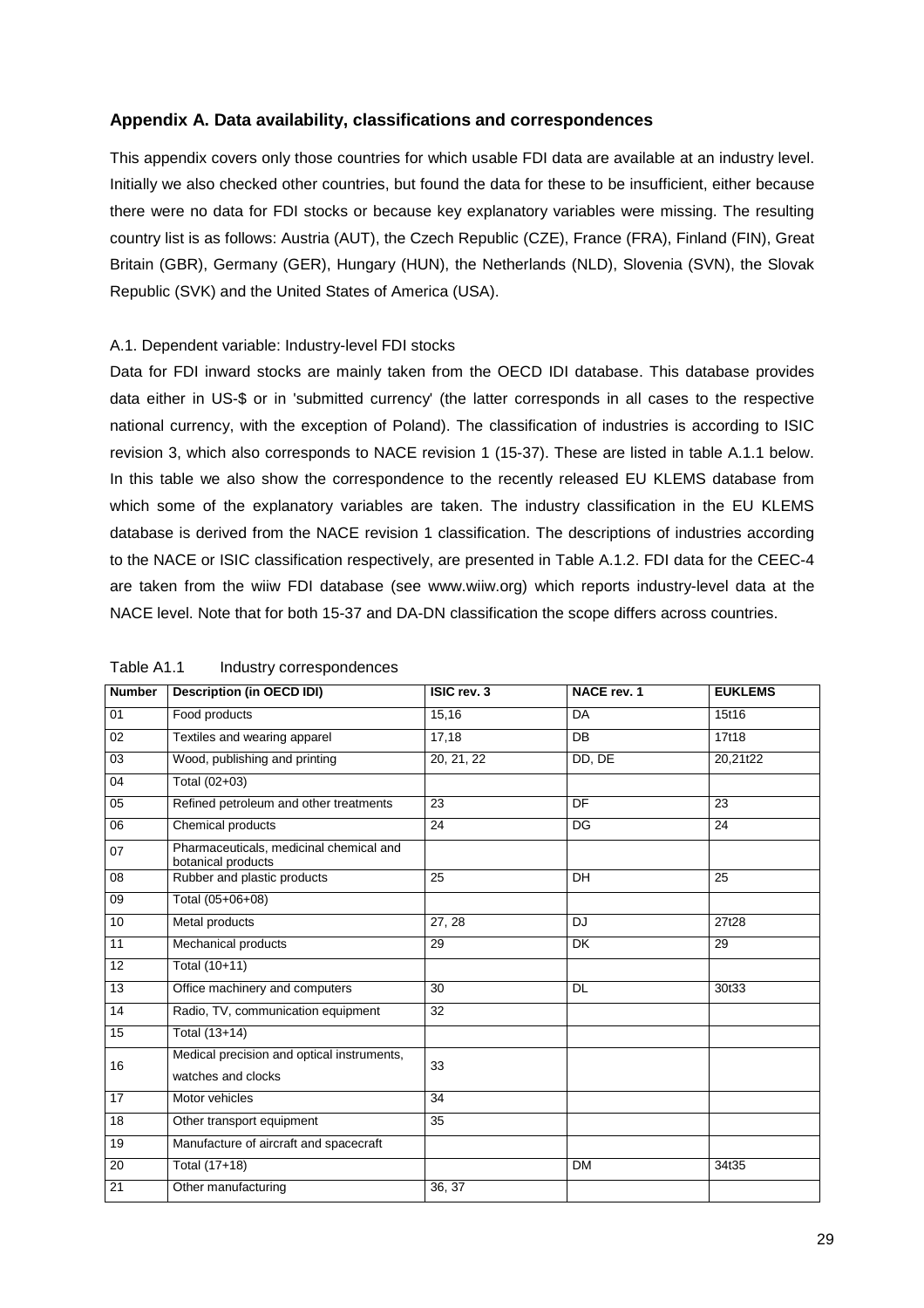| Industry code   | <b>Industry</b> |                                                                    |
|-----------------|-----------------|--------------------------------------------------------------------|
| NACE rev. 1     | code            | <b>Description</b>                                                 |
|                 | ISIC rev. 3     |                                                                    |
| D               | D               | Total manufacturing                                                |
| 15              | DA              | Food products and beverages                                        |
| 16              | DA              | Tobacco products                                                   |
| 17              | DB              | <b>Textiles</b>                                                    |
| $\overline{18}$ | DB              | Wearing apparel, dressing and dyeing of fur                        |
| 19              | DC              | Tanning and dressing of leather; manufacture of luggage, handbags, |
|                 |                 | saddlery, harness and footwear                                     |
| 20              | <b>DD</b>       | Wood and products of wood and cork                                 |
| $\overline{21}$ | DE              | Paper and paper products;                                          |
| $\overline{22}$ |                 | Publishing, printing and reproduction of recorded media            |
| $\overline{23}$ | DF              | Coke, refined petroleum products and nuclear fuel                  |
| 24              | DG              | Chemicals and chemical products                                    |
| $\overline{25}$ | DH              | Rubber and plastic products                                        |
| 26              | DI              | Manufacture of other non-metallic mineral products                 |
| 27              | <b>DJ</b>       | <b>Basic metals</b>                                                |
| 28              | <b>DJ</b>       | Fabricated metal products, except machinery and equipment          |
| 29              | $\overline{DK}$ | Machinery and equipment, n.e.c.                                    |
| $\overline{30}$ | <b>DL</b>       | Office, accounting and computing machinery                         |
| $\overline{31}$ | <b>DL</b>       | Electrical machinery and apparatus, nec                            |
| $\overline{32}$ | <b>DL</b>       | Radio, television and communication equipment                      |
| $\overline{33}$ | <b>DL</b>       | Medical, precision and optical instruments, watches and clocks     |
| $\overline{34}$ | <b>DM</b>       | Motor vehicles, trailers and semi-trailers                         |
| $\overline{35}$ | <b>DM</b>       | Other transport equipment                                          |
| $\overline{36}$ | <b>DN</b>       | Furniture; manufacturing n.e.c.                                    |
| 37              | <b>DN</b>       | Recycling                                                          |

| Table A1.2 | Industry aggregates (NACE rev. 1 and ISIC rev. 3) |  |
|------------|---------------------------------------------------|--|
|------------|---------------------------------------------------|--|

## A.1.1 OECD IDI Database

A general problem when combining data from the OECD IDI with other industry-level data is that data on 'Medical, precision and optical instruments, watches and clocks' (NACE revision 1 code 33 and belonging to NACE DL) are missing in most countries or only included at the very end of the period reported in the OECD IDI database. This leads to larger deviations between data reported in the OECD IDI and the wiiw FDI database used for CEEC-4 (see details below). Consequently, data for industry DL are not strictly comparable across countries. They are, however, relatively consistent over time. In some cases the OECD IDI database reports negative values for FDI inward stocks. These values are omitted in the analysis when taking logarithms. The following paragraphs describe the data set used in more detail by country: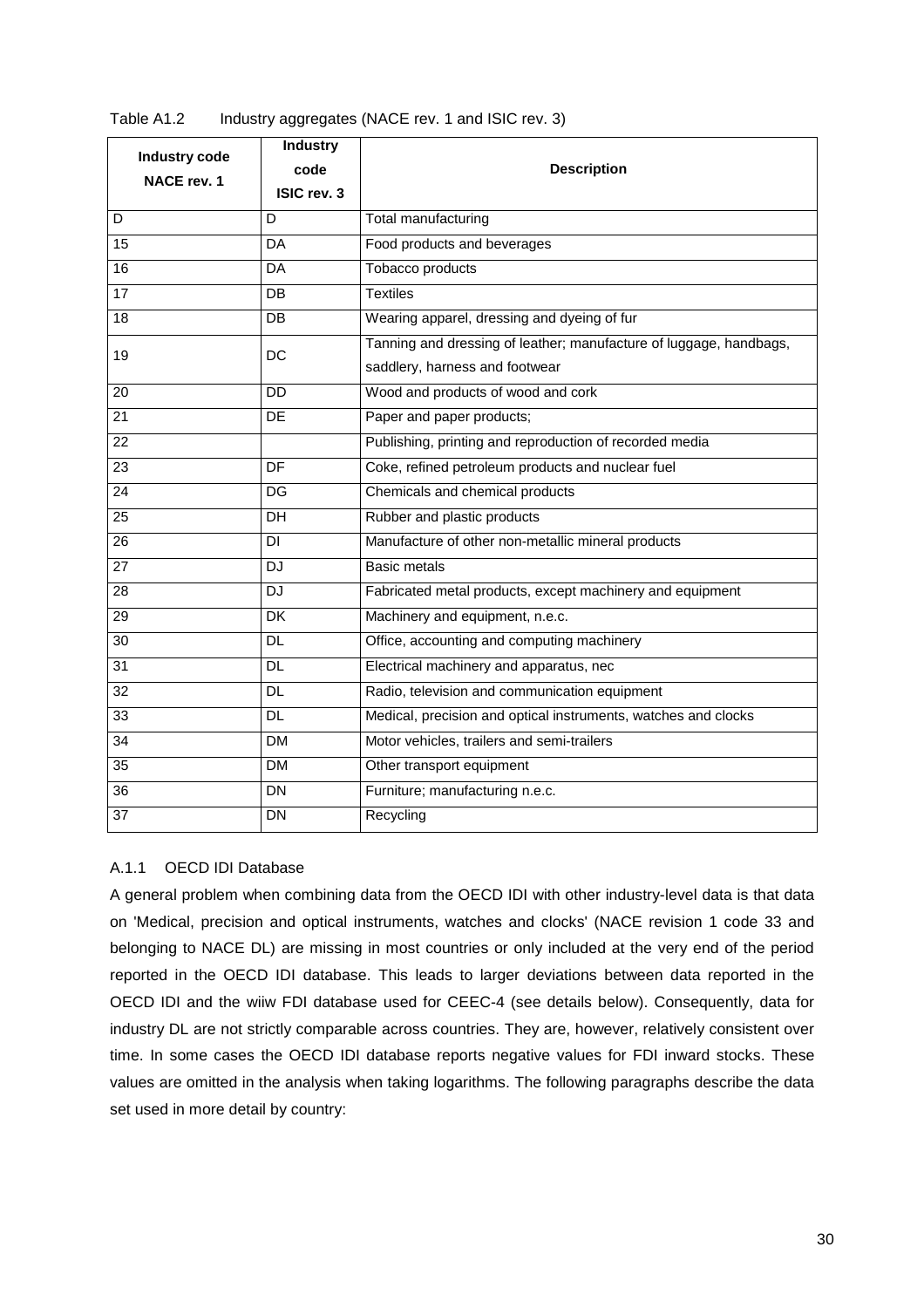#### **Austria**

'Refined petroleum and other treatments' was missing in 2003 and was replaced by extrapolation. The FDI inward stock almost doubled in 2002; 'Office machinery and equipment' was missing in 1996 and was replaced by linear extrapolation; entries in 'Radio, TV and communication equipment' are negative in 1997 and 1998; entries in 'Other transport equipment' are negative in the period 1997 to 2000.

## Finland

Data for 'Textiles and wearing apparel' and 'Wood, publishing and printing' are linearly interpolated for 2000-2002. Data are either not available or only available for 2003 and 2004 for 'Refined petroleum and other treatments', 'Rubber and plastic products', 'Office machinery and computers', and 'Radio, TV, and communication equipment', 'Medical, precision and optical instruments, watches and clocks', 'Motor vehicles', 'Other transport equipments'; data for some subaggregates available; negative values appear in 1998.

#### Great Britain

Data for 'Refined petroleum and other treatments' are interpolated in 1997 and 1998 and extrapolated for 2003; 'Rubber and plastic products' is calculated as difference to the subtotal provided.

France, Germany, Netherlands No adjustments were made.

## USA

The subtotal for 'Textiles and wearing apparel' and 'Wood, publishing and printing' is recalculated as it originally also includes 'Food products'; the subtotals for chemical sector and metal and machinery sector are calculated from detailed industry data; industry 'Medical, precision and optical instruments, watches and clocks' is only available from 2002.

## A.1.2 WIIW Database

For CEEC-4 (CZE, HUN, SVK, SVN) we relied on the 'wiiw Database on Foreign Direct Investment 2007', the reason being the higher reliability and the longer period covered for most countries. This database provides FDI inward stocks in the manufacturing at the NACE 2-digit level in either codes 15-37 or letter codes DA-DN up to 2006. We only consider the period up to 2003 to be consistent with the OECD IDI data. The following reports differences of wiiw data and the OECD IDI database described above:

#### Czech Republic

Period covered is 1997-2003; data in OECD IDI and wiiw FDI database are almost identical (some smaller deviations in some years), the only exception being industry DL as in the latter database 'Medical precision and optical instruments, watches and clocks' (33) are missing; however, differences become smaller over time.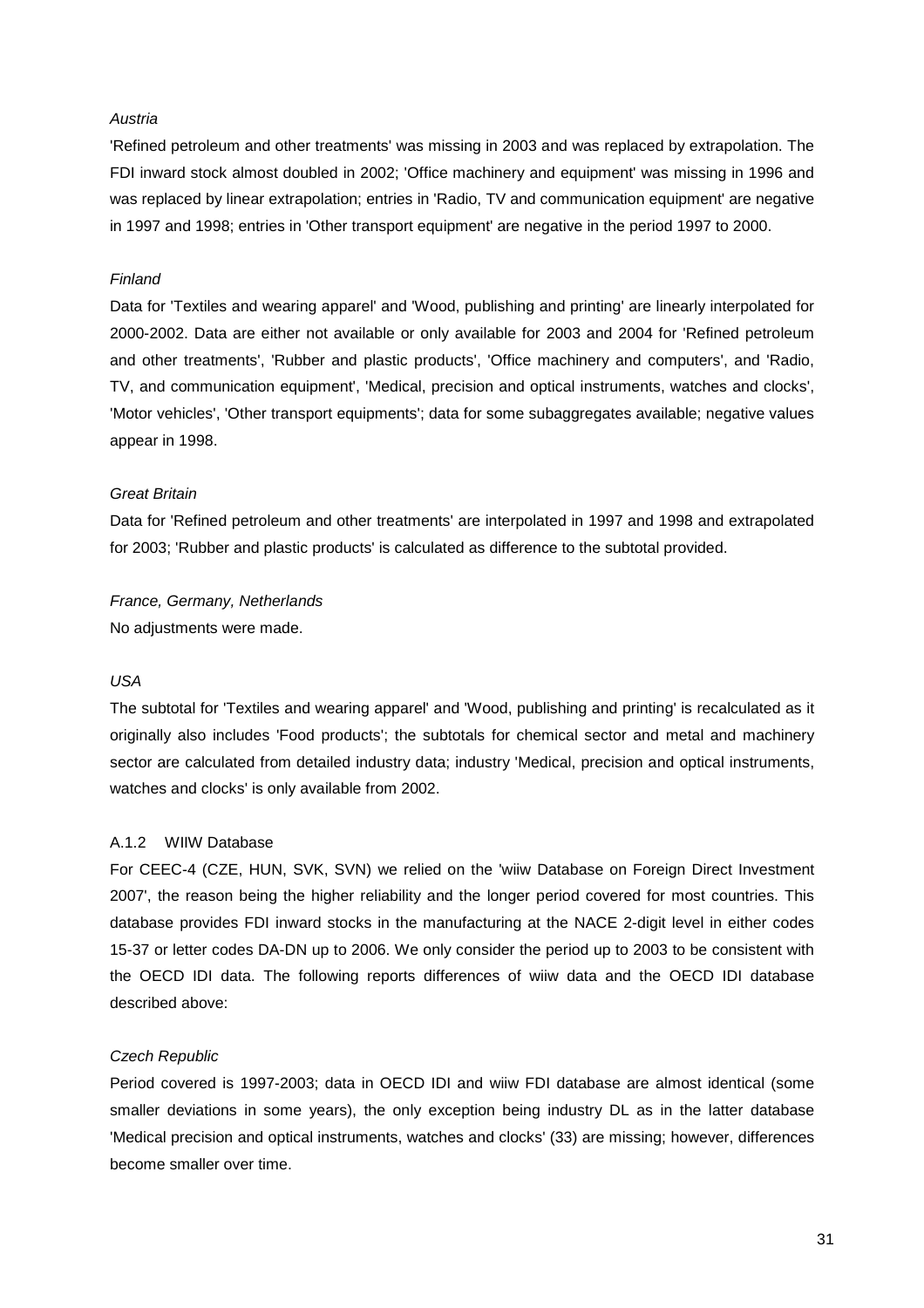#### **Hungary**

The period covered is 1998-2003; the data in the OECD IDI and wiiw FDI are almost identical from 2001 onwards; before 2001, the data in the OECD IDI are missing in 1999 and 2000 and seem to be unreliable from 1995-1998 in the OECD IDI database (a large jump is reported between 1998 and 1999); larger deviations are found in industry DL as in the latter database 'Medical precision and optical instruments, watches and clocks' (33) are missing, however differences become smaller over time.

#### Slovak Republic

The period covered is 1996-2003.

#### Slovenia

The period covered is 1995-2003; data are missing for industry DF due to confidentiality.

Using this information one is left with data on FDI inward stocks for eleven countries and ten industries. The time period covered is 1995-2003 (although for some countries not all years are available); with respect to industry detail we distinguish ten industries within the manufacturing sector: Food products (DA), Textiles and Wearing Apparel (DB), Wood and paper products (DD\_DE), Coke and Petroleum (DF), Chemicals and chemical products (DG), Rubber and plastic products (DH), Basic and fabricated metal products (DJ), Machinery and equipment (DK), Electrical machinery (DL), and Motor vehicles and transport equipment (DM).<sup>13</sup>

#### A2. Explanatory variables

## A2.1. Industry-level data

Data at the industry level are calculated using the EU KLEMS database (see www.euklems.org and Timmer et al. 2007). Unit labour costs have been calculated as ((COMP/EXRavg) / (H\_EMPE) / ((VA / PPP\_15) / H\_EMP) where COMP denotes "compensation of employees" (in millions of local currency), VA is "gross value added" at current basic prices (in millions of local currency); H\_EMP and H\_EMPE denote "total hours worked" by persons engaged (millions) and "total hours worked" by employees (millions) respectively. In addition to this, the share of low educated workers was calculated, provided the information was available in this database.

#### A2.2. Macro data

 $\overline{a}$ 

Macro data are briefly described in Table A.2.1.

 $13$  Note that Poland has not been included in the sample as it receives comparably few FDI in per capita terms in the manufacturing sector. Thus, it would be an outlier in our sample.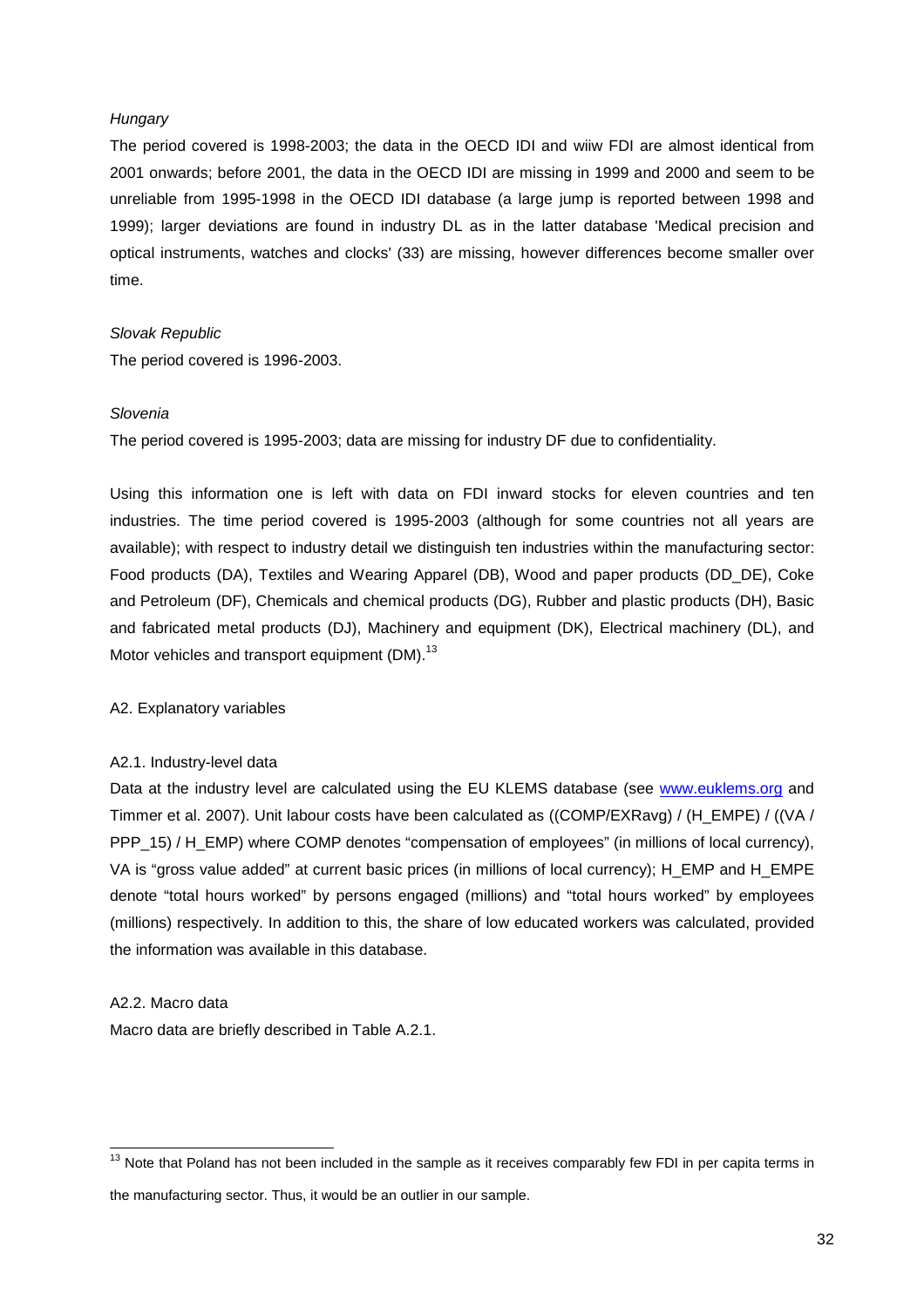| Abbreviation            | Definition                                                                    | Source                                                                                                                                                                                                                                                                                  |
|-------------------------|-------------------------------------------------------------------------------|-----------------------------------------------------------------------------------------------------------------------------------------------------------------------------------------------------------------------------------------------------------------------------------------|
| $Eatr_{i}$              | Effective average tax rate (in percent)                                       | Own calculations based on Devereux and Griffith<br>1999; assumptions follow Devereux and Griffith; pre-<br>tax financial flow of 20%; only corporate income taxes<br>are considered; raw tax data are taken from the<br>European Tax Handbook and KPMG's Corporate Tax<br>Rate Surveys: |
| $Gerd_{it}$             | Gross Domestic Expenditure on R&D<br>(in percent of GDP)                      | OECD Main Science and Technology Indicators<br>download:                                                                                                                                                                                                                                |
| $Risk_{i}$              | Political risk ( $0 = high$ ; $25 = low$ )                                    | Euromoney                                                                                                                                                                                                                                                                               |
| $Freefdi_{ii}$          | Barriers to FDI (1 = very low; 5 = very high) <sup>14</sup>                   | The Heritage Foundation                                                                                                                                                                                                                                                                 |
| Inflation <sub>it</sub> | Producer prices in manufacturing sector<br>(annual change over previous year) | WIIW online database for several CEECs and OECD<br>Main economic indicators database                                                                                                                                                                                                    |
| $Pot_{it}$              | Own market potential (in logarithm)                                           | Eurostat: New Cronos database; CEPII internal<br>distance measures:<br>http://www.cepii.org/anglaisgraph/bdd/distances.html                                                                                                                                                             |
| $GDPcap_{it}$           | GDP per capita in Euro-PPP                                                    | Eurostat: New Cronos database                                                                                                                                                                                                                                                           |

Table A2.1 Explanatory variables: description and sources

l

<sup>&</sup>lt;sup>14</sup> Data on  $\emph{Freefdi}_{it}$  are missing for Finland, Netherlands and Slovenia for 1995 and have been replaced with values of 1996.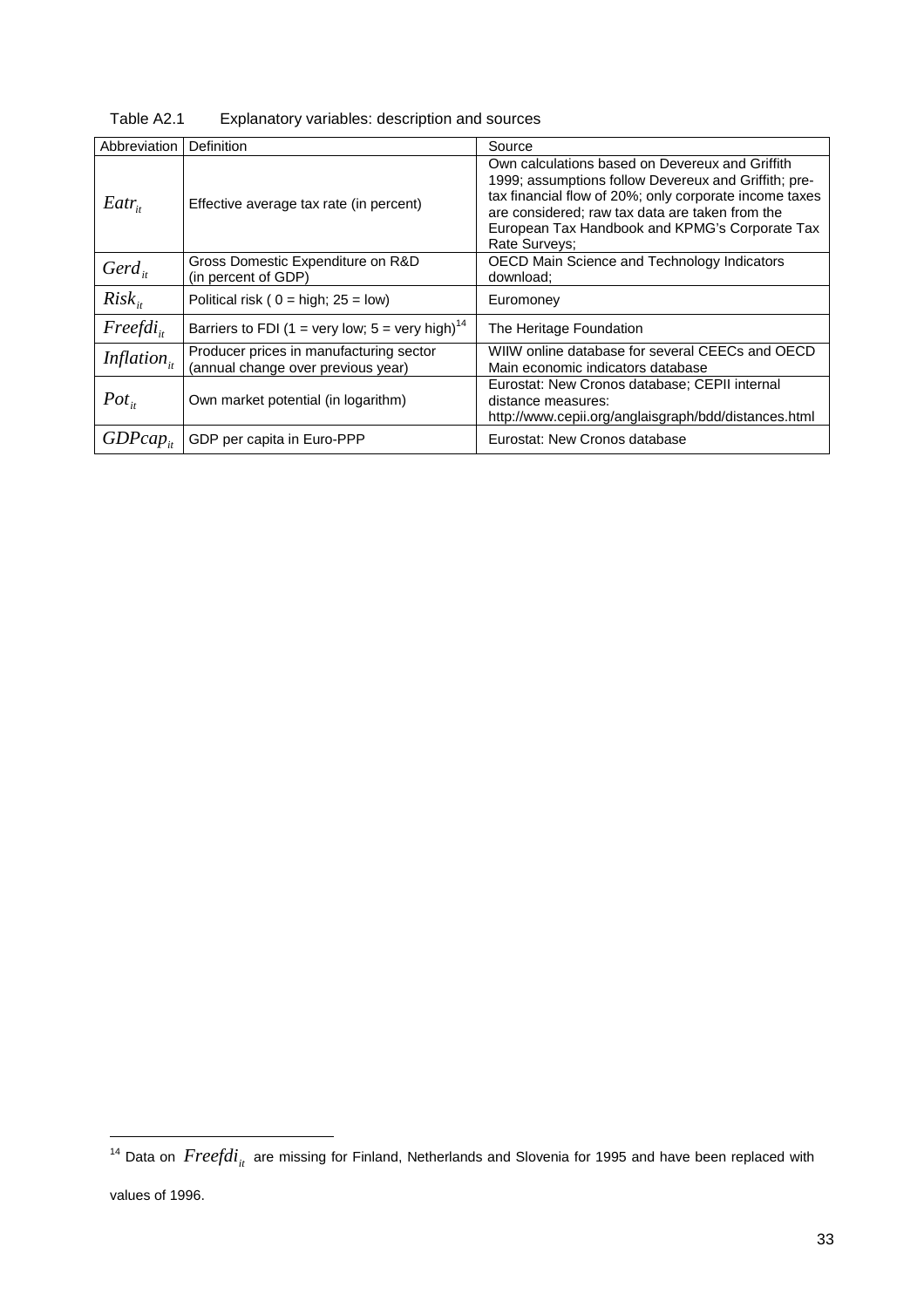## **Appendix B. Figures and Tables**

## B1. Descriptive Statistics

| Variable                 |                | <b>Mean</b> | Std. Dev.      | Min      | <b>Max</b> |
|--------------------------|----------------|-------------|----------------|----------|------------|
| $ln FDI_{ij,t}$          | Overall        | 7.20        | 1.98           | 0.74     | 11.89      |
|                          | <b>Between</b> |             | 1.91           | 3.07     | 11.50      |
|                          | Within         |             | 0.48           | 4.31     | 9.46       |
| $\ln\text{FDI}_{ij,t-1}$ | Overall        | 7.06        | 2.02           | 0.64     | 11.89      |
|                          | Between        |             | 1.96           | 1.94     | 11.42      |
|                          | Within         |             | 0.50           | 4.39     | 10.43      |
| $ln GDPcap_{it}$         | Overall        | 9.89        | 0.34           | 9.10     | 10.41      |
|                          | <b>Between</b> |             | 0.34           | 9.24     | 10.31      |
|                          | Within         |             | 0.10           | 9.66     | 10.06      |
| $\ln Pot_{it}$           | Overall        | 7.63        | 1.31           | 5.43     | 9.18       |
|                          | <b>Between</b> |             | 1.32           | 5.60     | 9.11       |
|                          | Within         |             | 0.14           | 7.25     | 7.89       |
| $H\_{ls_{ij,t}}$         | Overall        | 20.18       | 8.83           | 4.29     | 40.50      |
|                          | <b>Between</b> |             | 8.62           | 6.21     | 34.84      |
|                          | Within         |             | 1.59           | 14.37    | 26.68      |
| $Ulc_{_{ij,t}}$          | Overall        | 57.24       | 23.38          | $-29.71$ | 113.42     |
|                          | Between        |             | 23.46          | 4.85     | 99.80      |
|                          | Within         |             | 5.75           | 22.67    | 91.67      |
| $Eatr_{it}$              | Overall        | 27.70       | 5.74           | 17.11    | 38.27      |
|                          | <b>Between</b> |             | 5.49           | 17.36    | 36.08      |
|                          | Within         |             | 2.23           | 19.77    | 34.94      |
| Inflation $_{it}$        | Overall        | 1.99        | 3.18           | $-2.68$  | 11.60      |
|                          | <b>Between</b> |             | 2.07           | $-0.31$  | 5.69       |
|                          | Within         |             | 2.44           | $-4.83$  | 11.43      |
| $Gerd_{it}$              | Overall        | 1.85        | 0.67           | 0.57     | 3.43       |
|                          | <b>Between</b> |             | 0.68           | 0.70     | 3.08       |
|                          | Within         |             | 0.13           | 1.28     | 2.21       |
| Freefdi <sub>it</sub>    | Overall        | 2.16        | 0.56           | 1.00     | 4.00       |
|                          | Between        |             | 0.44           | 1.63     | 3.00       |
|                          | Within         |             | 0.32           | 1.28     | 3.28       |
| $Risk_{it}$              | Overall        | 21.78       | 3.86           | 12.32    | 25.00      |
|                          | Between        |             | 3.90           | 13.81    | 24.71      |
|                          | Within         |             | 0.70           | 19.78    | 24.14      |
|                          | $N = 779$      | $n = 105$   | $T-bar = 7.42$ |          |            |

Table B1.1 Means, Standard Deviation, Minima and Maxima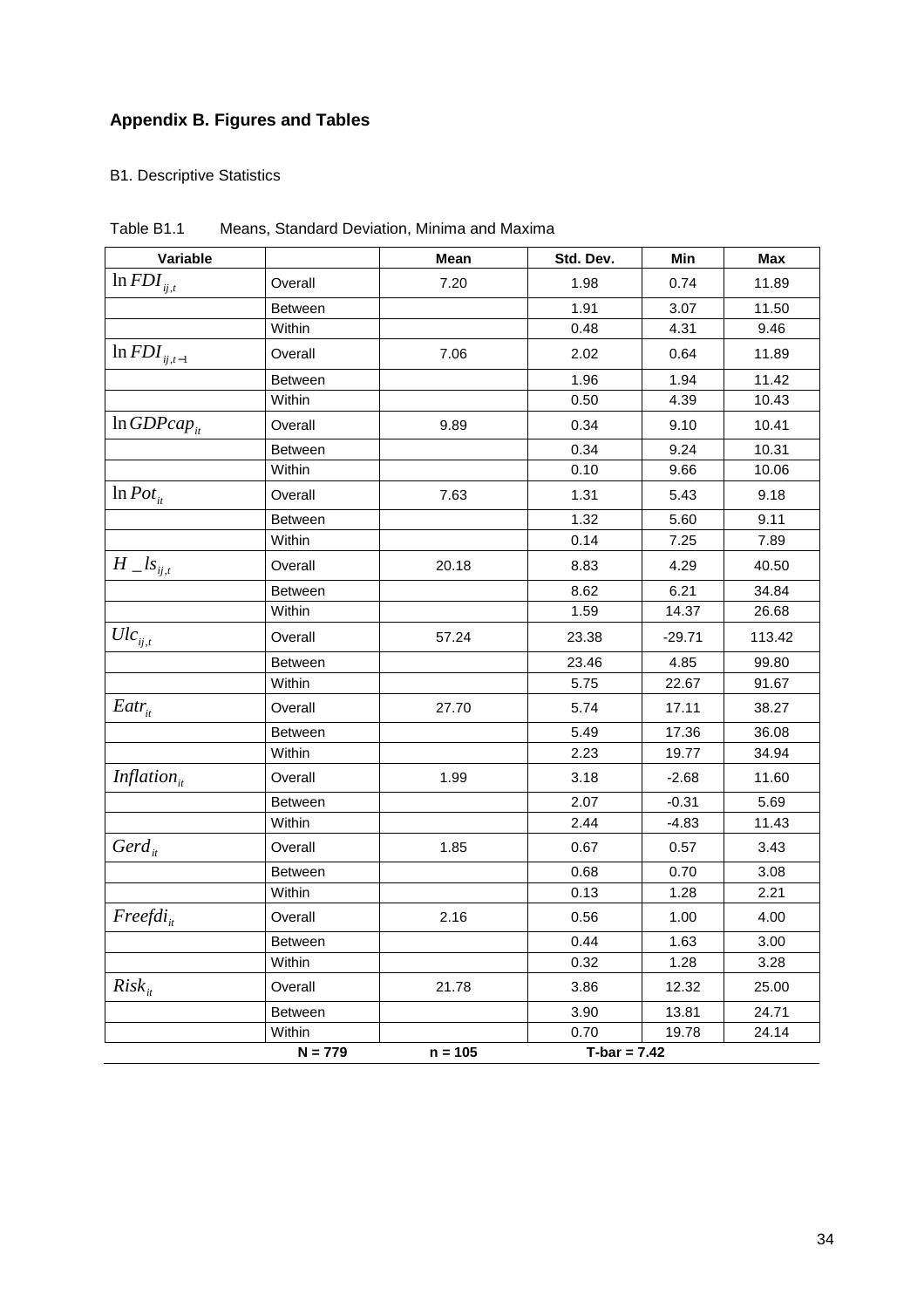|                                | $\ln FDI_{ij,t-1}$ | $\ln GDPcap_{ii}$ | $\ln$ <i>Pot</i> <sub>it</sub> | $H \_ls_{ij,t}$ | $Ulc_{ij,t}$ | $Eatr_{it}$ | Inflation $\mu$ | Gerd <sub>it</sub> | $Freefdi_{ii}$ | $Risk_{it}$ |
|--------------------------------|--------------------|-------------------|--------------------------------|-----------------|--------------|-------------|-----------------|--------------------|----------------|-------------|
| $\ln FDI_{ij,t-1}$             | 1.00               |                   |                                |                 |              |             |                 |                    |                |             |
| $\ln GDPcap_{it}$              | 0.70               | 1.00              |                                |                 |              |             |                 |                    |                |             |
| $\ln$ <i>Pot</i> <sub>it</sub> | 0.78               | 0.83              | 1.00                           |                 |              |             |                 |                    |                |             |
| $H \_ls_{ij,t}$                | $-0.14$            | 0.16              | 0.11                           | 1.00            |              |             |                 |                    |                |             |
| $Ulc_{ij,t}$                   | 0.37               | 0.67              | 0.67                           | 0.38            | 1.00         |             |                 |                    |                |             |
| $Eatr_{it}$                    | 0.37               | 0.35              | 0.54                           | $-0.13$         | 0.21         | 1.00        |                 |                    |                |             |
| Inflation $\frac{1}{u}$        | $-0.40$            | $-0.50$           | $-0.49$                        | $-0.18$         | $-0.45$      | $-0.32$     | 1.00            |                    |                |             |
| Gerd $_{it}$                   | 0.55               | 0.82              | 0.63                           | 0.37            | 0.66         | 0.36        | $-0.49$         | 1.00               |                |             |
| $Freefdi_{it}$                 | $-0.31$            | $-0.39$           | $-0.35$                        | 0.18            | $-0.18$      | $-0.18$     | 0.24            | $-0.21$            | 1.00           |             |
| $Risk_{it}$                    | 0.69               | 0.93              | 0.88                           | 0.28            | 0.76         | 0.35        | $-0.57$         | 0.81               | $-0.35$        | 1.00        |

Table B1.2 Correlation Matrix of explanatory variables

Note : all correlation coefficients are statistically significantly different from zero.

#### B2. Gaps

This section displays the gaps calculated according to the description in the main text. The "gap" has been defined as 100 minus the "quota". The quota is derived as the ratio of the fitted values over the FDI potential. The calculation of the FDI potential has been described in section 4 and depends on a benchmark, which is either the sample means (cf. Table B2.1) or the minimum and maximum value (Table B2.2) of the respective indicator across all industry-country pairs. Thus, the FDI potential can easily be calculated from the information provided in these tables.

| <b>Country</b> | <b>Industry</b>       | <b>EATR</b> | <b>GERD</b> | <b>ULC</b> | $H_L$ | <b>FREEFDI</b> | All variables |
|----------------|-----------------------|-------------|-------------|------------|-------|----------------|---------------|
| AUT            | DA                    | 0.58        | 0.00        | 1.53       | 0.69  | 0.00           | 2.76          |
|                | DB                    | 0.70        | 0.00        | 0.00       | 0.59  | 0.00           | 1.28          |
|                | DD_DE                 | 0.56        | 0.00        | 0.00       | 0.44  | 0.00           | 0.99          |
|                | DF                    | 0.55        | 0.00        | 0.00       | 0.54  | 0.00           | 1.08          |
|                | DG                    | 0.51        | 0.00        | 1.08       | 0.52  | 0.00           | 2.08          |
|                | DH                    | 0.70        | 0.00        | 0.50       | 0.54  | 0.00           | 1.72          |
|                | DJ                    | 0.60        | 0.00        | 0.00       | 0.46  | 0.00           | 1.05          |
|                | DK                    | 0.56        | 0.00        | 0.32       | 0.33  | 0.00           | 1.20          |
|                | <b>DL</b>             | 0.53        | 0.00        | 0.25       | 0.45  | 0.00           | 1.22          |
|                | <b>DM</b>             | 0.62        | 0.00        | 0.00       | 0.49  | 0.00           | 1.10          |
| <b>CZE</b>     | DA                    | 0.35        | 1.71        | 0.00       | 0.00  | 0.00           | 2.05          |
|                | DB                    | 0.42        | 2.06        | 0.00       | 0.00  | 0.00           | 2.46          |
|                | DD_DE                 | 0.37        | 1.83        | 0.00       | 0.00  | 0.00           | 2.19          |
|                | DF                    | 0.44        | 2.16        | 0.00       | 0.00  | 0.00           | 2.58          |
|                | DG                    | 0.37        | 1.81        | 0.00       | 0.00  | 0.00           | 2.16          |
|                | DH                    | 0.37        | 1.84        | 0.00       | 0.00  | 0.00           | 2.20          |
|                | <b>DJ</b>             | 0.36        | 1.78        | 0.00       | 0.00  | 0.00           | 2.13          |
|                | DK                    | 0.38        | 1.89        | 0.00       | 0.00  | 0.00           | 2.26          |
|                | DL                    | 0.34        | 1.68        | 0.00       | 0.00  | 0.00           | 2.01          |
|                | <b>DM</b>             | 0.33        | 1.63        | 0.00       | 0.00  | 0.00           | 1.96          |
| <b>FIN</b>     | DA                    | 0.00        | 0.00        | 1.51       | 0.82  | 0.00           | 2.30          |
|                | <b>DB</b>             | 0.00        | 0.00        | 5.90       | 1.20  | 0.00           | 6.96          |
|                | $DD$ <sub></sub> $DE$ | 0.00        | 0.00        | 0.72       | 0.79  | 0.00           | 1.50          |

Table B2.1 Gaps based on Sample Means, 2003, by policy variables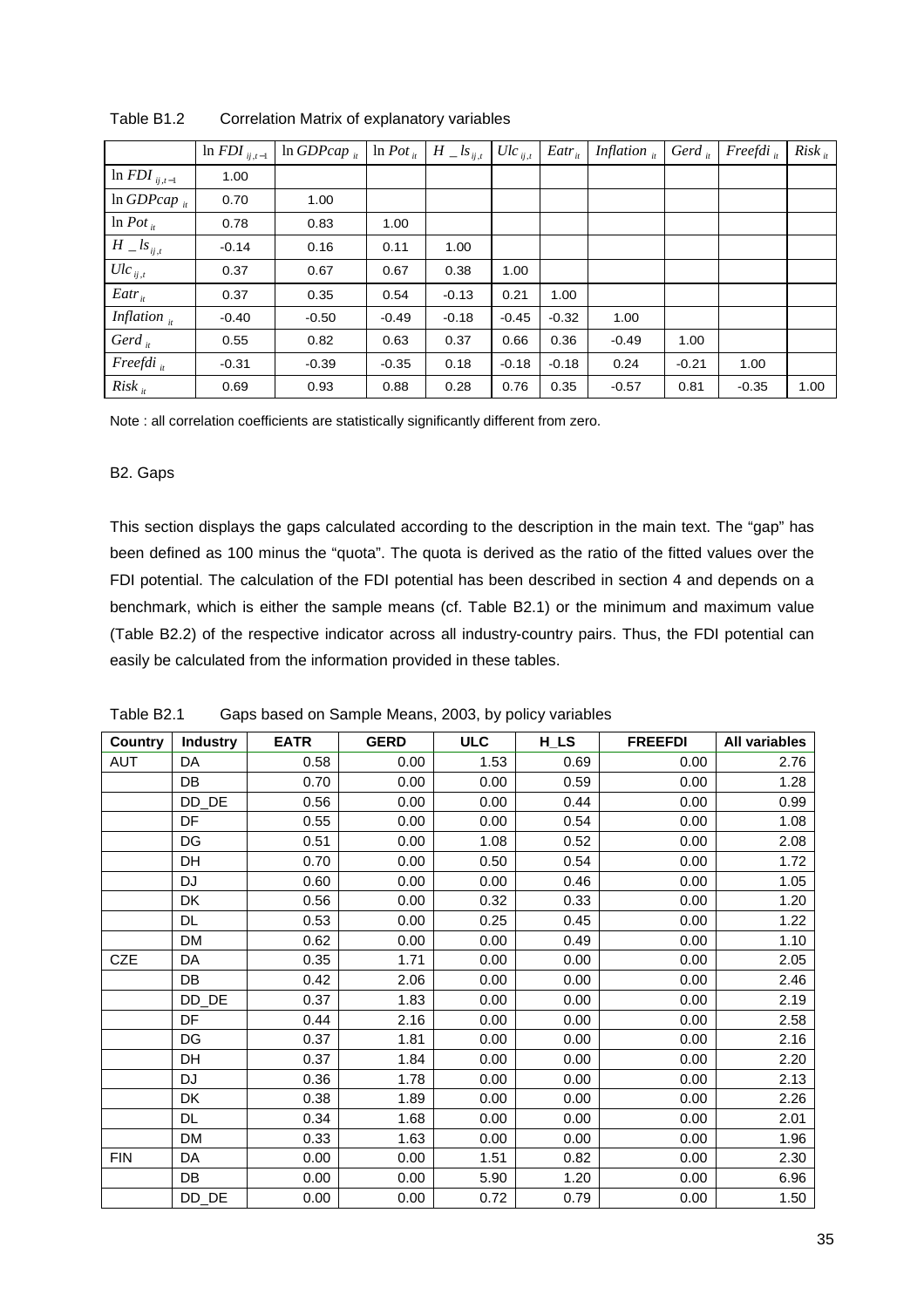|            | DF        |      |      |      |      |      |      |
|------------|-----------|------|------|------|------|------|------|
|            | DG        | 0.00 | 0.00 | 1.23 | 0.87 | 0.00 | 2.08 |
|            | DH        |      |      |      |      |      |      |
|            | <b>DJ</b> | 0.00 | 0.00 | 1.36 | 0.77 | 0.00 | 2.11 |
|            | DK        | 0.00 | 0.00 | 2.18 | 0.20 | 0.00 | 2.37 |
|            | <b>DL</b> |      |      |      |      |      |      |
|            | <b>DM</b> |      |      |      |      |      |      |
| <b>FRA</b> | DA        | 0.26 | 0.00 | 1.37 | 0.81 | 0.57 | 2.94 |
|            | DB        | 0.32 | 0.00 | 0.53 | 0.82 | 0.71 | 2.34 |
|            | DD_DE     | 0.27 | 0.00 | 1.68 | 0.93 | 0.61 | 3.40 |
|            | DF        | 0.27 | 0.00 | 0.30 | 1.00 | 0.60 | 2.13 |
|            | DG        | 0.23 | 0.00 | 0.99 | 0.85 | 0.50 | 2.53 |
|            | DH        | 0.28 | 0.00 | 1.18 | 0.95 | 0.63 | 2.98 |
|            | <b>DJ</b> | 0.26 | 0.00 | 1.45 | 0.87 | 0.58 | 3.09 |
|            | DK        | 0.26 | 0.00 | 1.38 | 0.65 | 0.59 | 2.83 |
|            | DL        | 0.25 | 0.00 | 1.68 | 0.74 | 0.57 | 3.17 |
|            | <b>DM</b> | 0.24 | 0.00 | 0.77 | 0.68 | 0.54 | 2.20 |
| <b>GBR</b> | DA        | 0.00 | 0.18 | 1.03 | 0.00 | 0.00 | 1.21 |
|            | DB        | 0.00 | 0.22 | 2.28 | 0.40 | 0.00 | 2.88 |
|            | DD_DE     | 0.00 | 0.18 | 1.56 | 0.00 | 0.00 | 1.73 |
|            | DF        | 0.00 | 0.31 | 6.07 | 0.00 | 0.00 | 6.33 |
|            | DG        | 0.00 | 0.17 | 1.45 | 0.00 | 0.00 | 1.61 |
|            | DH        | 0.00 | 0.21 | 2.22 | 0.00 | 0.00 | 2.42 |
|            | <b>DJ</b> | 0.00 | 0.20 | 2.42 | 0.00 | 0.00 | 2.61 |
|            | DK        | 0.00 | 0.19 | 1.34 | 0.00 | 0.00 | 1.52 |
|            | <b>DL</b> | 0.00 | 0.18 | 1.54 | 0.00 | 0.00 | 1.71 |
|            | <b>DM</b> | 0.00 | 0.18 | 1.95 | 0.00 | 0.00 | 2.12 |
| <b>GER</b> | DA        | 2.00 | 0.00 | 2.02 | 1.22 | 0.00 | 5.07 |
|            | DB        | 2.26 | 0.00 | 1.16 | 1.18 | 0.00 | 4.48 |
|            | DD_DE     | 2.00 | 0.00 | 1.11 | 1.07 | 0.00 | 4.08 |
|            | DF        | 2.05 | 0.00 | 0.86 | 1.20 | 0.00 | 4.01 |
|            | DG        | 1.57 | 0.00 | 1.41 | 0.92 | 0.00 | 3.80 |
|            | DH        | 1.81 | 0.00 | 1.32 | 0.96 | 0.00 | 3.99 |
|            | DJ        | 1.94 | 0.00 | 1.53 | 1.02 | 0.00 | 4.36 |
|            | DK        | 1.74 | 0.00 | 1.43 | 1.23 | 0.00 | 4.27 |
|            | DL        | 1.61 | 0.00 | 1.65 | 0.41 | 0.00 | 3.60 |
|            | <b>DM</b> | 1.62 | 0.00 | 1.57 | 0.39 | 0.00 | 3.51 |
| <b>HUN</b> | DA        | 0.00 | 2.51 | 0.00 | 0.44 | 0.00 | 2.93 |
|            | DB        | 0.00 | 3.32 | 0.00 | 0.35 | 0.00 | 3.65 |
|            | DD_DE     | 0.00 | 2.89 | 0.00 | 0.02 | 0.00 | 2.92 |
|            | DF        |      |      |      |      |      |      |
|            | DG        | 0.00 | 2.52 | 0.00 | 0.13 | 0.00 | 2.65 |
|            | DH        | 0.00 | 2.93 | 0.00 | 0.01 | 0.00 | 2.94 |
|            | DJ        | 0.00 | 2.94 | 0.00 | 0.00 | 0.00 | 2.94 |
|            | DK        | 0.00 | 2.77 | 0.00 | 0.40 | 0.00 | 3.15 |
|            | <b>DL</b> | 0.00 | 2.40 | 0.00 | 0.47 | 0.00 | 2.85 |
|            | <b>DM</b> | 0.00 | 2.35 | 0.00 | 0.43 | 0.00 | 2.76 |
| <b>NLD</b> | DA        | 0.65 | 0.25 | 0.23 | 0.00 | 0.00 | 1.12 |
|            | DB        | 0.89 | 0.35 | 1.05 | 0.00 | 0.00 | 2.25 |
|            | DD_DE     | 0.70 | 0.27 | 1.07 | 0.00 | 0.00 | 2.01 |
|            | DF        | 0.66 | 0.26 | 0.00 | 0.00 | 0.00 | 0.92 |
|            | DG<br>DH  | 0.60 | 0.24 | 0.00 | 0.00 | 0.00 | 0.84 |
|            |           | 0.66 | 0.26 | 1.46 | 0.00 | 0.00 | 2.35 |
|            | DJ        | 0.74 | 0.29 | 1.64 | 0.00 | 0.00 | 2.64 |
|            | DK        | 0.79 | 0.31 | 1.23 | 0.00 | 0.00 | 2.30 |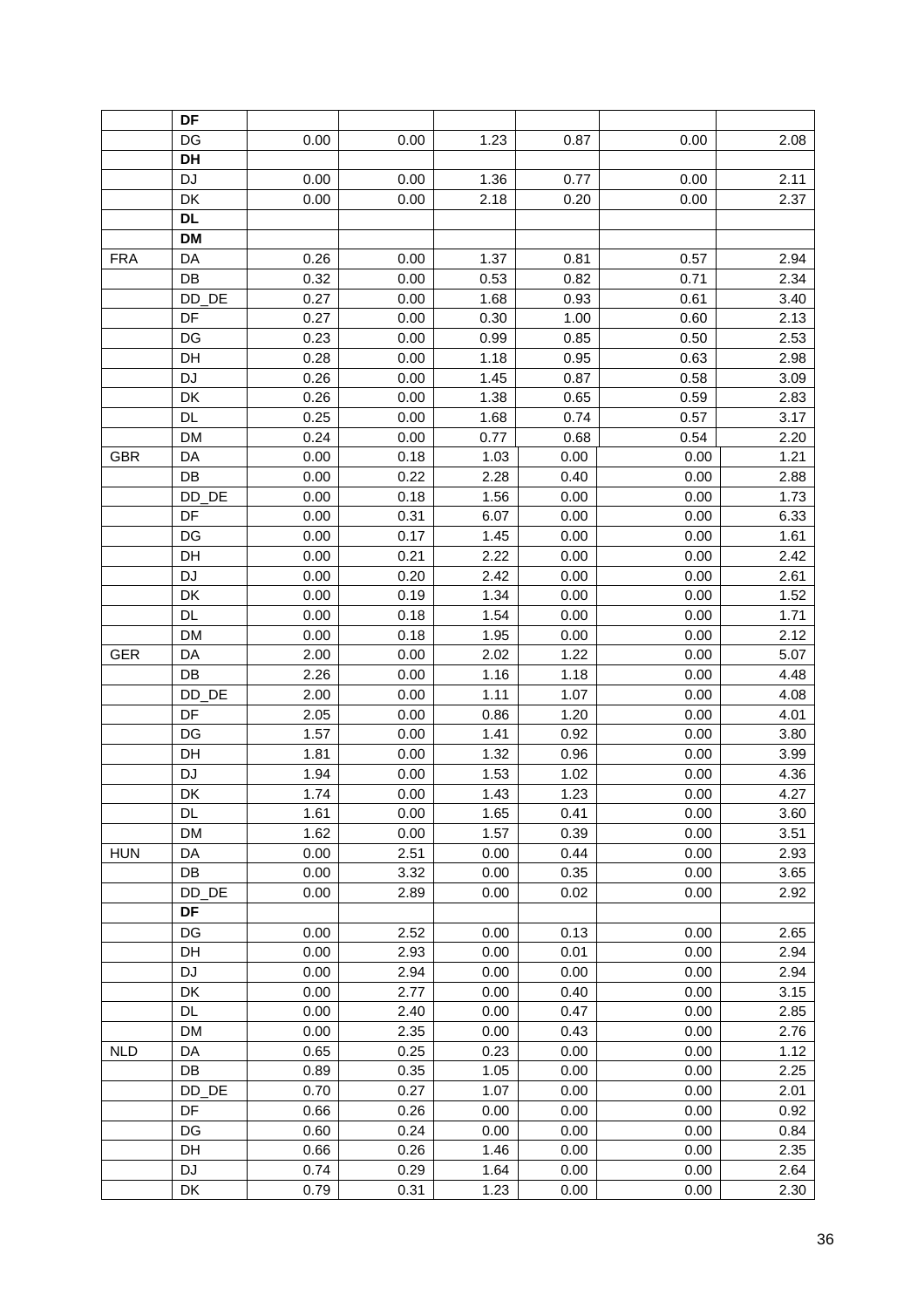|            | <b>DL</b> | 0.69 | 0.27 | 3.35 | 0.00 | 0.00 | 4.25 |
|------------|-----------|------|------|------|------|------|------|
|            | <b>DM</b> | 0.78 | 0.30 | 0.80 | 0.00 | 0.00 | 1.86 |
| <b>SVK</b> | DA        | 0.00 | 4.29 | 0.00 | 0.00 | 0.00 | 4.29 |
|            | DB        | 0.00 | 6.54 | 0.00 | 0.00 | 0.00 | 6.54 |
|            | DD_DE     | 0.00 | 4.76 | 0.00 | 0.00 | 0.00 | 4.76 |
|            | DF        | 0.00 | 4.70 | 0.00 | 0.00 | 0.00 | 4.70 |
|            | DG        | 0.00 | 4.74 | 0.00 | 0.00 | 0.00 | 4.74 |
|            | DH        | 0.00 | 5.37 | 0.00 | 0.00 | 0.00 | 5.37 |
|            | <b>DJ</b> | 0.00 | 3.72 | 0.00 | 0.00 | 0.00 | 3.72 |
|            | DK        | 0.00 | 4.99 | 0.00 | 0.00 | 0.00 | 4.99 |
|            | <b>DL</b> | 0.00 | 4.85 | 0.00 | 0.00 | 0.00 | 4.85 |
|            | <b>DM</b> | 0.00 | 4.85 | 0.00 | 0.00 | 0.00 | 4.85 |
| SVN        | DA        | 0.00 | 2.50 | 0.00 | 0.35 | 1.09 | 3.86 |
|            | DB        | 0.00 | 2.90 | 0.00 | 0.07 | 1.27 | 4.16 |
|            | DD_DE     | 0.00 | 2.03 | 0.00 | 0.73 | 0.88 | 3.56 |
|            | DF        |      |      |      |      |      |      |
|            | DG        | 0.00 | 1.81 | 0.00 | 0.78 | 0.78 | 3.30 |
|            | DH        | 0.00 | 2.12 | 0.00 | 0.75 | 0.92 | 3.70 |
|            | <b>DJ</b> | 0.00 | 2.40 | 0.00 | 0.84 | 1.04 | 4.18 |
|            | DK        | 0.00 | 2.22 | 0.00 | 1.46 | 0.96 | 4.51 |
|            | <b>DL</b> | 0.00 | 2.29 | 0.00 | 1.71 | 0.99 | 4.83 |
|            | <b>DM</b> | 0.00 | 2.68 | 0.00 | 1.95 | 1.17 | 5.59 |
| <b>USA</b> | DA        | 1.30 | 0.00 | 0.00 | 0.00 | 0.00 | 1.30 |
|            | DB        | 1.68 | 0.00 | 0.00 | 0.82 | 0.00 | 2.47 |
|            | DD_DE     | 1.38 | 0.00 | 0.00 | 0.00 | 0.00 | 1.38 |
|            | DF        | 1.30 | 0.00 | 0.47 | 0.00 | 0.00 | 1.76 |
|            | DG        | 1.15 | 0.00 | 0.00 | 0.00 | 0.00 | 1.15 |
|            | DH        | 1.26 | 0.00 | 0.00 | 0.00 | 0.00 | 1.26 |
|            | <b>DJ</b> | 1.35 | 0.00 | 0.00 | 0.00 | 0.00 | 1.35 |
|            | DK        | 1.19 | 0.00 | 0.00 | 0.00 | 0.00 | 1.19 |
|            | DL        | 1.25 | 0.00 | 0.00 | 0.00 | 0.00 | 1.25 |
|            | <b>DM</b> | 1.23 | 0.00 | 0.79 | 0.00 | 0.00 | 2.00 |

Note: For industries in bold letters no FDI data are available for the year 2003

| Gaps based on Sample Minima and Maxima, 2003, by policy variables | Table B2.2 |  |  |  |  |  |
|-------------------------------------------------------------------|------------|--|--|--|--|--|
|-------------------------------------------------------------------|------------|--|--|--|--|--|

| <b>Country</b> | industry  | <b>EATR</b> | <b>GERD</b> | <b>ULC</b> | H_LS | <b>FREEFDI</b> | All variables |
|----------------|-----------|-------------|-------------|------------|------|----------------|---------------|
| AUT            | DA        | 3.03        | 3.55        | 4.06       | 2.46 | 0.73           | 12.50         |
|                | DB        | 3.59        | 4.21        | 2.35       | 2.92 | 0.87           | 12.59         |
|                | DD_DE     | 2.89        | 3.39        | 2.55       | 1.75 | 0.69           | 10.38         |
|                | DF        | 2.86        | 3.35        | 2.06       | 1.73 | 0.69           | 9.88          |
|                | DG        | 2.68        | 3.14        | 3.07       | 1.68 | 0.64           | 10.32         |
|                | <b>DH</b> | 3.60        | 4.22        | 3.90       | 2.19 | 0.87           | 13.28         |
|                | <b>DJ</b> | 3.11        | 3.64        | 3.11       | 1.88 | 0.75           | 11.40         |
|                | DK.       | 2.90        | 3.41        | 3.18       | 1.62 | 0.70           | 10.83         |
|                | DL.       | 2.73        | 3.20        | 3.06       | 1.52 | 0.65           | 10.30         |
|                | DM        | 3.20        | 3.76        | 3.53       | 1.79 | 0.77           | 11.88         |
| <b>CZE</b>     | DA        | 2.58        | 5.72        | 0.00       | 0.50 | 0.66           | 9.00          |
|                | DB        | 3.10        | 6.82        | 0.00       | 0.61 | 0.80           | 10.66         |
|                | $DD_DE$   | 2.76        | 6.11        | 1.14       | 0.49 | 0.71           | 10.48         |
|                | <b>DF</b> | 3.25        | 7.15        | 1.17       | 0.58 | 0.84           | 12.03         |
|                | DG        | 2.73        | 6.04        | 0.23       | 0.56 | 0.70           | 9.69          |
|                | DH        | 2.78        | 6.14        | 0.18       | 0.49 | 0.71           | 9.74          |
|                | DJ        | 2.69        | 5.95        | 0.89       | 0.48 | 0.69           | 10.03         |
|                | DK        | 2.85        | 6.30        | 0.80       | 0.42 | 0.73           | 10.42         |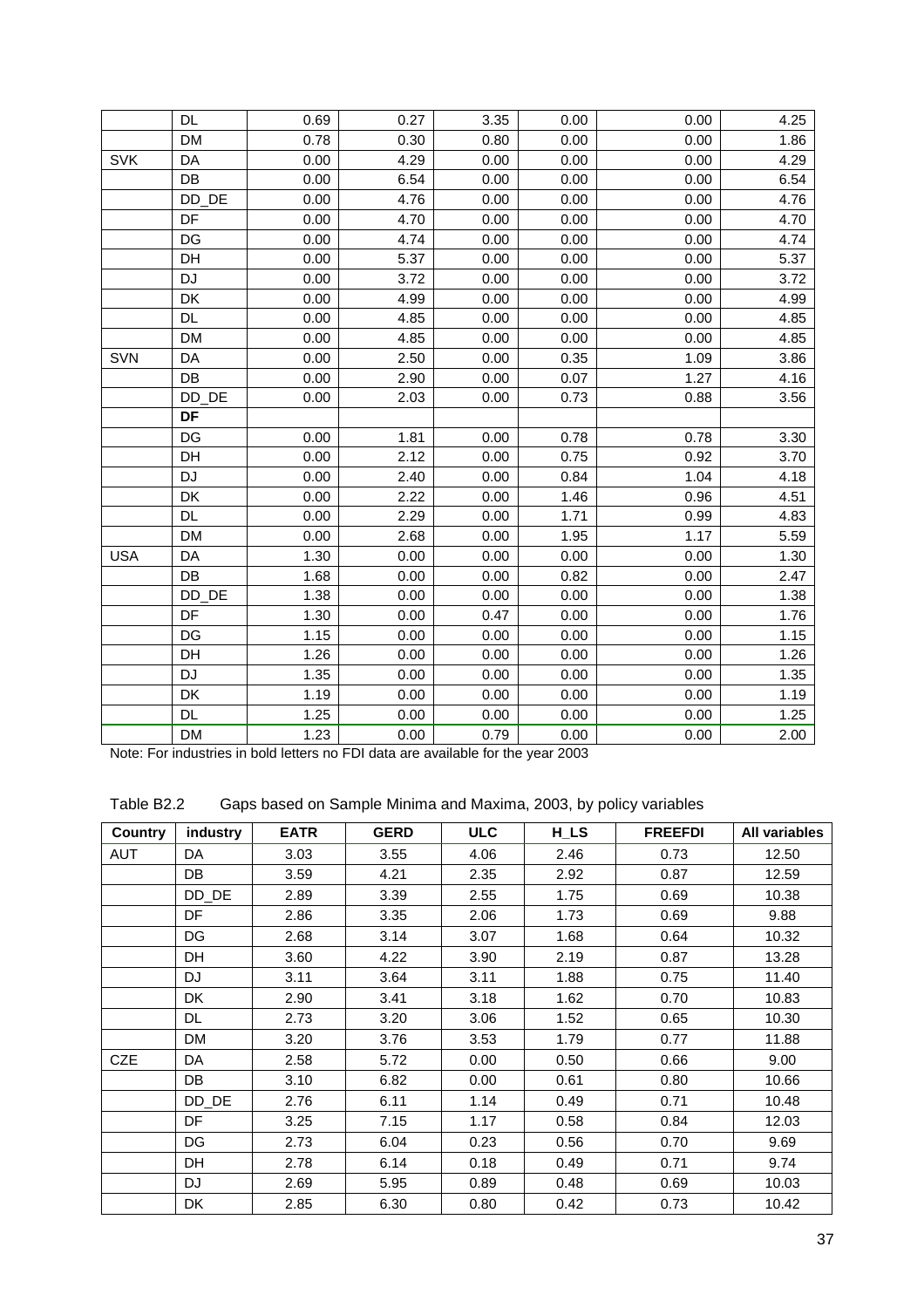|            | DL.                    | 2.54 | 5.64 | 0.72 | 0.37 | 0.65 | 9.37  |
|------------|------------------------|------|------|------|------|------|-------|
|            | DM                     | 2.47 | 5.48 | 0.67 | 0.36 | 0.63 | 9.10  |
| <b>FIN</b> | DA                     | 1.69 | 0.00 | 3.70 | 2.35 | 0.63 | 7.92  |
|            | DB                     | 3.07 | 0.00 | 9.80 | 4.23 | 1.15 | 16.39 |
|            | DD_DE                  | 1.90 | 0.00 | 3.48 | 2.11 | 0.71 | 7.75  |
|            | DF                     |      |      |      |      |      |       |
|            | DG                     | 1.83 | 0.00 | 3.33 | 2.10 | 0.68 | 7.52  |
|            | DH                     |      |      |      |      |      |       |
|            | <b>DJ</b>              | 1.91 | 0.00 | 4.47 | 2.12 | 0.71 | 8.67  |
|            | DK                     | 1.85 | 0.00 | 4.89 | 1.47 | 0.69 | 8.43  |
|            | <b>DL</b>              |      |      |      |      |      |       |
|            | <b>DM</b>              |      |      |      |      |      |       |
| <b>FRA</b> | DA                     | 2.19 | 2.94 | 3.36 | 2.19 | 1.13 | 10.83 |
|            | DB                     | 2.72 | 3.65 | 3.26 | 2.72 | 1.41 | 12.42 |
|            | DD_DE                  | 2.33 | 3.12 | 4.01 | 2.06 | 1.21 | 11.59 |
|            | DF                     | 2.29 | 3.08 | 2.54 | 2.03 | 1.19 | 10.24 |
|            | DG                     | 1.94 | 2.60 | 2.56 | 1.76 | 1.00 | 9.16  |
|            | DH                     | 2.42 | 3.24 | 3.63 | 2.14 | 1.25 | 11.54 |
|            | DJ                     | 2.23 | 2.99 | 4.00 | 1.97 | 1.16 | 11.28 |
|            | DK                     | 2.26 | 3.04 | 3.75 | 1.73 | 1.17 | 10.95 |
|            | DL                     | 2.18 | 2.92 | 4.05 | 1.66 | 1.13 | 10.94 |
|            | DM                     | 2.08 | 2.79 | 3.34 | 1.59 | 1.08 | 10.04 |
| <b>GBR</b> | DA                     | 1.54 | 3.47 | 2.87 | 1.01 | 0.52 | 8.82  |
|            | DB                     | 1.88 | 4.21 | 4.65 | 2.12 | 0.64 | 12.28 |
|            | DD_DE                  | 1.51 | 3.39 | 3.52 | 0.81 | 0.51 | 9.10  |
|            | DF                     | 2.55 | 5.67 | 8.95 | 0.58 | 0.87 | 16.61 |
|            | DG                     | 1.44 | 3.24 | 2.95 | 0.38 | 0.49 | 8.01  |
|            | DH                     | 1.77 | 3.97 | 4.50 | 0.72 | 0.60 | 10.70 |
|            | DJ                     | 1.67 | 3.75 | 4.86 | 0.92 | 0.56 | 10.86 |
|            | DK                     | 1.61 | 3.61 | 3.53 | 0.94 | 0.54 | 9.53  |
|            | DL                     | 1.52 | 3.42 | 3.70 | 0.70 | 0.51 | 9.22  |
|            | DM                     | 1.48 | 3.34 | 4.28 | 0.80 | 0.50 | 9.70  |
| GER        | DA                     | 4.15 | 2.45 | 4.28 | 2.80 | 0.00 | 12.43 |
|            | $\mathsf{D}\mathsf{B}$ | 4.68 | 2.76 | 3.97 | 3.16 | 0.00 | 13.15 |
|            | DD_DE                  | 4.15 | 2.45 | 3.65 | 2.29 | 0.00 | 11.49 |
|            | DF                     | 4.25 | 2.51 | 3.36 | 2.35 | 0.00 | 11.42 |
|            | DG                     | 3.26 | 1.92 | 2.99 | 1.85 | 0.00 | 9.33  |
|            | DH                     | 3.77 | 2.22 | 3.62 | 2.08 | 0.00 | 10.76 |
|            | DJ                     | 4.01 | 2.37 | 4.31 | 2.22 | 0.00 | 11.80 |
|            | DK                     | 3.61 | 2.12 | 3.72 | 2.26 | 0.00 | 10.77 |
|            | DL.                    | 3.35 | 1.97 | 3.86 | 1.28 | 0.00 | 9.74  |
|            | <b>DM</b>              | 3.38 | 1.98 | 4.05 | 1.29 | 0.00 | 9.95  |
| <b>HUN</b> | DA                     | 0.00 | 6.37 | 0.52 | 2.02 | 0.65 | 9.12  |
|            | DB                     | 0.00 | 8.32 | 0.86 | 2.67 | 0.86 | 11.94 |
|            | DD_DE                  | 0.00 | 7.30 | 1.23 | 1.44 | 0.75 | 10.17 |
|            | DF                     |      |      |      |      |      |       |
|            | DG                     | 0.00 | 6.40 | 0.15 | 1.32 | 0.65 | 8.23  |
|            | DH                     | 0.00 | 7.39 | 0.93 | 1.46 | 0.76 | 10.05 |
|            | DJ                     | 0.00 | 7.40 | 1.07 | 1.46 | 0.76 | 10.17 |
|            | DK                     | 0.00 | 7.00 | 0.60 | 1.71 | 0.71 | 9.58  |
|            | DL                     | 0.00 | 6.10 | 0.00 | 1.48 | 0.62 | 7.93  |
|            | <b>DM</b>              | 0.00 | 5.97 | 0.16 | 1.45 | 0.60 | 7.91  |
| <b>NLD</b> | DA                     | 2.36 | 3.44 | 2.04 | 0.40 | 0.00 | 7.80  |